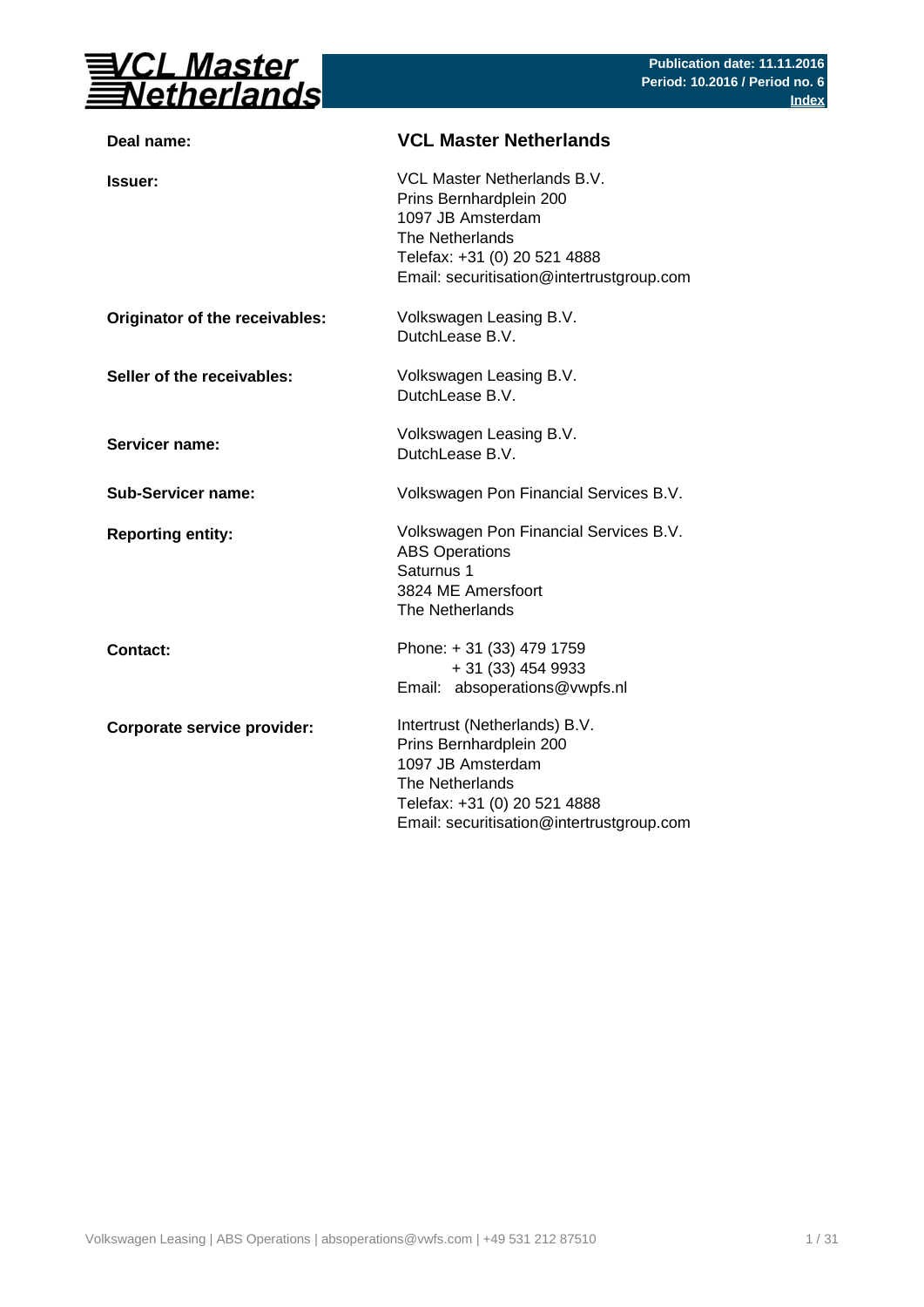

## **Contents**

| Page             | <b>Table of contents</b>           |
|------------------|------------------------------------|
| 1                | <b>Cover</b>                       |
| $\overline{2}$   | <b>Contents</b>                    |
| 3                | <b>Reporting details</b>           |
| 4                | <b>Parties overview</b>            |
| 5                | <b>Transaction events I</b>        |
| 6                | <b>Transaction events II</b>       |
| $\overline{7}$   | <b>Transaction events III</b>      |
| 8                | Information regarding the notes I  |
| $\boldsymbol{9}$ | Information regarding the notes II |
| 10               | Cash collateral account            |
| 11               | Swap fixing / Waterfall            |
| 12               | <b>Retention</b>                   |
| 13               | <b>Amortisation profile I</b>      |
| 14               | <b>Amortisation profile II</b>     |
| 15               | Run out schedule I                 |
| 16               | Run out schedule II                |
| 17               | <b>Outstanding contracts</b>       |
| 18               | Delinquencies & defaults I         |
| 19               | Delinquencies & defaults II        |
| 20               | Delinquencies & defaults III       |
| 21               | <b>Write-Offs</b>                  |
| 22               | <b>Prepayments</b>                 |
| 23               | Pool data I                        |
| 24               | Pool data II                       |
| 25               | Pool data III                      |
| 26               | Pool data IV                       |
| 27               | Pool data V                        |
| 28               | Pool data VI                       |
| 29               | Lease level data                   |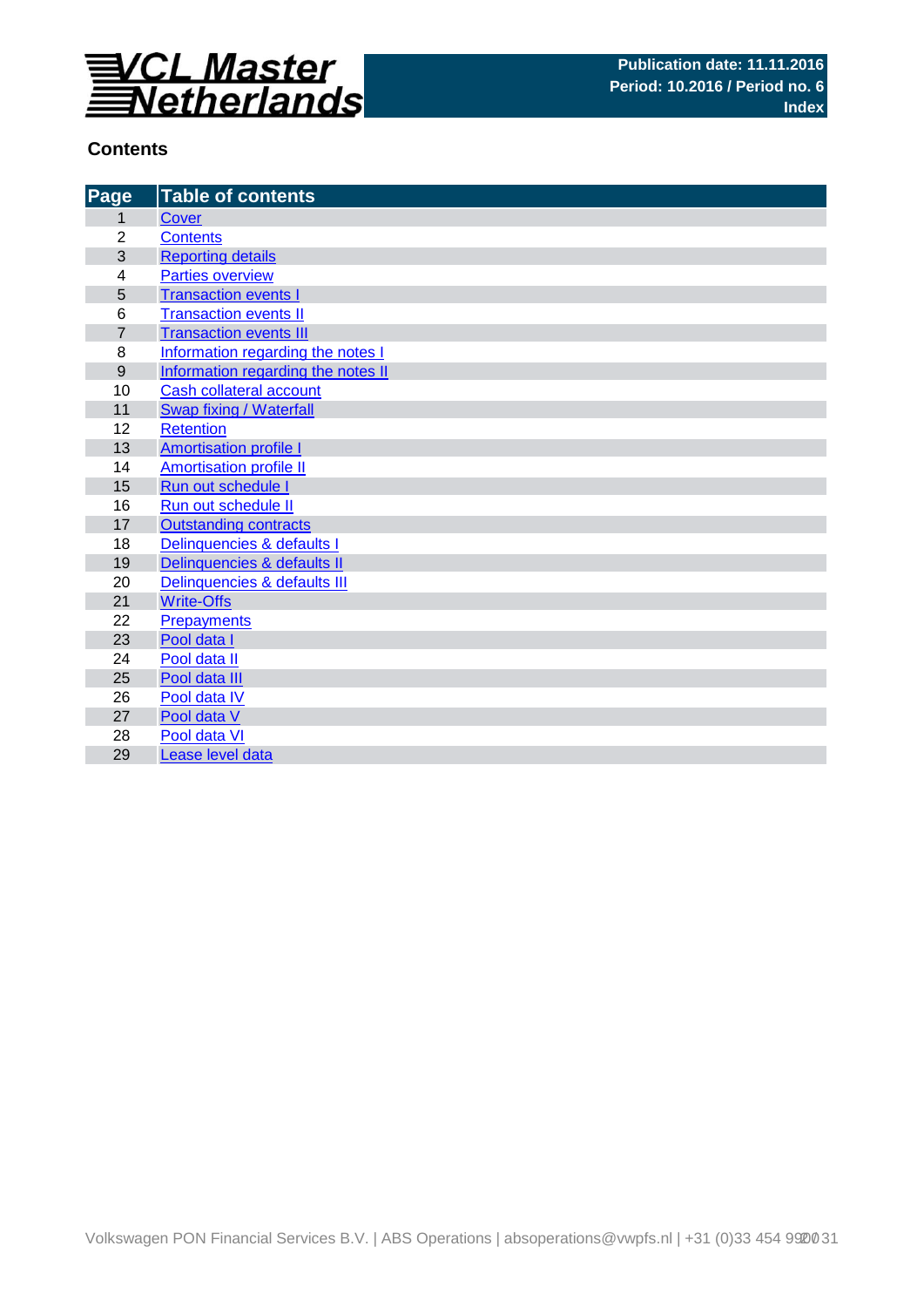

### **Reporting details**

| Deal overview                       |                            |                                    |                                     |
|-------------------------------------|----------------------------|------------------------------------|-------------------------------------|
| Cut-Off-Date                        |                            | 30-4-2016 Publication date:        | 11.11.2016 (18th of each month)     |
| Scheduled date of Clean-Up-<br>Call |                            | n.a. Payment date:                 | 25.11.2016 (25th of each month)     |
| Legal final maturity date           | 25-11-2024 Reporting date: |                                    | 31.10.2016 (last day of each month) |
| <b>Issue date</b>                   |                            | 31-5-2016 Asset collection period: | from 01.10.2016 until 31.10.2016    |
| Period no.:                         |                            | 6 Interest accrual period          | from 25.10.2016 until 25.11.2016    |
| Reporting frequency:                |                            | Monthly Note payment period:       | from 25.10.2016 until 25.11.2016    |
| Next payment date:                  | 29-12-2016 Days accrued:   |                                    | 31                                  |

| Type of car at pool cut | Number of<br>contracts | Percentage of<br>contracts | Outstanding<br>discounted<br>balance | <b>Percentage outstanding</b><br>l discounted balance \ |
|-------------------------|------------------------|----------------------------|--------------------------------------|---------------------------------------------------------|
| New cars                | 13.108                 | 94.62%                     | €244.342.851.74                      | 96,01%                                                  |
| Used cars               | 746                    | 5.38%                      | €10.167.048.13                       | 3.99%                                                   |
| <b>Total</b>            | 13.854                 | 100.00%                    | €254.509.899.87                      | 100,00%                                                 |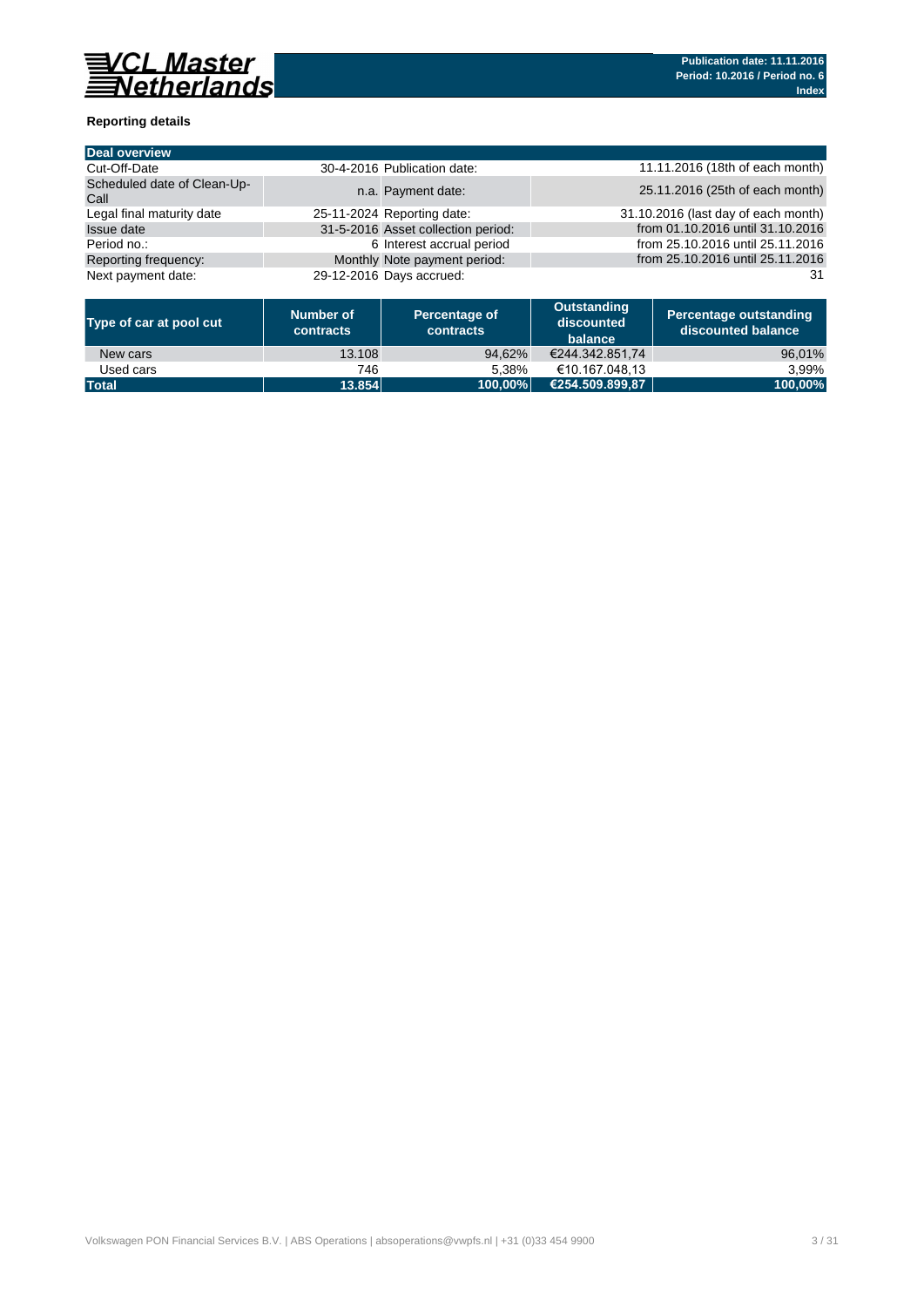

**Parties overview**

| Issuer:                                                                                                                                           | VCL Master Netherlands B.V.<br>Attn.: Directors<br>Prins Bernhardplein 200<br>1097 JB Amsterdam<br>The Netherlands<br>Telefax: +31 (0)20 521 48888<br>Email: securitisation@intertrustgroup.com                                                                                                                                              | <b>Lead Manager</b>     | <b>HSBC Bank plc</b><br>Attn.: Transaction Management Group<br>8 Canada Square<br>London E14 5HQ<br><b>United Kingdom</b><br>Telefax: +44 20 7992 4973<br>Email: transaction.management@hsbcib.com                                                                                                                                                                                                                                                                                                                                                                                                                      |
|---------------------------------------------------------------------------------------------------------------------------------------------------|----------------------------------------------------------------------------------------------------------------------------------------------------------------------------------------------------------------------------------------------------------------------------------------------------------------------------------------------|-------------------------|-------------------------------------------------------------------------------------------------------------------------------------------------------------------------------------------------------------------------------------------------------------------------------------------------------------------------------------------------------------------------------------------------------------------------------------------------------------------------------------------------------------------------------------------------------------------------------------------------------------------------|
| Co-Arranger:                                                                                                                                      | <b>Volkswagen Financial Services AG</b><br>Attn.: Heiko Wiegmann, Anita Kunze<br>Gifhorner StraBe 57<br>38112 Braunschweig<br>Germany<br>Telefax: +49 (531) 212 75423, +49 (531) 212 7 88276<br>Email: heiko.wiegmann@vwfs.com, anita.kunze@vwfs.com                                                                                         | Co-Arranger:            | <b>HSBC Bank plc</b><br>Attn.: Transaction Management Group<br>8 Canada Square<br>London E14 5HQ<br>United Kingdom<br>Telefax: +44 20 7992 4973<br>Email: transaction.management@hsbcib.com                                                                                                                                                                                                                                                                                                                                                                                                                             |
| <b>Principal Paying Agent,</b><br><b>Calculation Agent, Interest</b><br><b>Determination Agent, Account</b><br><b>Bank and Cash Administrator</b> | Elavon Financial Services Limited, UK Branch<br>Attn.: Structures Finance Relationship Management<br>5th Floor, 125 Old Broad Street<br>London EC2N 1AR<br><b>United Kingdom</b><br>Telefax: +44 207 365 2577<br>Email: mbs.relationship.management@usbank.com                                                                               | <b>Security Trustee</b> | <b>Stichting Security Trustee VCL Master Netherlands</b><br>Attn.: Director<br>Prins Bernhardplein 200<br>1097 JB Amsterdam<br>The Netherlands<br>Telefax: +31 (0)20 521 48888<br>Email: securitisation@intertrustgroup.com                                                                                                                                                                                                                                                                                                                                                                                             |
| <b>Listing Agent</b>                                                                                                                              | <b>Lucid Issuer Services Limited</b><br>Attn.: Jackie Geisen<br><b>Tankerton Works</b><br>12 Argyle Walk<br>London WC1H 8HA<br>United Kingdom<br>Email: jgeisen@lucid-is.com                                                                                                                                                                 | Registrar               | <b>Elavon Financial Services Limited</b><br>Attn.: Structured Finance Agency Services<br>Block E, Cherrywood Business Park<br>Loughlinstown, Dublin<br>Ireland<br>Telefax: +353 (1) 6569442<br>Email: mbs.relationship.management@usbank.com                                                                                                                                                                                                                                                                                                                                                                            |
| Subservicer:                                                                                                                                      | Volkswagen Pon Financial Services B.V.<br>Attn.: ABS Operations<br>Saturnus 1<br>3824 ME Amersfoort<br>The Netherlands<br>Telefax: +31 (0) 33 479 1800<br>Email: absoperations@vwpfs.nl                                                                                                                                                      | Swap counterparty:      | <b>HSBC Bank plc</b><br>Attn.: Swaps & Derivatives Processing<br>8 Canada Square<br>London E14 5HQ<br>United Kingdom<br>Telefax: +44 207 992 4457<br>Email: transaction.management@hsbcib.com<br><b>ING Bank N.V.</b><br>Attn.: MJH Henzen/ S de Visser / TRC 00.040<br>Foppingadreef 7<br>NL-1000 BV Amsterdam<br>The Netherlands<br>Telephone: +31-20-563-8002<br>Email: mathijs.henzen@ingbank.com                                                                                                                                                                                                                   |
| Sellers, Servicers, Call Option<br><b>Buyers, Issuer Facility</b><br>Borrowers:                                                                   | Volkswagen Leasing B.V.<br>Attn.: ABS Operations<br>Saturnus 1<br>3824 ME Amersfoort<br>The Netherlands<br>Telefax: +31 (0) 33 479 1800<br>Email: absoperations@vwpfs.nl<br>DutchLease B.V.<br>Attn.: ABS Operations<br>Saturnus 1<br>3824 ME Amersfoort<br>The Netherlands<br>Telefax: +31 (0) 33 479 1800<br>Email: absoperations@vwpfs.nl | Rating agencies:        | <b>DBRS Ratings Limited</b><br>Attn.: Alexander Garrod<br>1 Minister court, 10th Floor Mincing Lane<br>London, EC3R 7AA<br>United Kingdom<br>Telefax: +44 20 3137 5129<br>Email: EU.ABS.Surveillance@dbrs.com<br><b>Standard &amp; Poor's Ratings Group</b><br>Attn.: Structured Finance, Surveillance Department<br>20 Canada Square, Canary Wharf<br>London E14 5LH<br>United Kingdom<br>Telefax: +44 20 7176 3598<br>Email: ABSeuropeansurveillance@standardandpoors.com<br>Moody's Investors Service Ltd.<br>One Canada Square<br>Canary Wharf<br>London E14 5FA<br>United Kingdom<br>Email: monitor.abs@moodys.com |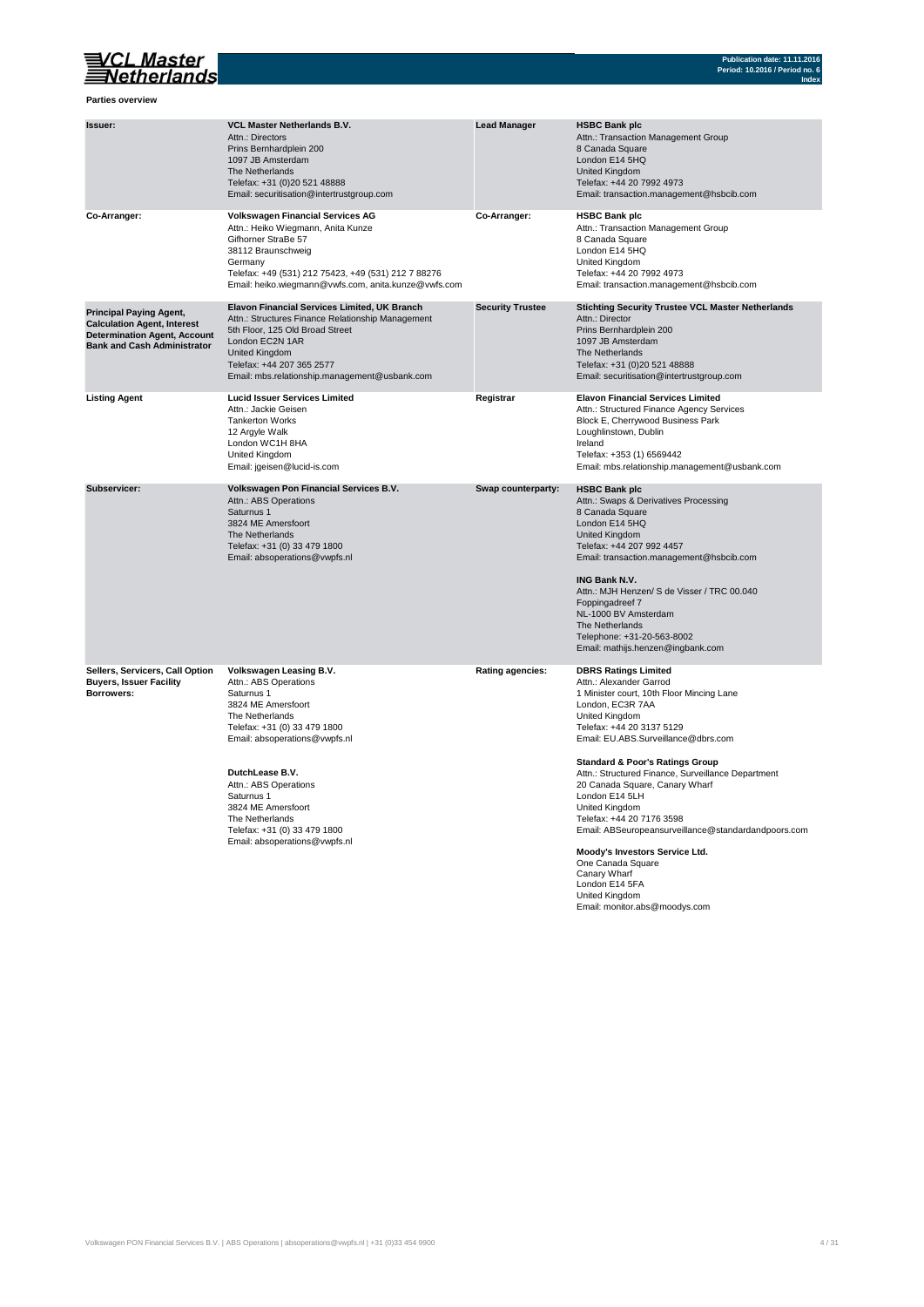

#### **Transaction events I**

#### **Clean-up-call**

| <b>Clean-Up-Call condition</b>                         |         |
|--------------------------------------------------------|---------|
| Percentage of current outstanding discounted portfolio | 174.15% |
| Min. Percentage of outstanding discounted portfolio    | 10.00%  |

\*N.B. This percentage may become greater 100% whenever the current total outstanding discounted balance is larger than the initial discounted balance as of initial Cut-Off-Date.

Fulfilled when the aggregate discounted Balance is less than 10,00% of the initial discounted balance as of initial Cut-Off date provided that all payment obligations under the Compartment 1 notes will be thereby fulfilled.

| <b>Repurchase of receivables</b> | Number of contracts   Percentage of contracts | balance | Outstanding discounted Percentage of outstanding<br>discounted balance | <b>Re-Purchase price</b> |
|----------------------------------|-----------------------------------------------|---------|------------------------------------------------------------------------|--------------------------|
| Current period                   |                                               |         |                                                                        |                          |
| Previous periods                 |                                               |         |                                                                        |                          |
| <b>Total</b>                     |                                               |         |                                                                        |                          |

If a repurchase of receivables occurred, it would only result from non-eligibility as of the respective Cut-Off-Date (which has been discovered at a later stage).

#### **Transaction party replacements**

| <b>Capacity of transaction party</b> | Date of replacement   Reason for replacement | <b>Replaced party</b> | <b>Replaced by</b> |
|--------------------------------------|----------------------------------------------|-----------------------|--------------------|
|                                      |                                              |                       |                    |
|                                      |                                              |                       |                    |
|                                      |                                              |                       |                    |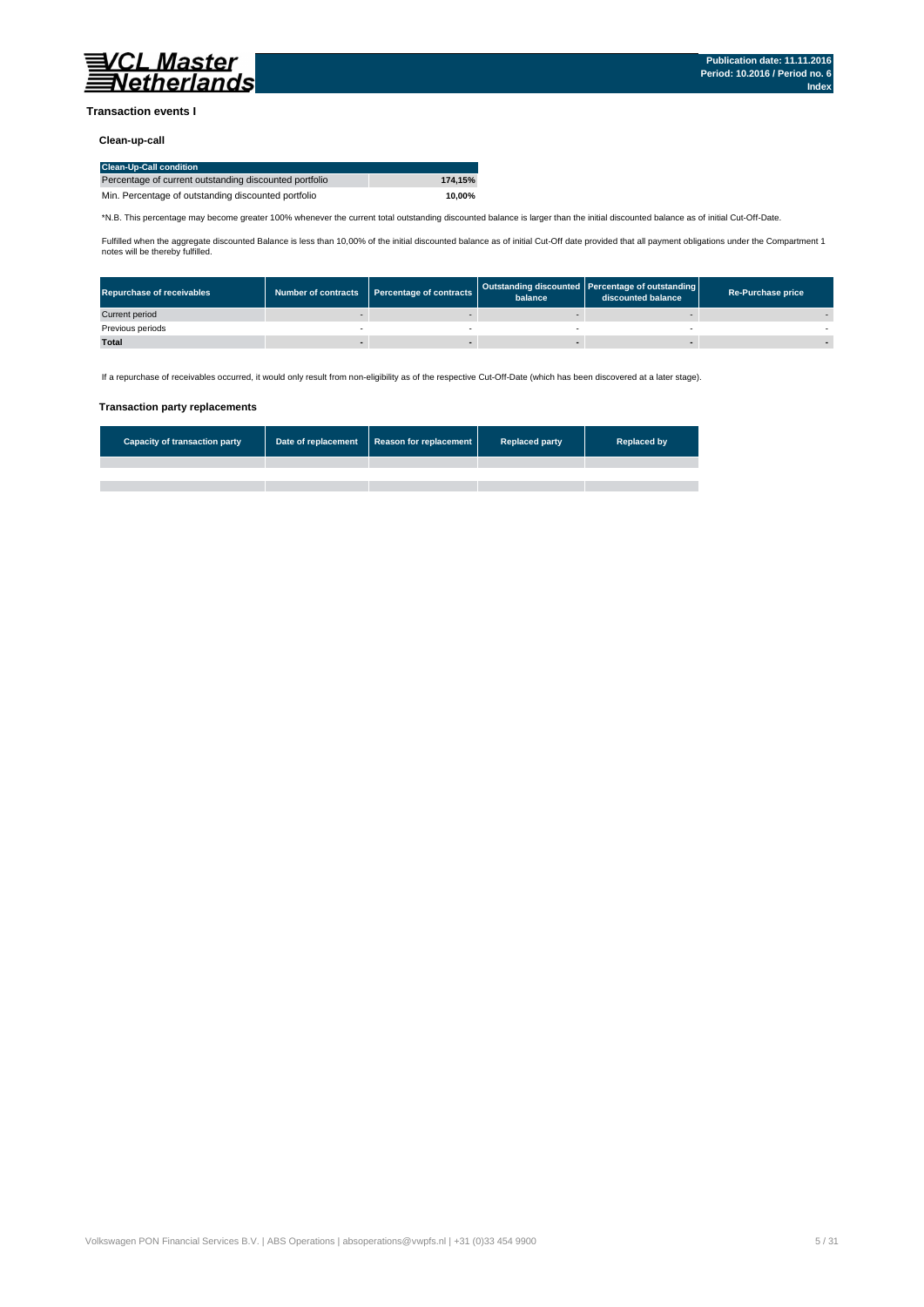# 

**No** 

#### **Transaction events II**

| <b>Revolving period</b>                                                            |           |
|------------------------------------------------------------------------------------|-----------|
| Series revolving period expiration date of<br>the last outstanding series of notes | 25-5-2017 |
| Date of occurance of an early amortisation<br>event                                | n.a.      |
| Revolving period                                                                   | 25-5-2017 |

| <b>Accumulation account balance</b>                              | 30-9-2016 | 31-10-2016 |
|------------------------------------------------------------------|-----------|------------|
| Amounts not invested for the purchase of<br>additional assets    | €0.00     | €0.00      |
| Percentage not invested for the purchase of<br>additional assets | 0.00%     | $0.00\%$   |

| <b>Dynamic gross loss ratio</b> | Ratio    | $>1.0\%$  | $> 2.0\%$ |
|---------------------------------|----------|-----------|-----------|
| $31 - 8 - 2016$                 | 0.03076% | <b>No</b> | <b>No</b> |
| 30-9-2016                       | 0.02453% | No        | No        |
| 31-10-2016                      | 0.00770% | <b>No</b> | No        |

| Cumulative gross loss ratio                             | Ratio    | $> 2.00\%$ | $\geq 3.50\%$ | $\geq 4.50\%$ | $\geq 5.50\%$   |
|---------------------------------------------------------|----------|------------|---------------|---------------|-----------------|
| 31-10-2016                                              | 0.04337% | <b>No</b>  | <b>No</b>     | <b>No</b>     | <b>No</b>       |
|                                                         |          |            |               |               |                 |
| Discounted balance as of the previous period            |          |            |               |               | €408.532.596.90 |
| Discounted balance of all initial and additional assets |          |            |               |               | €479.180.539.54 |
| Weighted average seasoning                              |          |            |               |               | 11.89           |
| Late delingency ratio                                   |          |            |               |               | 0.00000%        |

#### **Enforcement event**

| <b>Credit enhancement increase condition</b>                                                          |       | <b>Not in effect</b> |
|-------------------------------------------------------------------------------------------------------|-------|----------------------|
| a) the dynamic gross loss ratio for three consecutive payment dates exceeds                           |       |                      |
| (i) if weighted average seasoning is less 12 months                                                   | 1.00% | No                   |
| (ii) if weighted average seasoning is $\geq$ 12 months                                                | 2.00% | No                   |
| b) the cumulative gross loss ratio exceeds                                                            |       |                      |
| (i) if weighted average seasoning is less then 12 months                                              | 2.00% | No                   |
| (ii) if weighted average seasoning is between 12 (incl.) - 24 (incl.) months                          | 3.50% | No                   |
| (iii) if weighted average seasoning is between 24 (excl.) - 36 (incl.) months                         | 4.50% | <b>No</b>            |
| (iv) if weighted average seasoning is $>$ 36 months                                                   | 5.50% | <b>No</b>            |
| c) the late delinguency ratio exceeds at any payment date                                             | 2.00% | No                   |
| d) the occurence of a servicer replacement event                                                      |       | No                   |
| e) the occurence of an insolvency event with respect to VWL/DL                                        |       | No                   |
| f) the cash collateral account does not contain the specified general cash collateral account balance |       | <b>No</b>            |

| <b>Early amortisation event</b>                                                                                                                                                                                                                                                                                                                                                                                                                                                                                                                                                                                                                    | No |
|----------------------------------------------------------------------------------------------------------------------------------------------------------------------------------------------------------------------------------------------------------------------------------------------------------------------------------------------------------------------------------------------------------------------------------------------------------------------------------------------------------------------------------------------------------------------------------------------------------------------------------------------------|----|
| (i) Occurence of a foreclosure event                                                                                                                                                                                                                                                                                                                                                                                                                                                                                                                                                                                                               | No |
| (ii) VCL Master accumulation account balance > 10% of total discounted receivables balance on two consecutive months                                                                                                                                                                                                                                                                                                                                                                                                                                                                                                                               | No |
| (iii) the Credit Enhancement Increase Condition is in effect                                                                                                                                                                                                                                                                                                                                                                                                                                                                                                                                                                                       | No |
| (iv) In case of default/termination event: failure to replace swap counterparty or failure to post collatereal by swap counterparty                                                                                                                                                                                                                                                                                                                                                                                                                                                                                                                | No |
| (v) Any payment date after six consecutive payment dates following the initial issue date, the sum of Class A Actual Overcollateralisation<br>Percentage is lower than 32,25% or the Class B Actual Overcollateralisation Percentage is lower than 24,75%                                                                                                                                                                                                                                                                                                                                                                                          | No |
| (vi) Either of the Sellers ceases to be an Affiliate of the Volkswagen AG or any successor thereto                                                                                                                                                                                                                                                                                                                                                                                                                                                                                                                                                 | No |
| (vii) The 403-declaration with respect to a Seller is withdrawn by Volkswagen Pon Financial Services B.V. by depositing a declarartion to<br>this effect with the Trade Register of the Chamber of Commerce unless Volkswagen Pon Financial B.V. has provided to the relevant<br>Seller, no later than 30 Business Days following the depositing of the declaration to this effect, replacement security by other means in<br>form and substance sufficient to the Issuer and the Issuer and the Security Trustee (which may, at the sole discretion of Volkswagen Pon<br>Financial Services B.V., take the form of a quarantee or any other form. | No |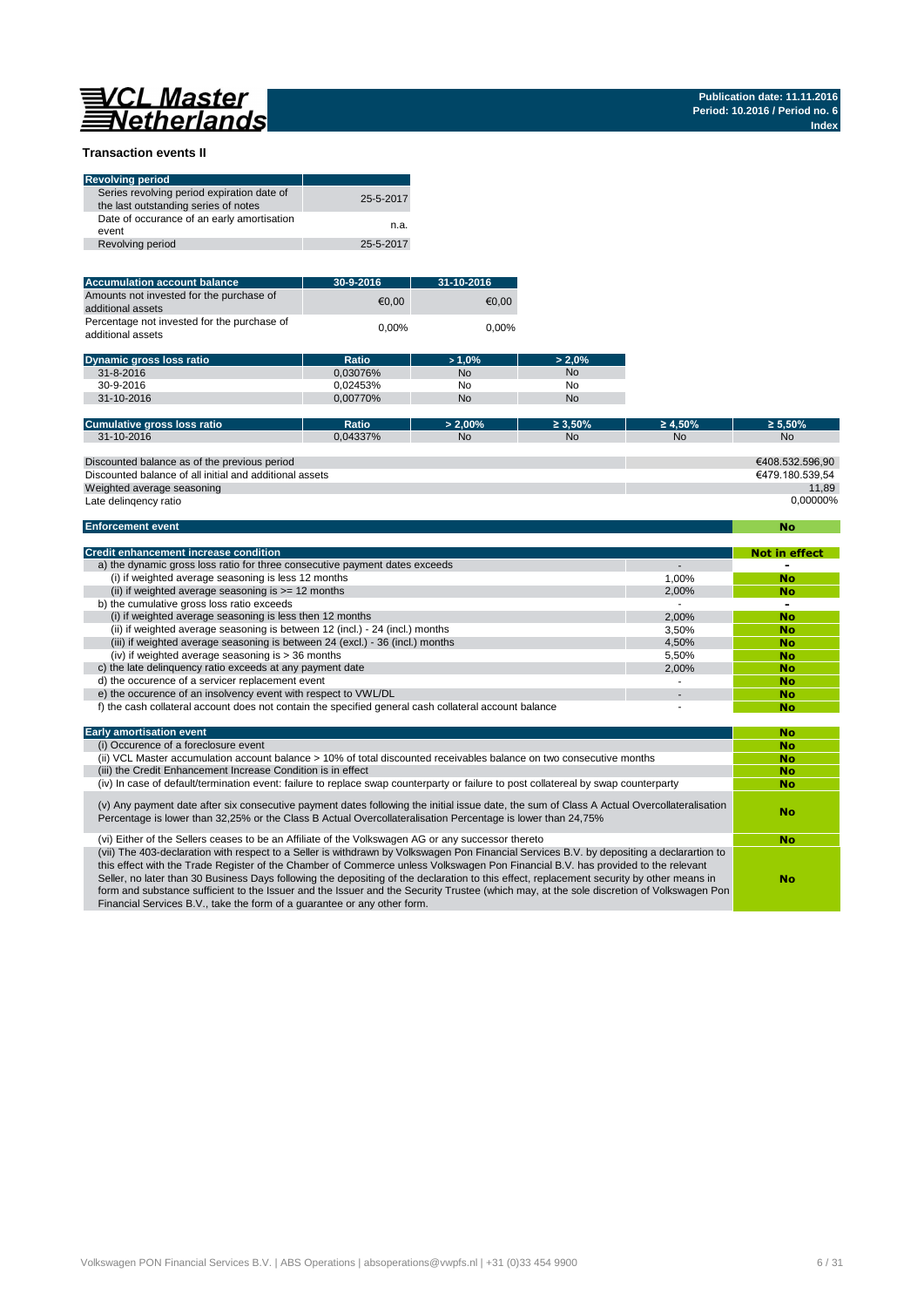| <b>VCL Master</b><br>'etherlands                                                                                                                                                  |                                                                                                                       |                                                                                                                                                         |                                                                                                                                                                                                                                           |                                                                                                                                         |                                                                                                                                                               |                          |                    |                            | Publication date: 11.11.2016<br>Period: 10.2016 / Period no. 6<br>Index |
|-----------------------------------------------------------------------------------------------------------------------------------------------------------------------------------|-----------------------------------------------------------------------------------------------------------------------|---------------------------------------------------------------------------------------------------------------------------------------------------------|-------------------------------------------------------------------------------------------------------------------------------------------------------------------------------------------------------------------------------------------|-----------------------------------------------------------------------------------------------------------------------------------------|---------------------------------------------------------------------------------------------------------------------------------------------------------------|--------------------------|--------------------|----------------------------|-------------------------------------------------------------------------|
| <b>Transaction events III</b>                                                                                                                                                     |                                                                                                                       |                                                                                                                                                         |                                                                                                                                                                                                                                           |                                                                                                                                         |                                                                                                                                                               |                          |                    |                            |                                                                         |
| <b>Account bank</b>                                                                                                                                                               |                                                                                                                       | <b>Moody's</b>                                                                                                                                          |                                                                                                                                                                                                                                           |                                                                                                                                         | <b>DBRS</b>                                                                                                                                                   |                          |                    | S&P                        |                                                                         |
| Elavon Financial Services Limited UK branch<br>Current rating                                                                                                                     | Long term<br>Aa2                                                                                                      | Short term<br>$P-1$                                                                                                                                     | Outlook<br><b>Stable</b>                                                                                                                                                                                                                  | Long term*<br>*AA                                                                                                                       | Short term<br>R-1 (middle)                                                                                                                                    | Outlook<br><b>Stable</b> | Long term<br>AA-   | Short term**<br>$A-1+$     | Outlook<br><b>Stable</b>                                                |
| Minimum required rating<br>· it no such rating assigned, a DBRS Equivalent                                                                                                        |                                                                                                                       | $P-1$                                                                                                                                                   | $\blacksquare$                                                                                                                                                                                                                            | A                                                                                                                                       | $A-1$                                                                                                                                                         | ٠                        | $A/A+$             | $A-1$                      | $\tilde{\phantom{a}}$                                                   |
| Doting<br>"If not subject to short-term rating, long term rating of If the account bank ceases to have the account bank required rating it shall, at its own cost,<br>at least A+ |                                                                                                                       | (Please refer to the prospectus for a complete description of the mechanism)                                                                            | (iii) take any other action in order to maintain the rating of the Notes or to restore the rating of the Notes.                                                                                                                           | (ii) find an irrevocable and unconditional guarantor providing the guarantee from an entity with Account Bank Required Rating, or       | (i) procure transfer of the accounts held with it to an Eligible Collateral Bank which is to be appointed by the Issuer once selected by the Account Bank, or |                          |                    | Required rating:           | <b>Fulfilled</b>                                                        |
| Swap counterparty                                                                                                                                                                 |                                                                                                                       | Moody's                                                                                                                                                 |                                                                                                                                                                                                                                           |                                                                                                                                         | <b>DBRS</b>                                                                                                                                                   |                          |                    | S&P                        |                                                                         |
| <b>HSBC Bank plc</b>                                                                                                                                                              | Long term                                                                                                             | Short term                                                                                                                                              | Outlook                                                                                                                                                                                                                                   | Long term                                                                                                                               | Short term                                                                                                                                                    | Outlook                  | Long term          | Short term                 | Outlook                                                                 |
| Current rating                                                                                                                                                                    | Aa2                                                                                                                   | $P-1$                                                                                                                                                   | <b>Negative</b>                                                                                                                                                                                                                           | AA (low)                                                                                                                                | R-1 (middle)                                                                                                                                                  | <b>Stable</b>            | AA-                | $A-1+$                     | <b>Negative</b>                                                         |
| Minimum required rating<br>* and either posts collateral or obtains garuantee from<br>a person having minimum required rating                                                     | Baa1                                                                                                                  | ÷,                                                                                                                                                      | $\overline{\phantom{a}}$                                                                                                                                                                                                                  | A                                                                                                                                       | ٠                                                                                                                                                             | ÷,                       | $A+$               | ٠                          | ٠                                                                       |
|                                                                                                                                                                                   | If the swap counterparty ceases to maintain its credit rating at the miniumum required rating, the swap counterparty: | (ii) obtains a guaranty from an instituton with an acceptable ratng; or<br>(Please refer to the prospectus for a complete description of the mechanism) | (i) posts an amount of collateral (in the form of cash and/or securities) as set forth in the Swap Agreement; or                                                                                                                          | (iii) assigns its rights and obligations under the relevant Swap Agreement to a substitute swap counterparty with an acceptable rating. |                                                                                                                                                               |                          |                    | Required rating:           | <b>Fulfilled</b>                                                        |
| <b>ING Bank NV</b>                                                                                                                                                                | Long term                                                                                                             | Short term                                                                                                                                              | Outlook                                                                                                                                                                                                                                   | ona term.                                                                                                                               | Short term                                                                                                                                                    | Outlook                  | Long term          | Short term                 | Outlook                                                                 |
| Current rating                                                                                                                                                                    | A1                                                                                                                    | $P-1$                                                                                                                                                   | <b>Stable</b>                                                                                                                                                                                                                             | A (High)                                                                                                                                | R-1 (middle)                                                                                                                                                  | <b>Stable</b>            |                    | $A-1$                      | <b>Stable</b>                                                           |
| Minimum required rating<br>* and either posts collateral or obtains garuantee from<br>a person having minimum required rating                                                     | Baa1                                                                                                                  | $\sim$                                                                                                                                                  |                                                                                                                                                                                                                                           | Α                                                                                                                                       |                                                                                                                                                               | - 1                      | $A+$               | J.                         | ÷.                                                                      |
|                                                                                                                                                                                   |                                                                                                                       | (ii) obtains a guaranty from an instituton with an acceptable ratng; or<br>(Please refer to the prospectus for a complete description of the mechanism) | If the swap counterparty ceases to maintain its credit rating at the miniumum required rating, the swap counterparty:<br>(i) posts an amount of collateral (in the form of cash and/or securities) as set forth in the Swap Agreement; or | (iii) assigns its rights and obligations under the relevant Swap Agreement to a substitute swap counterparty with an acceptable rating. |                                                                                                                                                               |                          |                    | <b>Required rating:</b>    | <b>Fulfilled</b>                                                        |
|                                                                                                                                                                                   |                                                                                                                       |                                                                                                                                                         |                                                                                                                                                                                                                                           |                                                                                                                                         |                                                                                                                                                               |                          |                    |                            |                                                                         |
|                                                                                                                                                                                   |                                                                                                                       | Moody's                                                                                                                                                 |                                                                                                                                                                                                                                           |                                                                                                                                         | <b>DBRS</b>                                                                                                                                                   |                          |                    | S&P                        |                                                                         |
| Volkswagen AG                                                                                                                                                                     | Long term<br>A <sub>3</sub>                                                                                           | <b>Short term</b><br>$P-2$                                                                                                                              | Outlook                                                                                                                                                                                                                                   | Long term                                                                                                                               | <b>Short term</b>                                                                                                                                             | Outlook                  | Lona term<br>BBB+  | <b>Short term</b><br>$A-2$ | Outlook                                                                 |
| Current rating<br>Minimum required rating                                                                                                                                         |                                                                                                                       | ٠                                                                                                                                                       | <b>Positive</b>                                                                                                                                                                                                                           | BBB (high)<br>BBB(high)                                                                                                                 |                                                                                                                                                               | <b>Negative</b>          |                    | $\sim$                     | <b>Negative</b>                                                         |
|                                                                                                                                                                                   |                                                                                                                       |                                                                                                                                                         |                                                                                                                                                                                                                                           |                                                                                                                                         |                                                                                                                                                               |                          |                    | Required rating:           | <b>Fulfilled</b>                                                        |
|                                                                                                                                                                                   |                                                                                                                       | Moody's                                                                                                                                                 |                                                                                                                                                                                                                                           |                                                                                                                                         | <b>DBRS</b>                                                                                                                                                   |                          |                    | S&P                        |                                                                         |
| Volkswagen Financial Services AG                                                                                                                                                  | Long term                                                                                                             | Short term                                                                                                                                              | Outlook                                                                                                                                                                                                                                   | Long term                                                                                                                               | <b>Short term</b>                                                                                                                                             | Outlook                  | Lona term          | <b>Short term</b>          | Outlook                                                                 |
| Current rating<br>Minimum required rating                                                                                                                                         | A1<br>Baa1                                                                                                            | $P-1$<br>$\sim$                                                                                                                                         | <b>Negative</b><br>$\sim$                                                                                                                                                                                                                 |                                                                                                                                         | ÷                                                                                                                                                             |                          | BBB+<br><b>BBB</b> | $A-2$<br>$A-2$             | <b>Negative</b><br>$\sim$                                               |
|                                                                                                                                                                                   |                                                                                                                       |                                                                                                                                                         |                                                                                                                                                                                                                                           |                                                                                                                                         |                                                                                                                                                               |                          |                    |                            |                                                                         |

**Required rating:** *Fulfilled*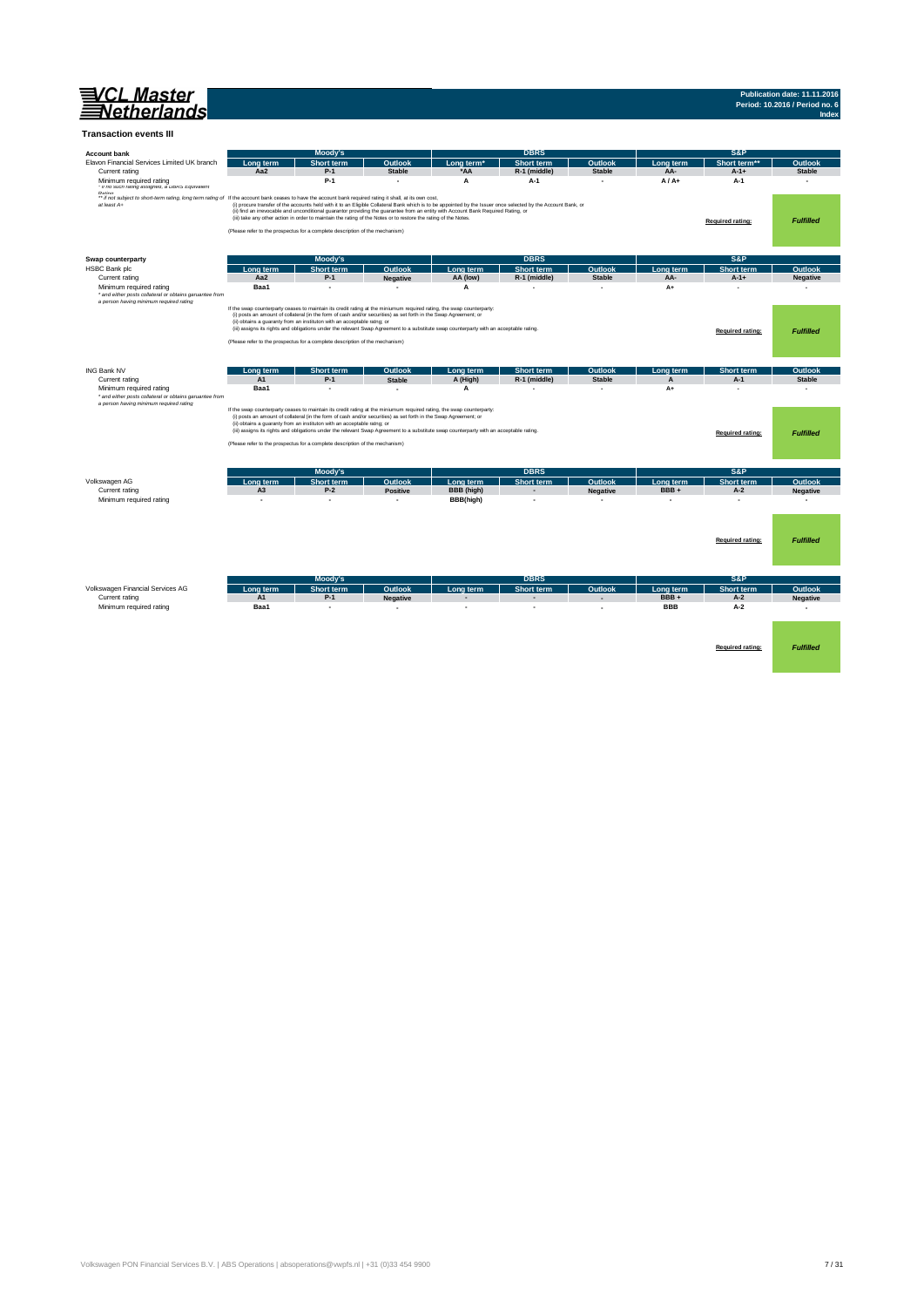

|                       |                        | <b>Class B Notes</b>   |                        |                        |                        |                        |                        |                        |
|-----------------------|------------------------|------------------------|------------------------|------------------------|------------------------|------------------------|------------------------|------------------------|
| Rating at issue date  | <b>Series A 2016-1</b> | <b>Series A 2016-2</b> | <b>Series A 2016-3</b> | <b>Series A 2016-4</b> | <b>Series A 2016-5</b> | <b>Series A 2016-6</b> | <b>Series B 2016-1</b> | <b>Series B 2016-2</b> |
| Moody's               | Aaa (sf)               | Aaa (sf)               | Aaa (sf)               | Aaa (sf)               | Aaa (sf)               | Aaa (sf)               | Aa1 (sf)               | Aa1 $(sf)$             |
| <b>DBRS</b>           | AAA (sf)               | AAA (sf)               | AAA (sf)               | AAA (sf)               | AAA (sf)               | AAA (sf)               | A (high) (sf)          | A (high) (sf)          |
| S&P                   | AAA (sf)               | AAA (sf)               | AAA (sf)               | AAA (sf)               | AAA (sf)               | AAA (sf)               | $AA - (sf)$            | $AA - (sf)$            |
|                       |                        |                        |                        |                        |                        |                        |                        |                        |
| <b>Current rating</b> |                        |                        |                        |                        |                        |                        |                        |                        |
| Moody's               | Aaa (sf)               | Aaa (sf)               | Aaa (sf)               | Aaa (sf)               | Aaa (sf)               | Aaa (sf)               | Aa1 $(sf)$             | Aa1 $(sf)$             |
| <b>DBRS</b>           | AAA (sf)               | AAA (sf)               | AAA (sf)               | AAA (sf)               | AAA (sf)               | AAA (sf)               | A (high) (sf)          | A (high) (sf)          |
| S&P                   | AAA (sf)               | AAA (sf)               | AAA (sf)               | AAA (sf)               | AAA (sf)               | AAA (sf)               | $AA - (sf)$            | $AA - (sf)$            |
|                       |                        |                        |                        |                        |                        |                        |                        |                        |
| Information on notes  |                        |                        |                        |                        |                        |                        |                        |                        |
| <b>ISIN</b>           | XS1417315725           | XS1419661035           | XS1419662272           | XS1419662603           | XS1419662942           | XS1452378745           | XS1417318588           | XS1419666851           |
| Common code           | 141731572              | 141966103              | 141966227              | 141966260              | 141966294              | 145237874              | 141731858              | 141966685              |
| Original face value   | €16.200.000.00         | €48.600.000.00         | €32.400.000.00         | €16.200.000.00         | €58.300.000.00         | €37.100.000.00         | €13.600.000.00         | €5.400.000.00          |
| Spread / Margin       | 0.700%                 | 0,700%                 | 0,700%                 | 0,700%                 | 0,700%                 | $0,700\%$              | 1,350%                 | 1,350%                 |
| Current coupon        | 0,328%                 | 0,328%                 | 0,328%                 | 0,328%                 | 0,328%                 | 0.328%                 | 0,978%                 | 0.978%                 |

### **Information regarding the notes I**

| <b>Information on notes</b>  | <b>Class A-Series</b> | <b>Class B-Series</b> |
|------------------------------|-----------------------|-----------------------|
| Legal final maturity date    | $nov-24$              | $nov-24$              |
| Fixed/Floating               | floating              | floating              |
| Day count convention         | actual/360            | actual/360            |
| Index rate (1-Month-Euribor) | $-0.372%$             | $-0.372%$             |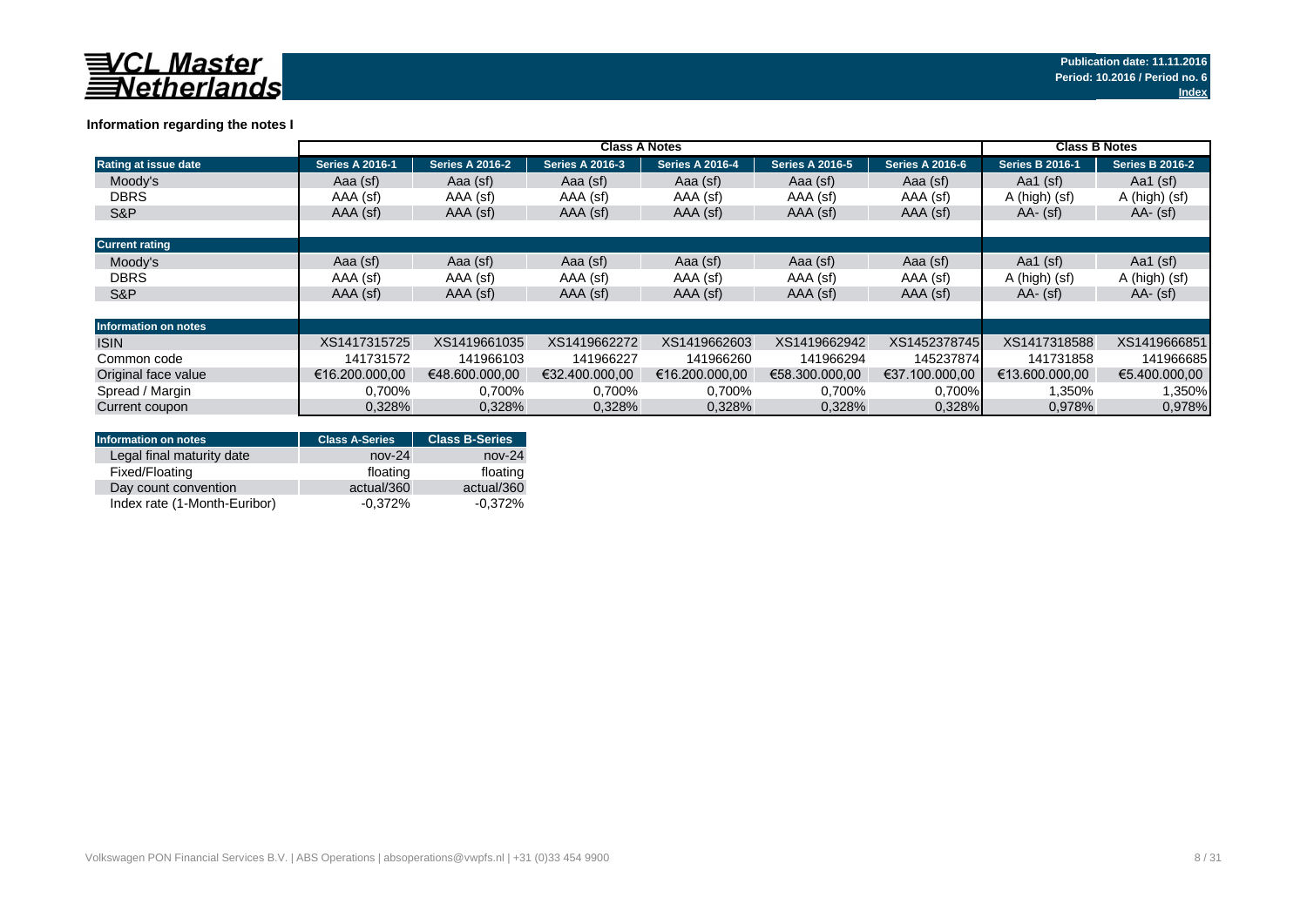#### **Information regarding the notes II**

| Monthly period:                      | 10-2016                     |
|--------------------------------------|-----------------------------|
| Payment date:                        | 25-11-2016                  |
| Interest accrual period (from/until) | 25.10.2016 until 25.11.2016 |
| Davs accrued                         |                             |
| Index rate                           | 1-Month Euribor             |
| Base interest rate:                  | $-0.3720%$                  |
| Day count convention                 | actual/360                  |

|                                                           |                            | <b>Class A Notes</b>   |                        |                        |                        |                        |                        | <b>Class B Notes</b> |                        |                        |                      |
|-----------------------------------------------------------|----------------------------|------------------------|------------------------|------------------------|------------------------|------------------------|------------------------|----------------------|------------------------|------------------------|----------------------|
| <b>Interest payments</b>                                  | <b>Total Class A and B</b> | <b>Series A 2016-1</b> | <b>Series A 2016-2</b> | <b>Series A 2016-3</b> | <b>Series A 2016-4</b> | <b>Series A 2016-5</b> | <b>Series A 2016-6</b> | <b>Total Class A</b> | <b>Series B 2016-1</b> | <b>Series B 2016-2</b> | <b>Total Class B</b> |
| Note balance                                              | €305.400.000.00            | €21.800.000.00         | €65.400.000.00         | €43.700.000.00         | €21.800.000.00         | €78,600,000,00         | €43.700.000,00         | €275.000.000.00      | €21.800.000.00         | €8.600.000,00          | €30.400.000.00       |
| Paid interest                                             | €103.274.08                | €6.157.29              | €18.471.87             | €12.342.82             | €6.157,29              | €22.200,13             | €12.342,82             | €77.672.22           | €18.359.23             | €7.242.63              | €25.601,86           |
| <b>Unpaid Interest</b>                                    |                            |                        |                        |                        |                        |                        |                        |                      |                        |                        |                      |
| Unpaid interest of the reporting period                   | €0.00                      | €0,00                  | €0,00                  | €0,00                  | €0,00                  | €0.00                  | €0,00                  | €0,00                | €0,00                  | €0,00                  | €0,00                |
| Cumulative unpaid interest                                | €0.00                      | €0,00                  | €0,00                  | €0,00                  | €0,00                  | €0,00                  | €0,00                  | €0.00                | €0,00                  | €0,00                  | €0,00                |
| <b>Note balance</b>                                       |                            |                        |                        |                        |                        |                        |                        |                      |                        |                        |                      |
| Note balance as of the beginning of the period            | €305.400.000.00            | €21.800.000.00         | €65.400.000.00         | €43.700.000.00         | €21.800.000.00         | €78.600.000.00         | €43.700.000,00         | €275.000.000.00      | €21.800.000.00         | €8.600.000,00          | €30.400.000,00       |
| Additional issue amount                                   | €24.000.000.00             | €1.700.000.00          | €5.200.000.00          | €3.400.000,00          | €1.700.000.00          | €6.200.000.00          | €3.400.000.00          | €21.600.000.00       | €1.700.000.00          | €700.000,00            | €2.400.000,00        |
| Redemption amount due to amortizing series                | €0,00                      | €0,00                  | €0.00                  | €0,00                  | €0,00                  | €0.00                  | €0,00                  | €0,00                | €0,00                  | €0,00                  | €0,00                |
| Term take out redemption                                  | €0.00                      | €0.00                  | €0.00                  | €0.00                  | €0.00                  | €0.00                  | €0.00                  | €0.00                | €0.00                  | €0.00                  | €0,00                |
| Class balance as of the end of the period                 | €329.400.000.00            | €23.500.000.00         | €70.600.000.00         | €47.100.000.00         | €23.500.000.00         | €84.800.000.00         | €47.100.000.00         | €296.600.000.00      | €23.500.000.00         | €9.300.000.00          | €32.800.000.00       |
| Payments to Investors per note                            |                            |                        |                        |                        |                        |                        |                        |                      |                        |                        |                      |
| Interest                                                  |                            | €28.24                 | €28.24                 | €28.24                 | €28.24                 | €28.24                 | €0,00                  |                      | €84.22                 | €84.22                 |                      |
| Principal repayment by note                               |                            | €0,00                  | €0.00                  | €0.00                  | €0,00                  | €0.00                  | €0,00                  |                      | €0.00                  | €0,00                  |                      |
| <b>Total</b>                                              |                            | €28.24                 | €28.24                 | €28.24                 | €28.24                 | €28.24                 | €0.00                  |                      | €0.00                  | €0.00                  |                      |
|                                                           |                            |                        |                        |                        |                        |                        |                        |                      |                        |                        |                      |
| <b>Notes</b>                                              |                            |                        |                        |                        |                        |                        |                        |                      |                        |                        |                      |
| Number of notes as of the beginning of the period         | 3.054                      | 218                    | 654                    | 437                    | 218                    | 786                    | 437                    | 2.750                | 218                    |                        | 304                  |
| Increase of outstanding notes from tap-up                 | 240                        | 17                     | 52                     | 34                     |                        | 62                     | 34                     | 216                  | 17                     |                        | 24                   |
| Reduction of outstanding notes from term take out         |                            |                        |                        |                        |                        |                        |                        |                      |                        |                        |                      |
| Number of notes as of the end of the period               | 3.294                      | 235                    | 706                    | 471                    | 235                    | 848                    | 471                    | 2.966                | 235                    | 93                     | 328                  |
| Face value per note                                       |                            | €100,000,00            | €100.000.00            | €100,000,00            | €100,000,00            | €100,000,00            | €100,000,00            | €100.000.00          | €100,000.00            | €100,000,00            | €100.000,00          |
| Balance per note                                          |                            | €100.000,00            | €100,000.00            | €100.000,00            | €100.000,00            | €100.000,00            | €100.000,00            | €100.000,00          | €100.000,00            | €100.000,00            | €100.000,00          |
| Note factor                                               |                            | 1.000000               | 1.000000               | 1.000000               | 1.000000               | 1.000000               | 1.000000               | 1.000000             | 1.000000               | 1.000000               | 1.000000             |
|                                                           |                            |                        |                        |                        |                        |                        |                        |                      |                        |                        |                      |
| Overcollateralisation                                     |                            |                        |                        |                        |                        |                        |                        |                      |                        |                        |                      |
| Current OC amount (before TU / TTO)                       |                            | €9.940.017.63          | €29.820.052.90         | €19.925.631.68         | €9.940.017.63          | €35.838.779.18         | €19.925.631.68         | €125.390.130.71      | €68.117.922.68         | €26.872.208.03         | €94.990.130.71       |
| Current OC percentage (before TU / TTO)                   |                            | 31,3170%               | 31,3170%               | 31,3170%               | 31,3170%               | 31,3170%               | 31,3170%               | 31.3170%             | 23,2515%               | 23,2515%               | 23,2515%             |
| Target OC percentage (revolving period/amortising period) |                            | 34% / 43%              | 34% / 43%              | 34% / 43%              | 34% / 43%              | 34% / 43%              | 34% / 43%              | 34% / 43%            | 26.5% / 35.5%          | 26.5% / 35.5%          | 26.5% / 35.5%        |
| Current OC amount (after TU / TTO)                        |                            | €11.616.828.14         | €34.899.917,75         | €23.283.089,60         | €11.616.828,14         | €41.919.447.94         | €23.283.089,60         | €146.619.201.18      | €81.547.293.53         | €32.271.907,65         | €113.819.201,18      |
| Current OC percentage (after TU / TTO)                    |                            | 33.0805%               | 33.0805%               | 33.0805%               | 33.0805%               | 33.0805%               | 33,0805%               | 33.0805%             | 25.6801%               | 25.6801%               | 25.6801%             |

| <b>Subordinated loan</b>                  |                      |                      |
|-------------------------------------------|----------------------|----------------------|
| Balance as of the beginning of the period | €94.265.474.69       |                      |
| Balance increase from tap up              | €7.490.789.10        |                      |
| Redemption payments from term take out    | €0.00                |                      |
| Regular redemption from waterfall         | €0.00                |                      |
| Redemption from cash collateral account   | €0.00                |                      |
| Balance as of the end of the period       | €101.756.263.79      |                      |
| Capitalization of interest                | €925.858.04          |                      |
| O/C                                       | <b>Class A Notes</b> | <b>Class B Notes</b> |
| Current OC amount (before TU / TTO)       | € 125.390.130.71     | € 94.990.130.71      |
| Current OC percentage (before TU / TTO)   | 31.3170%             | 23.2515%             |
| Current OC amount (after TU / TTO)        | €146.619.201.18      | €113.819.201.18      |
| Current OC percentage (after TU / TTO)    | 33.0805%             | 25.6801%             |
|                                           |                      |                      |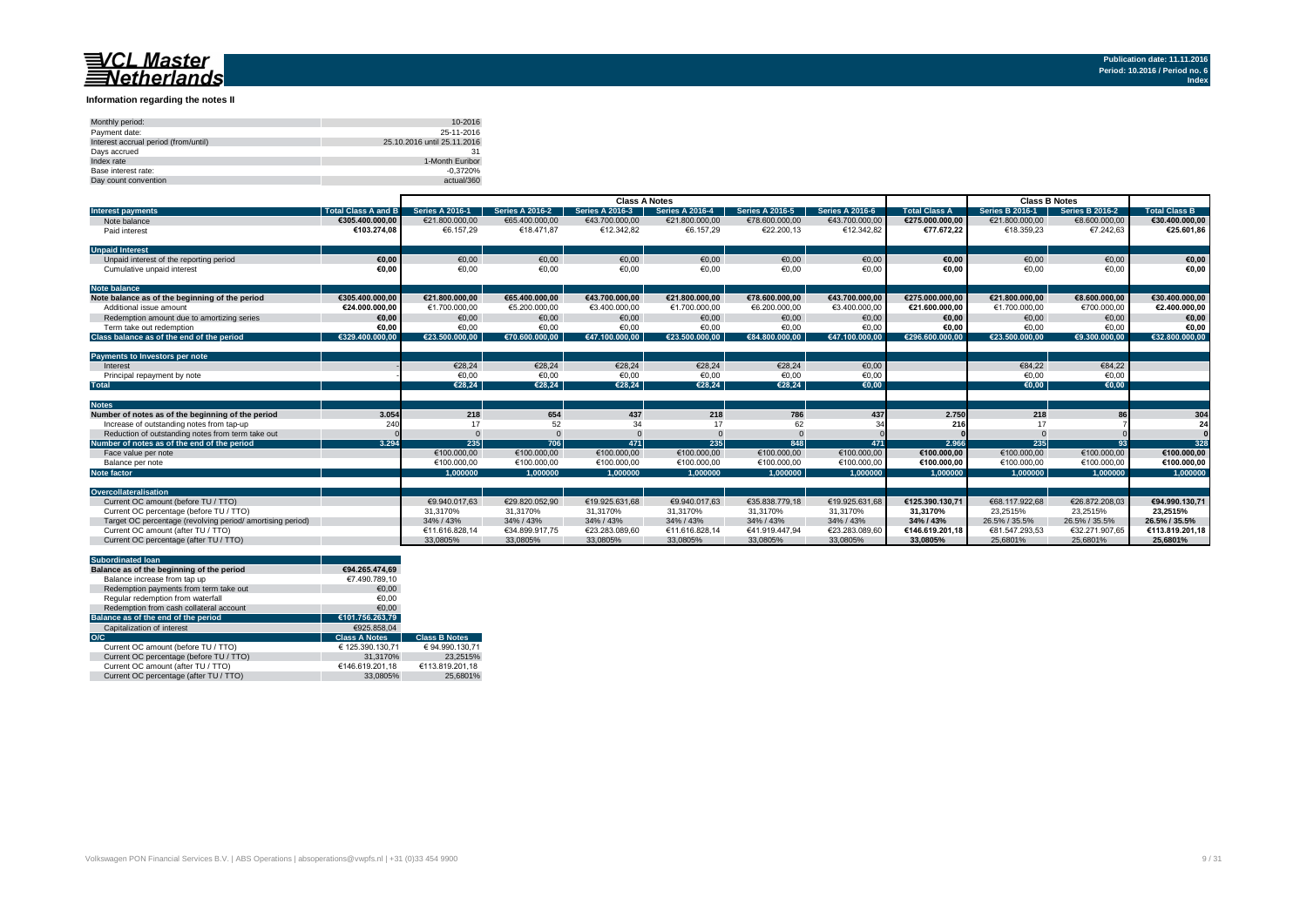

## **Credit enhancement**

| <b>Cash collateral account (CCA)</b>                             | in EUR          |
|------------------------------------------------------------------|-----------------|
| Initial balance at poolcut                                       | €9.158.618,28   |
| Thereof general cash reserve                                     | €2.288.400,00   |
| Thereof maintenance reserve                                      | €6.870.218,28   |
| Targeted balance (floor after Top Up)                            | €21.785.277,30  |
| Thereof general cash reserve                                     | €3.952.800,00   |
| Thereof maintenance reserve                                      | €17.832.477,30  |
| Balance as of the beginning of the period                        | €19.753.180,83  |
| Thereof general cash reserve                                     | €3.664.800,00   |
| Thereof maintenance reserve                                      | €16.088.380,83  |
| <b>Payments</b>                                                  | €2.032.096,46   |
| General payment from CCA                                         | € $0,00$        |
| General payment to CCA                                           | €0,00           |
| Payment from CCA due to TTO                                      | €0,00           |
| Payment to CCA due to tap-up                                     | €288.000,00     |
| Payment from CCA due to maintenance reserve                      | (E1.105.501,80) |
| Payment to CCA due to maintenance reserve                        | €1.946.549,94   |
| Payment to CCA due to top-up                                     | €903.048,32     |
| Balance as of the end of the period                              | €21.785.277,30  |
| Thereof general cash reserve                                     | €3.952.800,00   |
| Thereof maintenance reserve                                      | €17.832.477,30  |
| General cash reserve in percent of total current note<br>balance | 4,915%          |
| Specified general cash collateral amount                         | €3.952.800,00   |
| <b>Accrued interest</b>                                          | €0,00           |

## **Set off risk**

There is no set off risk applicable.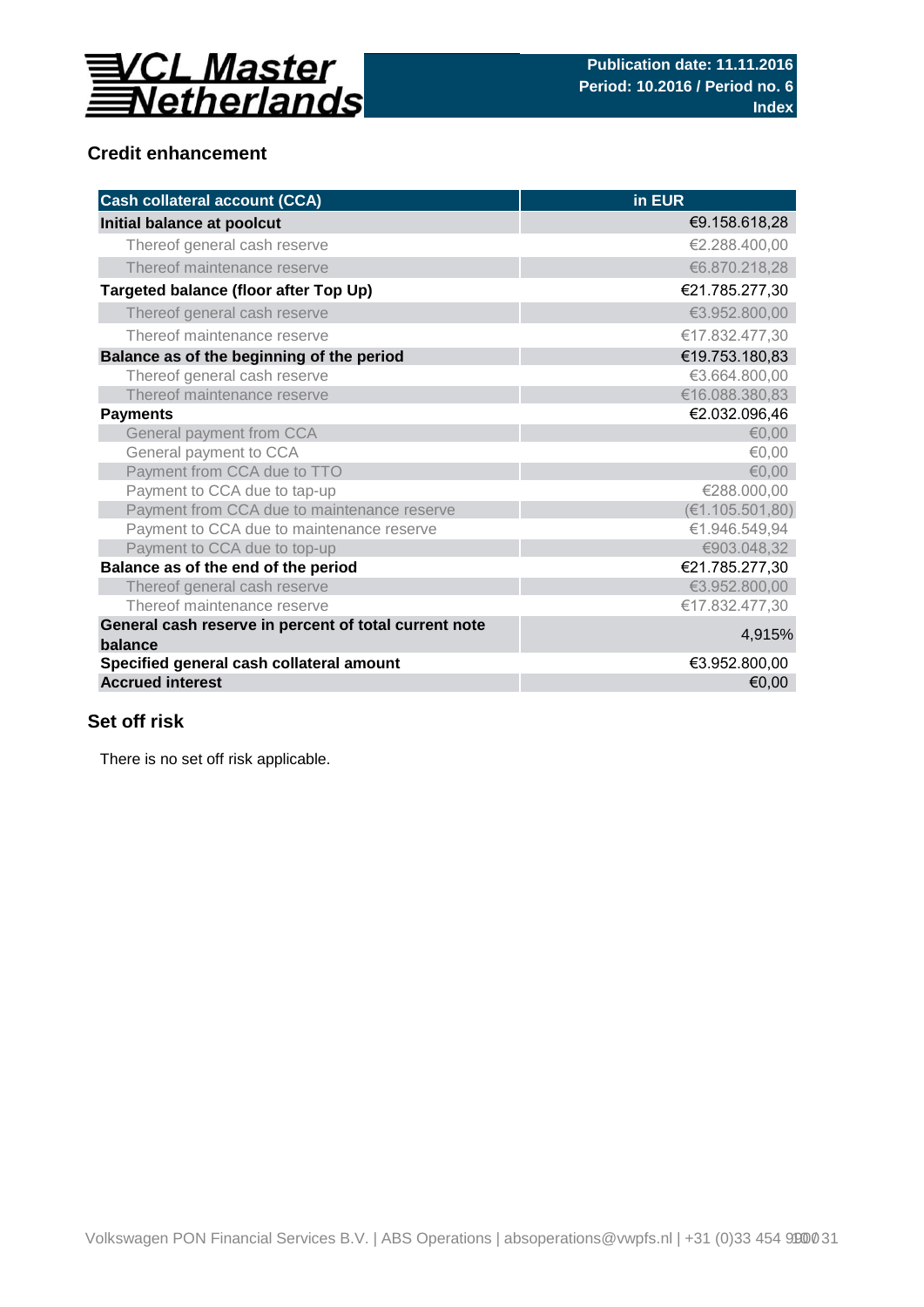

### **Swap fixing / Waterfall**

| Amortising interest rate swap                                                               | <b>Class A</b>                       | <b>Class B</b>                            |
|---------------------------------------------------------------------------------------------|--------------------------------------|-------------------------------------------|
| Underlying principal for reporting period                                                   | €275.000.000,00                      | €30.400.000,00                            |
| Paying leg                                                                                  | Fix interest rate                    | Fix interest rate                         |
| Receiving leg                                                                               | Floating interest rate               | Floating interest rate                    |
| Net swap payments / receipts                                                                | (€12.520,62)                         | (E491, 48)                                |
|                                                                                             |                                      |                                           |
| Available distribution amount calculation                                                   | <b>Payment to waterfall position</b> | <b>Remaining amount</b>                   |
| (i) Lease Collections, minus (A) amounts credited to the Maintenance Surplus Reserve Ledger | €15.383.897,77                       | €15.383.897,77                            |
| and (B) amounts of any Issuer Increase Advance                                              |                                      |                                           |
| (ii) amounts of interest paid or principal repaid under the Issuer Facility Agreement       | €0.00                                | €15.383.897,77                            |
| (iii) Vehicle Realisation Proceeds                                                          | €2.172.278,76                        | €17.556.176,53                            |
| (iv) Lease Incidental Shortfall payments                                                    | €0.00                                | €17.556.176,53                            |
| (vi) payments from the CCA                                                                  | €0,00                                | €17.556.176,53                            |
| (vii) amounts debited from the Maintenance Reserve Ledger                                   | €1.105.501,80                        | €18.661.678,33                            |
| (viii) Maintenance Surplus debited from the Maintenance Reserve Ledger                      | €0,00                                | €18.661.678.33                            |
| (ix) Net Swap Receipts                                                                      | €1.177,47                            | €18.662.855,80                            |
| (x) transfers from the Accumulation Account to the Distribution Account                     | €0,00                                | €18.662.855,80                            |
| (xi) the Buffer Release Amount                                                              | (€838.479,11)                        | €17.824.376,69                            |
| Waterfall                                                                                   |                                      |                                           |
| Available distribution amount                                                               | <b>Payment to waterfall position</b> | <b>Remaining amount</b><br>€17.824.376,69 |
| 1) Taxes and Issuer Profit Amount                                                           | €0,00                                | €17.824.376,69                            |
|                                                                                             | €0,00                                | €17.824.376,69                            |
| 1.i) Taxes                                                                                  |                                      |                                           |
| 1.ii) Issuer Profit Amount                                                                  | €0,00                                | €17.824.376,69                            |
| 2) Senior Maintenance Coordinator Fee                                                       | (E8.246.860,98)                      | €9.577.515,71                             |
| 3) Payments in respect of fees I                                                            | (€381.829,68)                        | €9.195.686,03                             |
| 3.i) Payment to directors of the issuer                                                     | €0,00                                | €9.577.515,71                             |
| 3.ii) Servicer Fee - Volkswagen Leasing B.V.                                                | (E288.860,03)                        | €9.288.655,67                             |
| Servicer Fee - DutchLease B.V.                                                              | (E51.583, 80)                        | €9.237.071,88                             |
| 3.iii) Payment to Maintenance Coordinator - Volkswagen Leasing B.V.                         | €0,00                                | €9.237.071.88                             |
| Payment to Maintenance Coordinator - DutchLease B.V.                                        | €0,00                                | €9.237.071,88                             |
| 3.iv) Payment to Rating Agencies                                                            | €0,00                                | €9.237.071,88                             |
| 3.v) Payment to Process Agent                                                               | €0,00                                | €9.237.071,88                             |
| 3.vi) Payment to Account Bank                                                               | (€41.385, 85)                        | €9.195.686,03                             |
| 3.vii) Payment to Agents                                                                    | €0,00                                | €9.195.686,03                             |
| 3. viii) Payment in respect of listing of the notes                                         | €0,00                                | €9.195.686,03                             |
|                                                                                             |                                      | €9.195.686.03                             |
| 3.ix) Payment in respect of auditors' fees and legal counsel fees                           | €0,00                                |                                           |
| 3.x) Payment in respect administration costs and expenses                                   | €0,00                                | €9.195.686,03                             |
| 3.xi) Payment to other third parties providing services                                     | €0,00                                | €9.195.686,03                             |
| 4) Net Swap Payments or Swap Termination Payments - Series A and B                          | (€14.189,57)                         | €9.181.496,46                             |
| - Net swap payments on series A 2016-1                                                      | (E1.291, 04)                         | €9.194.394,99                             |
| - Net swap payments on series A 2016-2                                                      | (63.873, 13)                         | €9.190.521,86                             |
| - Net swap payments on series A 2016-3                                                      | (E2.588, 01)                         | €9.187.933,85                             |
| - Net swap payments on series A 2016-4                                                      | (€1.291,04)                          | €9.186.642,81                             |
| - Net swap payments on series A 2016-5                                                      | (€4.654,87)                          | €9.181.987,94                             |
| - Net swap payments on series A 2016-6                                                      | €0,00                                | €9.181.987,94                             |
| - Net swap payments on series B 2016-1                                                      | (6352, 44)                           | €9.181.635,50                             |
| - Net swap payments on series B 2016-2                                                      | (€139,04)                            | €9.181.496,46                             |
| 5) Interest payment class A                                                                 | (E77.672, 22)                        | €9.103.824,24                             |
| (a) Accrued interest & (b) interest shortfalls on series A 2016-1                           | (66.157, 29)                         | €9.175.339.17                             |
| (a) Accrued interest & (b) interest shortfalls on series A 2016-2                           | (E18.471, 87)                        | €9.156.867,30                             |
|                                                                                             |                                      |                                           |
| (a) Accrued interest & (b) interest shortfalls on series A 2016-3                           | (€12.342,82)                         | €9.144.524,48                             |
| (a) Accrued interest & (b) interest shortfalls on series A 2016-4                           | (66.157, 29)                         | €9.138.367,19                             |
| (a) Accrued interest & (b) interest shortfalls on series A 2016-5                           | (E22.200, 13)                        | €9.116.167,06                             |
| (a) Accrued interest & (b) interest shortfalls on series A 2016-6                           | (E12.342.82)                         | €9.103.824,24                             |
| 6) Interest payment class B                                                                 | (E25.601,86)                         | €9.078.222,38                             |
| (a) Accrued interest & (b) interest shortfalls on series B 2016-1                           | (E18.359, 23)                        | €9.085.465,01                             |
| (a) Accrued interest & (b) interest shortfalls on series B 2016-2                           | (E7.242, 63)                         | €9.078.222,38                             |
| 7) Payment to cash collateral account until the general CCA equals specified general CCA    | €0,00                                | €9.078.222,38                             |
| 8) Redemption amount class A                                                                | €0,00                                | €9.078.222,38                             |
| (a) Redemption on series A 2016-1                                                           | €0,00                                | €9.078.222,38                             |
| (a) Redemption on series A 2016-2                                                           | €0,00                                | €9.078.222,38                             |
| (a) Redemption on series A 2016-3                                                           | €0,00                                | €9.078.222,38                             |
| (a) Redemption on series A 2016-4                                                           | €0,00                                | €9.078.222,38                             |
| (a) Redemption on series A 2016-5                                                           | €0,00                                | €9.078.222,38                             |
|                                                                                             |                                      |                                           |
| (a) Redemption on series A 2016-6                                                           | €0,00                                | €9.078.222,38                             |
| Class A accumulation account                                                                | (€9.078.222,38)                      | €0,00                                     |
| 9) Redemption amount class B                                                                | €0,00                                | €0,00                                     |
| (a) Redemption on series B 2014-1                                                           | €0,00                                | €0,00                                     |
| (a) Redemption on series B 2014-2                                                           | €0,00                                | €0,00                                     |
| Class B accumulation account                                                                | €0,00                                | €0,00                                     |
| 10) Payments to swap counterparties, other than those made under item 4                     |                                      | €0,00                                     |
| 11) Accrued and unpaid interest on the subordinated loan                                    | €0,00                                | €0,00                                     |
| (a) Interest subordinated loan                                                              | €0,00                                | €0,00                                     |
| (b) Unpaid interest subordinated loan                                                       | €0,00                                | €0,00                                     |
| 12) Redemption subordinated loan                                                            | €0,00                                | €0,00                                     |
| 13) Final success fee                                                                       | €0,00                                | €0,00                                     |
|                                                                                             |                                      |                                           |
| Distribution of cash collateral account surplus                                             | <b>Payment to waterfall position</b> | <b>Remaining amount</b>                   |
| Payment in respect of accrued and unpaid interest on the Subordinated Loan                  | €0,00                                | €0,00                                     |
| Payment in respect of reduction of outstanding principal amount of Subordinated Loan        | €0,00                                | €0,00                                     |
| Payment in respect of Sellers final success fee                                             | €0,00                                | €0,00                                     |
|                                                                                             |                                      |                                           |
| Payments due to term take out - not part of the waterfall                                   | <b>Payment</b>                       | <b>Remaining amount</b>                   |
| Purchase price from term take out                                                           | €0,00                                | €0,00                                     |
| Redemption class A                                                                          | €0,00                                | €0,00                                     |
| Redemption class B                                                                          | €0,00                                | €0,00                                     |
| Redemption subordinated loan                                                                | €0,00                                | €0,00                                     |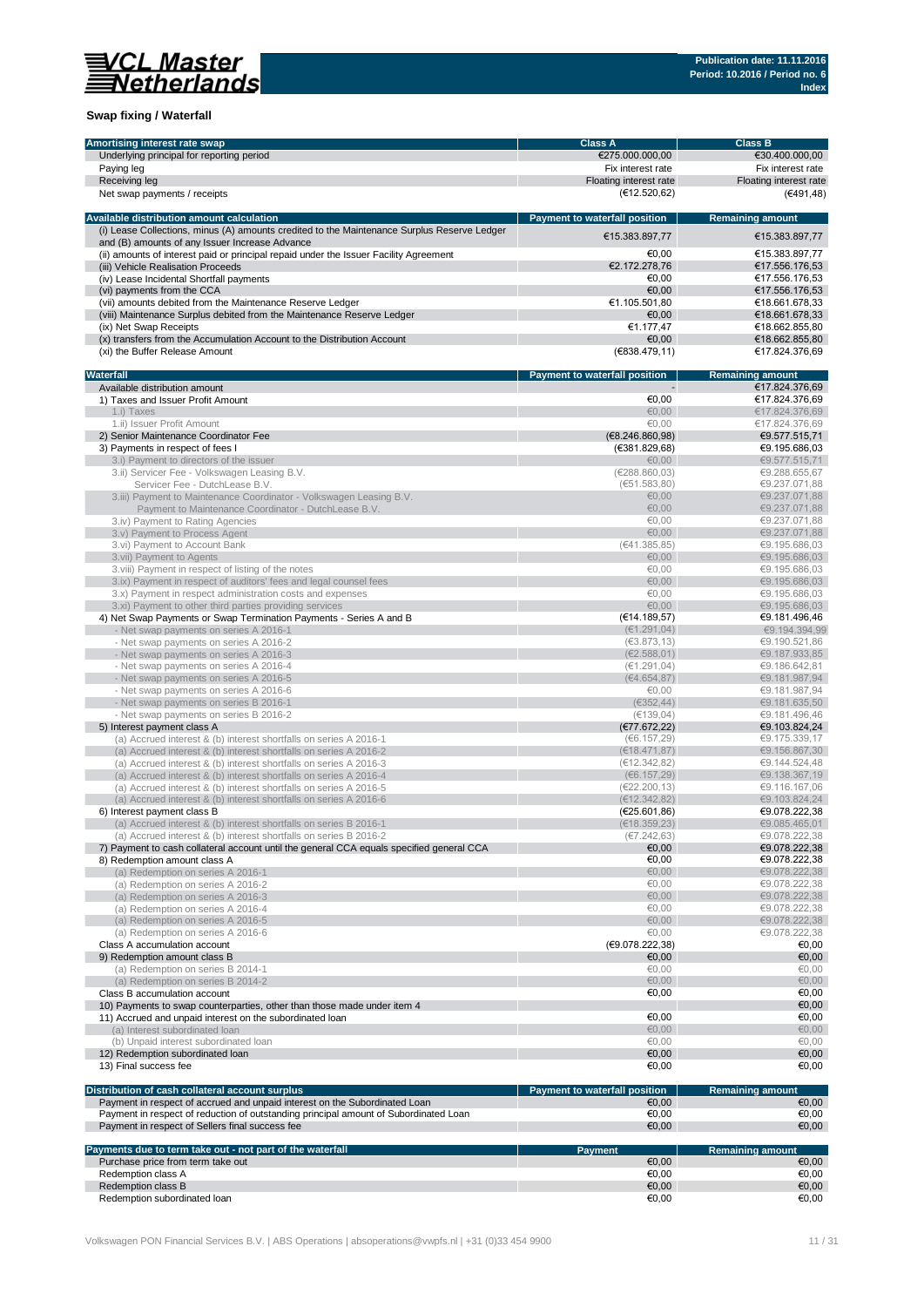

### **Retention of net economic interest**

### **Retention amount at poolcut**

| <b>Type of asset</b>     | Number of<br><b>contracts</b> | Percentage of<br><b>contracts</b> | <b>Outstanding</b><br>nominal balance | Percentage of<br>nominal balance |
|--------------------------|-------------------------------|-----------------------------------|---------------------------------------|----------------------------------|
| Portfolio sold to SPV    | 13.854                        | 95,05%                            | €280.729.495,18                       | 95,00%                           |
| Retention of VWL/DLN     | 722                           | 4.95%                             | €14.783.720,00                        | 5,00%                            |
| <b>Total</b>             | 14.576                        | 100,00%                           | €295.513.215,18                       | 100,00%                          |
|                          |                               |                                   |                                       |                                  |
| <b>Retention amounts</b> |                               |                                   |                                       |                                  |
| Minimum retention        | €14.775.660,76                | 5,00%                             |                                       |                                  |
| Actual retention         | €14.783.720,00                | 5.00%                             |                                       |                                  |

### **Retention amount end of reporting period**

| Type of asset         | Number of<br><b>contracts</b> | Percentage of<br><b>contracts</b> | Outstanding<br>nominal balance | Percentage of<br>nominal balance |
|-----------------------|-------------------------------|-----------------------------------|--------------------------------|----------------------------------|
| Portfolio sold to SPV | 23.862                        | 94,90%                            | €485.871.234,20                | 94,97%                           |
| Retention of VWL/DLN  | 1.282                         | 5.10%                             | €25.748.483,16                 | 5,03%                            |
| <b>Total</b>          | 25.144                        | 100,00%                           | €511.619.717,36                | 100,00%                          |

| <b>Retention amounts</b> |                |       |
|--------------------------|----------------|-------|
| Minimum retention        | €25.572.170.22 | 5.00% |
| Actual retention         | €25.748.483.16 | 5.03% |

article 405 Abs. 1 c CRR. In its capacity as originator and original lender, Volkswagen Leasing B.V. and DutchLease B.V. comply with the retention requirements of a material net economic interest in accordance with

By adhering to option c) of the direction, Volkwagen Leasing B.V. and DutchLease B.V. keep the exposure designated for retention on its balance sheet on an ongoing basis.

The latest end of month level of retention will be published on a monthly basis within the investor report.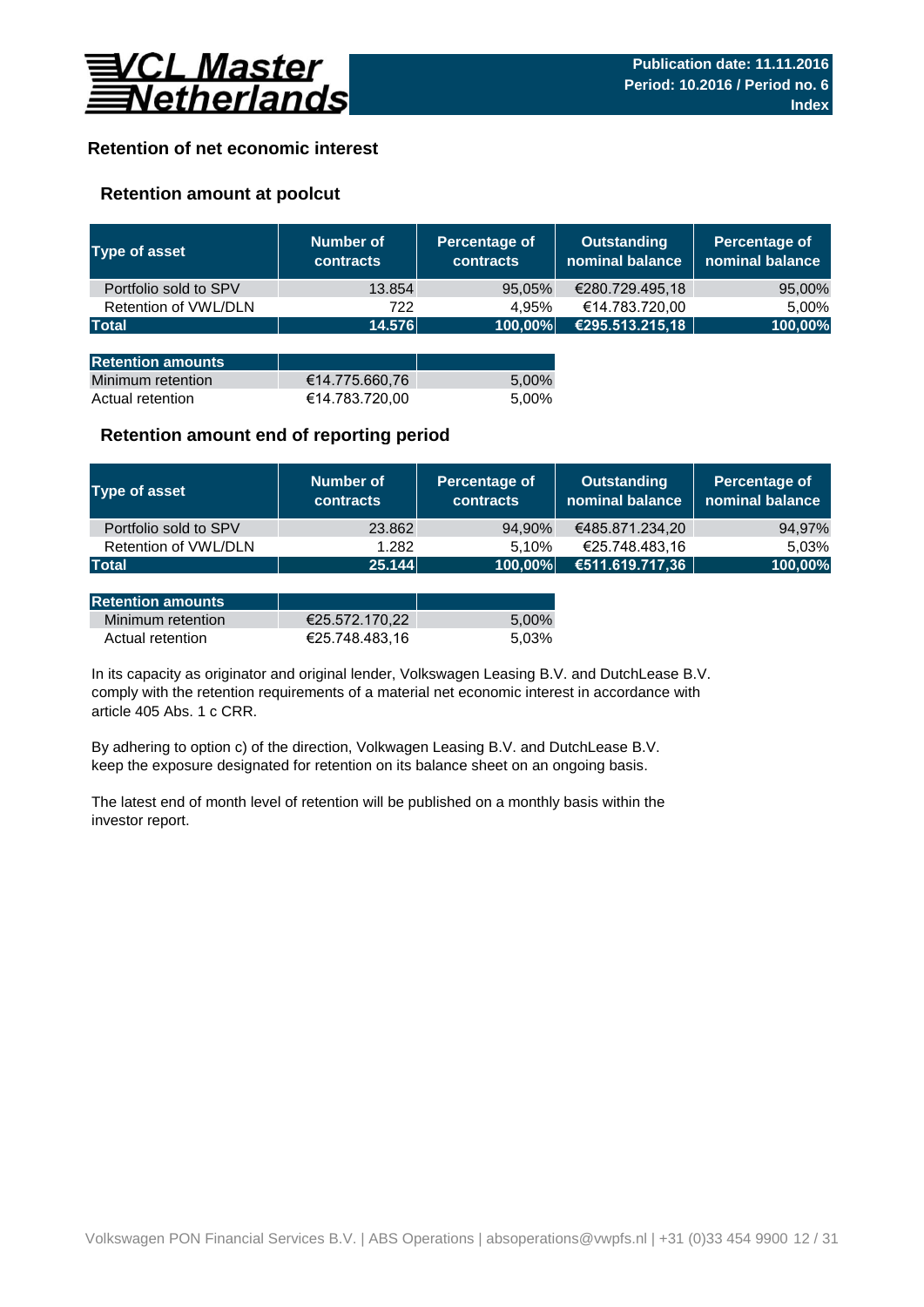

#### **Amortisation profile I**

| <b>Note class</b>   |                            | Class A                        |                            | Class B                        |
|---------------------|----------------------------|--------------------------------|----------------------------|--------------------------------|
| <b>Payment date</b> | <b>Actual note balance</b> | <b>Forecasted note balance</b> | <b>Actual note balance</b> | <b>Forecasted note balance</b> |
| Poolcut             | €171.700.000,00            |                                | €19.000.000,00             |                                |
| 05-2016             | €171.700.000,00            |                                | €19.000.000,00             |                                |
| 06-2016             | €171.700.000,00            |                                | €19.000.000,00             |                                |
| 07-2016             | €233.200.000,00            |                                | €25.800.000,00             |                                |
| 08-2016             |                            |                                |                            |                                |
|                     | €233.200.000,00            |                                | €25.800.000,00             |                                |
| 09-2016             | €275.000.000,00            |                                | €30.400.000,00             |                                |
| 10-2016             | €275.000.000,00            |                                | €30.400.000,00             |                                |
| 11-2016             | €296.600.000,00            |                                | €32.800.000,00             |                                |
| 12-2016             |                            | €296.600.000,00                |                            | €32.800.000,00                 |
| 01-2017             |                            | €296.600.000,00                |                            | €32.800.000,00                 |
|                     |                            |                                |                            |                                |
| 02-2017             |                            | €296.600.000,00                |                            | €32.800.000,00                 |
| 03-2017             |                            | €296.600.000,00                |                            | €32.800.000,00                 |
| 04-2017             |                            | €296.600.000,00                |                            | €32.800.000,00                 |
| 05-2017             |                            | €296.600.000,00                |                            | €32.800.000,00                 |
| 06-2017             |                            | €285.310.439,27                |                            | €32.800.000,00                 |
|                     |                            |                                |                            |                                |
| 07-2017             |                            | €274.293.968,71                |                            | €32.800.000,00                 |
| 08-2017             |                            | €263.028.828,57                |                            | €32.800.000,00                 |
| 09-2017             |                            | €251.991.189,15                |                            | €32.800.000,00                 |
| 10-2017             |                            | €241.214.639,65                |                            | €32.800.000,00                 |
| 11-2017             |                            | €230.616.370,64                |                            | €32.800.000,00                 |
|                     |                            |                                |                            |                                |
| 12-2017             |                            | €219.519.122,79                |                            | €32.800.000,00                 |
| 01-2018             |                            | €208.169.783,86                |                            | €32.800.000,00                 |
| 02-2018             |                            | €198.778.475,17                |                            | €31.124.895,78                 |
| 03-2018             |                            | €191.838.165,47                |                            | €25.505.506,61                 |
| 04-2018             |                            | €186.485.214,42                |                            | €24.546.671,98                 |
|                     |                            |                                |                            |                                |
| 05-2018             |                            | €180.326.095,33                |                            | €23.735.959,58                 |
| 06-2018             |                            | €174.315.134,79                |                            | €22.944.748,99                 |
| 07-2018             |                            | €168.177.785,76                |                            | €22.136.902,14                 |
| 08-2018             |                            | €162.305.594,06                |                            | €21.363.957,41                 |
| 09-2018             |                            | €156.402.156,20                |                            | €20.586.899,81                 |
|                     |                            |                                |                            |                                |
| 10-2018             |                            | €150.719.039,67                |                            | €19.838.842,67                 |
| 11-2018             |                            | €145.091.819,44                |                            | €19.098.143,04                 |
| 12-2018             |                            | €139.253.231,91                |                            | €18.329.621,56                 |
| 01-2019             |                            | €132.940.945,34                |                            | €17.498.748,03                 |
| 02-2019             |                            | €127.081.598,96                |                            | €16.727.494,11                 |
| 03-2019             |                            | €120.127.723,34                |                            | €15.812.169,51                 |
| 04-2019             |                            | €115.092.041,96                |                            |                                |
|                     |                            |                                |                            | €15.149.332,94                 |
| 05-2019             |                            | €109.102.350,27                |                            | €14.360.921,93                 |
| 06-2019             |                            | €103.465.715,04                |                            | €13.618.983,02                 |
| 07-2019             |                            | €97.768.508,61                 |                            | €12.869.071,25                 |
| 08-2019             |                            | €91.952.536,74                 |                            | €12.103.526,62                 |
| 09-2019             |                            | €86.350.472,28                 |                            | €11.366.138,20                 |
| 10-2019             |                            | €80.948.582,54                 |                            | €10.655.098,37                 |
| 11-2019             |                            | €75.087.205,91                 |                            | €9.883.577,20                  |
| 12-2019             |                            | €68.796.993,19                 |                            | €9.055.609,21                  |
| 01-2020             |                            | €61.321.860,39                 |                            | €8.071.672,58                  |
| 02-2020             |                            | €54.669.032,97                 |                            | €7.195.974,35                  |
|                     |                            |                                |                            |                                |
| 03-2020             |                            | €45.467.790,60                 |                            | €5.984.833,41                  |
| 04-2020             |                            | €40.747.043,53                 |                            | €5.363.451,01                  |
| 05-2020             |                            | €35.968.749,62                 |                            | €4.734.493,84                  |
| 06-2020             |                            | €31.825.932,48                 |                            | €4.189.183,19                  |
| 07-2020             |                            | €27.720.139,65                 |                            | €3.648.745,97                  |
| 08-2020             |                            | €0,00                          |                            | €0,00                          |
| 09-2020             |                            | €0,00                          |                            | €0,00                          |
| 10-2020             |                            | €0,00                          |                            | €0,00                          |
| 11-2020             |                            | €0,00                          |                            | €0,00                          |
| 12-2020             |                            | €0,00                          |                            | €0,00                          |
| 01-2021             |                            | €0,00                          |                            | €0,00                          |
| 02-2021             |                            |                                |                            | €0,00                          |
|                     |                            | €0,00                          |                            |                                |
| 03-2021             |                            | €0,00                          |                            | €0,00                          |
| 04-2021             |                            | €0,00                          |                            | €0,00                          |
| 05-2021             |                            | $\epsilon$ 0,00                |                            | €0,00                          |
| 06-2021             |                            | €0,00                          |                            | €0,00                          |
| 07-2021             |                            | €0,00                          |                            | €0,00                          |
| 08-2021             |                            | €0,00                          |                            | €0,00                          |
| 09-2021             |                            | €0,00                          |                            | €0,00                          |
| 10-2021             |                            | €0,00                          |                            | €0,00                          |
| 11-2021             |                            | €0,00                          |                            | €0,00                          |
|                     |                            |                                |                            |                                |
| 12-2021             |                            | €0,00                          |                            | €0,00                          |
| 01-2022             |                            | €0,00                          |                            | €0,00                          |
| 02-2022             |                            | €0,00                          |                            | €0,00                          |
| 03-2022             |                            | €0,00                          |                            | €0,00                          |
| 04-2022             |                            | €0,00                          |                            | €0,00                          |
| 05-2022             |                            | €0,00                          |                            | €0,00                          |
| 06-2022             |                            | €0,00                          |                            | €0,00                          |
| 07-2022             |                            | €0,00                          |                            | €0,00                          |
|                     |                            |                                |                            |                                |
| 08-2022             |                            | €0,00                          |                            | €0,00                          |
| 09-2022             |                            | €0,00                          |                            | €0,00                          |
| 10-2022             |                            | €0,00                          |                            | €0,00                          |
| 11-2022             |                            | €0,00                          |                            | €0,00                          |
| 12-2022             |                            | €0,00                          |                            | €0,00                          |
| 01-2023             |                            | €0,00                          |                            | €0,00                          |
| 02-2023             |                            | €0,00                          |                            | €0,00                          |
| 03-2023             |                            | €0,00                          |                            | €0,00                          |
| 04-2023             |                            | €0,00                          |                            | €0,00                          |
| 05-2023             |                            | €0,00                          |                            | €0,00                          |
|                     |                            | €0,00                          |                            | €0,00                          |
| 06-2023             |                            |                                |                            |                                |
| 07-2023             |                            | €0,00                          |                            | €0,00                          |
| 08-2023             |                            | €0,00                          |                            | €0,00                          |
| 09-2023             |                            | €0,00                          |                            | €0,00                          |
| 10-2023             |                            | €0,00                          |                            | €0,00                          |
| 11-2023             |                            | €0,00                          |                            | €0,00                          |
| 12-2023             |                            | €0,00                          |                            | €0,00                          |
| 01-2024             |                            | €0,00                          |                            | €0,00                          |
| 02-2024             |                            | €0,00                          |                            | €0,00                          |
|                     |                            |                                |                            |                                |
| 03-2024             |                            | €0,00                          |                            | €0,00                          |
| 04-2024             |                            | €0,00                          |                            | €0,00                          |
| 05-2024             |                            | €0,00                          |                            | €0,00                          |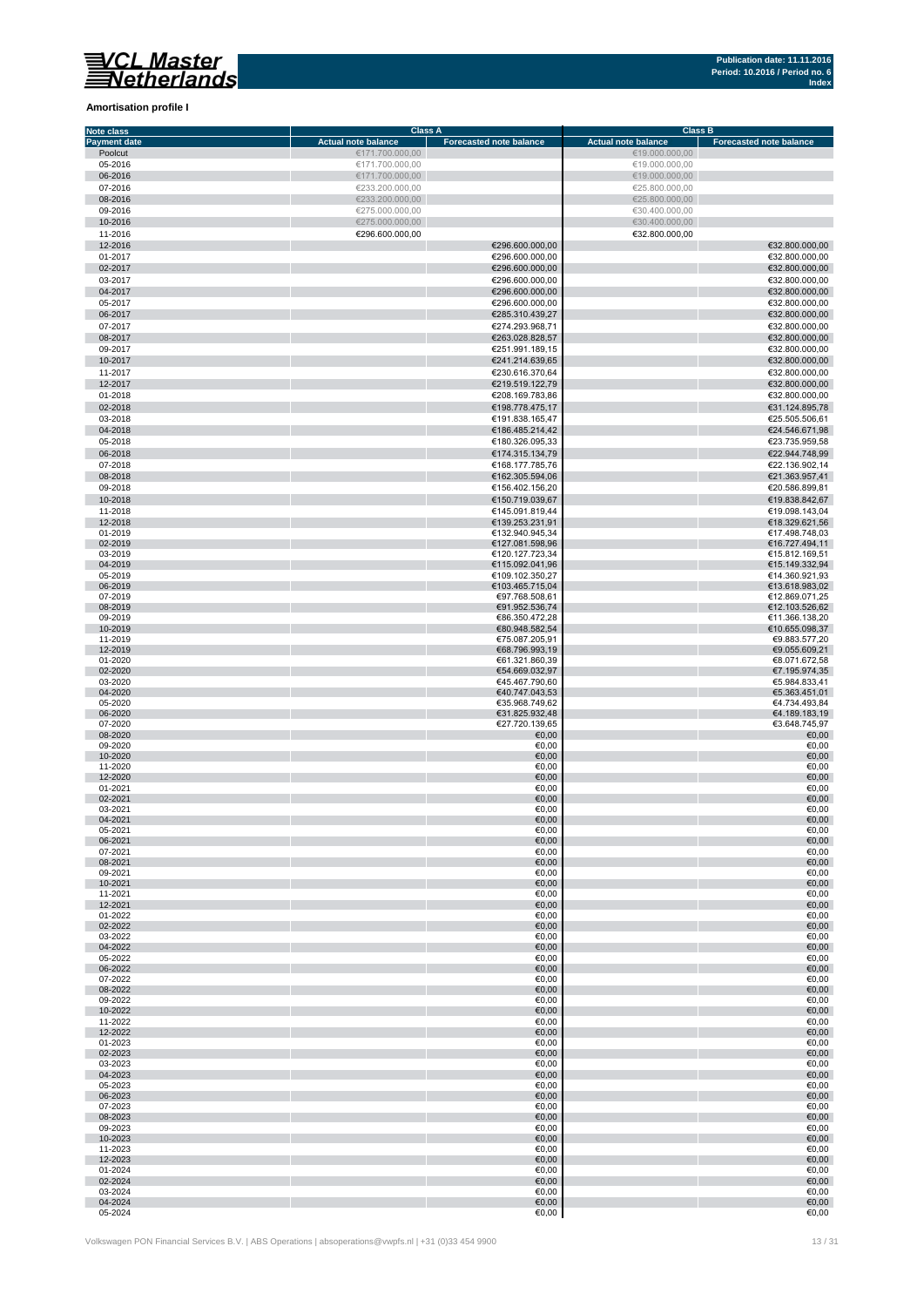| 06-2024 | €0,00           | €0,00 |
|---------|-----------------|-------|
| 07-2024 | €0,00           | €0,00 |
| 08-2024 | €0,00           | €0,00 |
| 09-2024 | €0,00           | €0,00 |
| 10-2024 | $\epsilon$ 0,00 | €0,00 |
| 11-2024 | €0,00           | €0,00 |
|         |                 |       |

\*Based on the following assumptions: CPR of 5% and Clean-Up-Cal at **10**% of the oustanding portfolio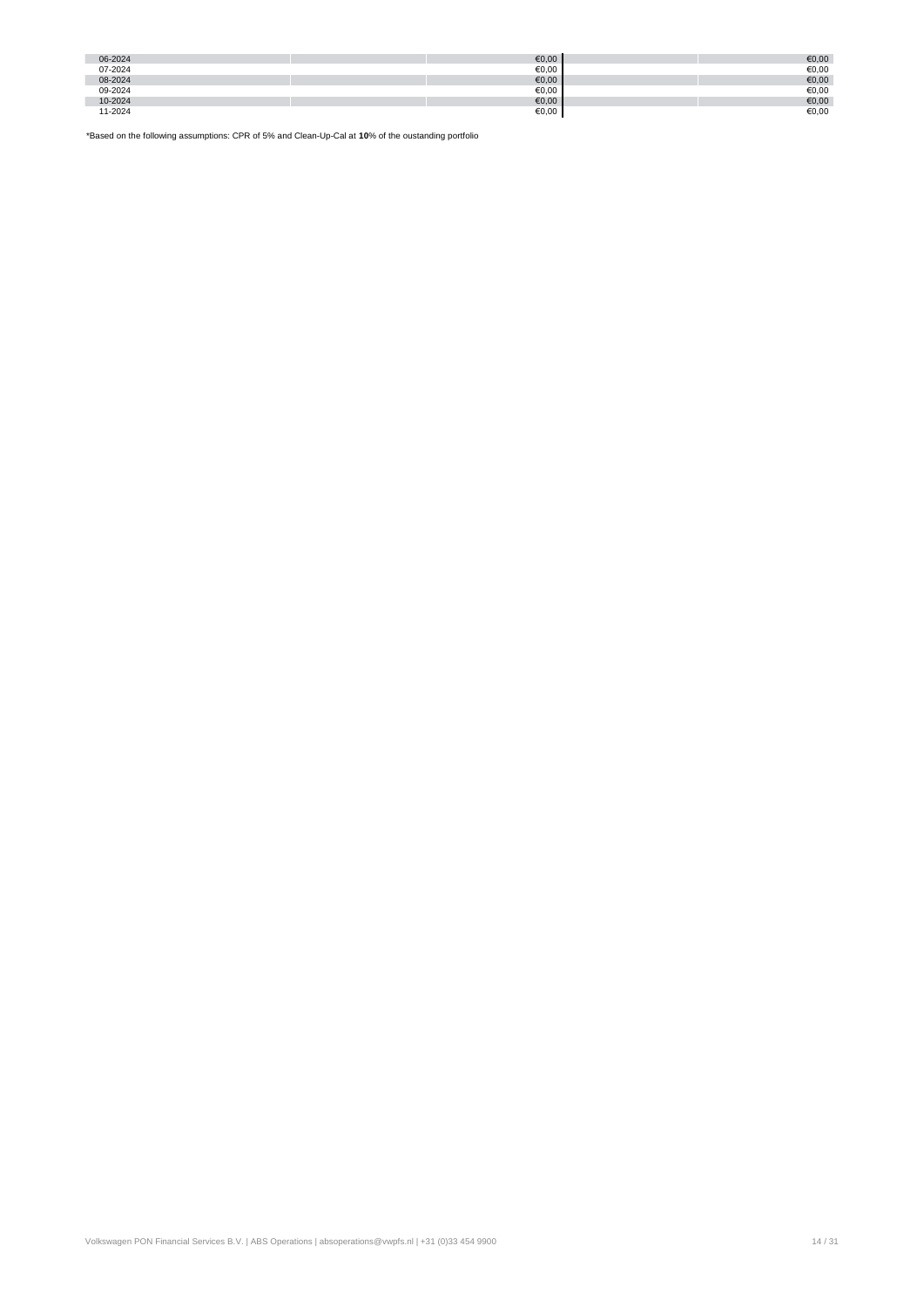

#### **Amortisation profile II**



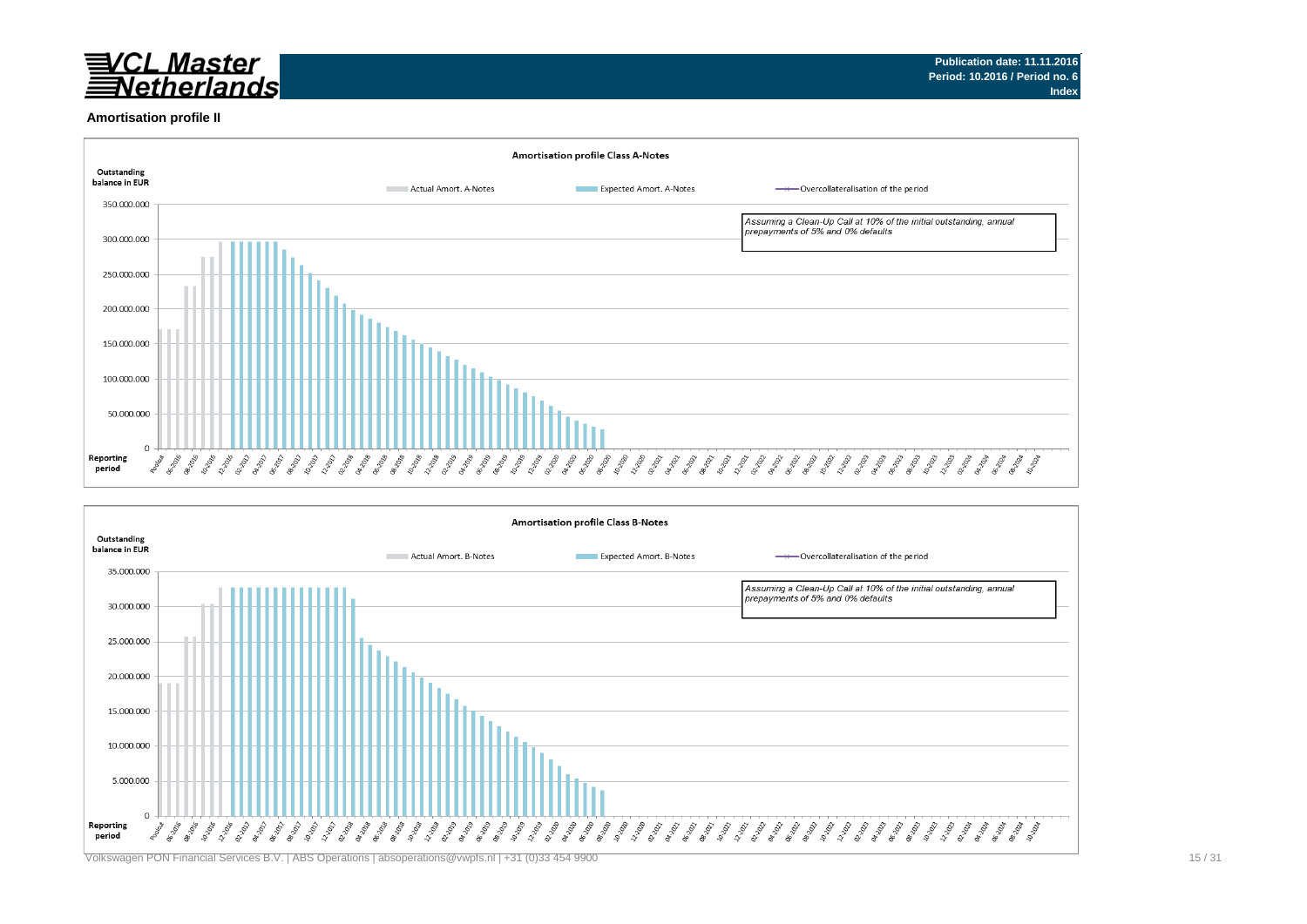

## **Run out schedule I**

| <b>Reporting period</b> | <b>Principal</b>                       | <b>Interest</b>   | <b>Instalment</b> |
|-------------------------|----------------------------------------|-------------------|-------------------|
| arrears                 | €377.444,17                            | €87.823,71        | €465.267,88       |
| 11-2016                 | €7.058.657,97                          | €1.631.392,10     | €8.690.050,07     |
| 12-2016                 | €7.203.805,45                          | €1.605.389,10     | €8.809.194,55     |
| 01-2017                 | €7.848.578,51                          | €1.578.851,43     | €9.427.429,94     |
| 02-2017                 | €7.068.394,46                          | €1.386.627,92     | €8.455.022,38     |
| 03-2017                 | €8.426.366,61                          | €1.687.807,83     | €10.114.174,44    |
| 04-2017                 | €8.016.279,60                          | €1.491.415,82     | €9.507.695,42     |
| 05-2017                 | €8.152.451,88                          | €1.464.769,38     | €9.617.221,26     |
| 06-2017                 | €8.528.159,89                          | €1.433.291,88     | €9.961.451,77     |
| 07-2017                 | €8.403.991,05                          | €1.401.874,37     | €9.805.865,42     |
| 08-2017                 | €8.231.352,10                          | €1.370.914,62     | €9.602.266,72     |
| 09-2017                 | €7.915.454,84                          | €1.340.591,23     | €9.256.046,07     |
| 10-2017                 | €8.621.263,67                          | €1.311.431,13     | €9.932.694,80     |
| 11-2017                 | €8.817.214,59                          | €1.279.670,48     | €10.096.885,07    |
| 12-2017                 | €8.724.471,26                          | €1.247.188,98     | €9.971.660,24     |
| 01-2018                 | €10.138.387,06                         | €1.215.048,57     | €11.353.435,63    |
| 02-2018                 | €7.401.654,79                          | €1.055.185,25     | €8.456.840,04     |
| 03-2018                 | €9.060.328,72                          | €1.273.398.35     | €10.333.727,07    |
| 04-2018                 | €8.802.920,01                          | €1.115.997,57     | €9.918.917,58     |
| 05-2018                 | €9.268.220,09                          | €1.085.687,23     | €10.353.907,32    |
| 06-2018                 | €9.007.460,84                          | €1.050.482,98     | €10.057.943,82    |
| 07-2018                 | €9.512.120.51                          | €1.017.300,51     | €10.529.421,02    |
| 08-2018                 | €9.027.453,44                          | €982.258,68       | €10.009.712,12    |
| 09-2018                 | €8.320.680,41                          | €949.001,01       | €9.269.681,42     |
| 10-2018                 | €9.090.851,21                          | €918.349,17       | €10.009.200,38    |
| 11-2018                 | €9.857.298,38                          | €884.859,34       | €10.742.157,72    |
| 12-2018                 | €9.105.741,79                          | €848.545,51       | €9.954.287,30     |
| 01-2019                 | €11.143.382,09                         | €815.001,05       | €11.958.383,14    |
| 02-2019                 | €7.712.515,74                          | €694.537,55       | €8.407.053,29     |
| 03-2019                 | €9.578.976,88                          | €825.241,65       | €10.404.218,53    |
| 04-2019                 | €9.200.140,49                          | €709.739,53       | €9.909.880,02     |
| 05-2019                 | €9.376.969,94                          | €676.868,39       | €10.053.838,33    |
| 06-2019                 | €10.010.275,70                         | €641.813,21       | €10.652.088,91    |
| 07-2019                 | €10.059.089,68                         | €604.936,11       | €10.664.025,79    |
| 08-2019                 | €9.866.425,84                          | €567.879,09       | €10.434.304,93    |
| 09-2019                 | €9.641.583,26                          | €531.530,92       | €10.173.114,18    |
| 10-2019                 | €10.872.726,39                         | €496.013,54       | €11.368.739,93    |
| 11-2019                 | €12.962.618,09                         | €455.959,08       | €13.418.577,17    |
| 12-2019                 | €11.637.746,26                         | €408.204,84       | €12.045.951,10    |
| 01-2020                 | €16.790.779,09                         | €365.333,40       | €17.156.112,49    |
| 02-2020                 | €8.067.271,46                          | €285.540,64       | €8.352.812,10     |
| 03-2020                 | €8.338.456,09                          | €291.760,15       | €8.630.216,24     |
| 04-2020                 | €7.197.218,05                          | €243.039,46       | €7.440.257,51     |
| 05-2020                 | €7.404.164,57                          | €216.526,02       | €7.620.690,59     |
| 06-2020                 | €8.455.543,53                          | €189.249,94       | €8.644.793,47     |
| 07-2020                 | €6.994.896,20                          | €158.099,93       | €7.152.996,13     |
| 08-2020                 | €4.595.576,38                          | €132.332,05       | €4.727.908,43     |
| 09-2020                 | €3.103.360,40                          | €115.401,96       | €3.218.762,36     |
| 10-2020                 | €2.852.086,42                          | €103.969,07       | €2.956.055,49     |
| 11-2020                 | €3.791.836,81                          | €93.462,10        | €3.885.298,91     |
| 12-2020                 | €5.452.430,50                          | €79.493,41        | €5.531.923,91     |
| 01-2021                 | €3.612.326,74                          | €59.407,28        | €3.671.734,02     |
| 02-2021                 | €2.059.648,35                          | €40.359,59        | €2.100.007,94     |
| 03-2021                 | €2.029.424,91                          | €44.274,23        | €2.073.699,14     |
| 04-2021                 | €1.734.481,84                          | €31.035,71        | €1.765.517,55     |
| 05-2021                 | €1.557.341,06                          | €24.646,54        | €1.581.987,60     |
| 06-2021                 | €2.485.739,67                          | €18.909,12        | €2.504.648,79     |
| 07-2021                 | €1.319.575,43                          | €9.751,95         | €1.329.327,38     |
| 08-2021                 | €874.089,07                            | €4.890,71         | €878.979,78       |
| 09-2021                 | €453.500,95                            | €1.670,65         | €455.171,60       |
| <b>Total</b>            | $\pmb{\epsilon}$<br>443.219.201,18   € | 42.652.033,02   € | 485.871.234,20    |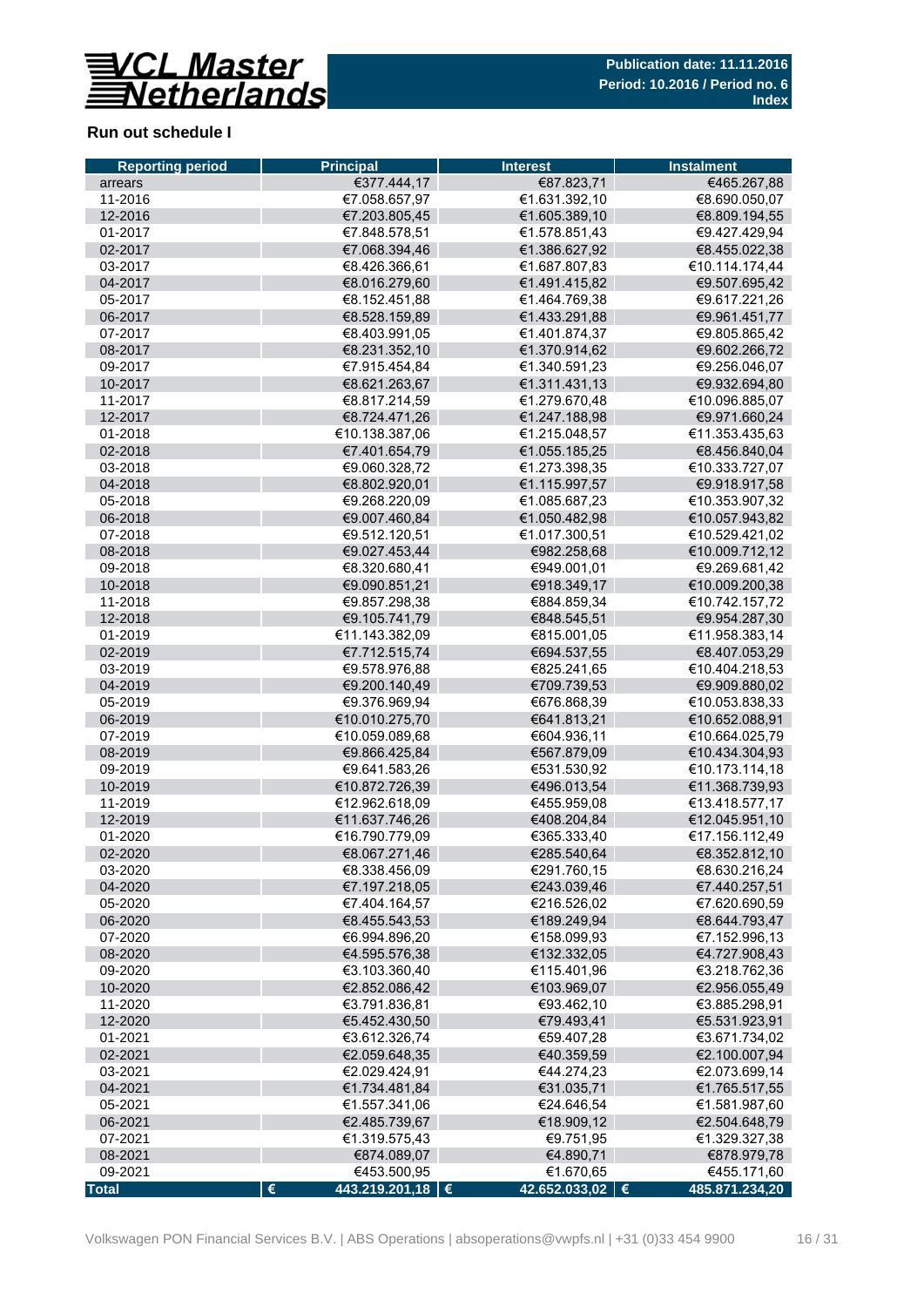

#### **Run out schedule II**

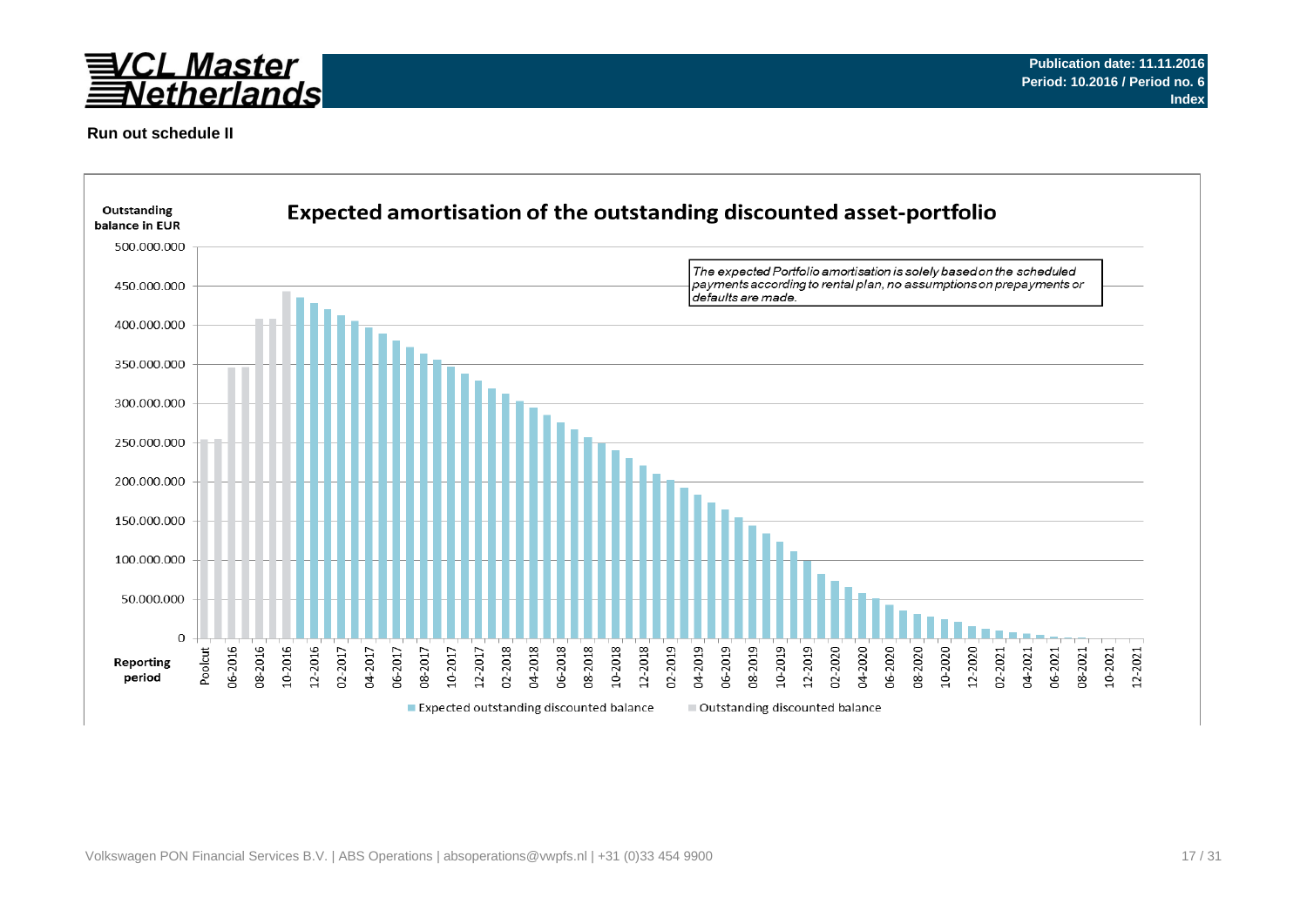## 

#### **Outstanding contracts**

| <b>Collections by source</b>                | <b>Collections</b> |
|---------------------------------------------|--------------------|
| Paid instalments of monthly period          | €7.999.024.11      |
| therof capital                              | €6.576.941.43      |
| therof interest                             | €1.422.082.68      |
| Paid instalments of previous periods        | €213.177.61        |
| Payment due from early settlement           | €200.293.91        |
| Compensation Payments from contract changes | €5.049.23          |
| thereof payments from the Issuer to VWL/DLN | (€69.855.44)       |
| therof payments from VWL/DLN to the Issuer  | €74.904.67         |
| Servicing collections                       | €6.128.303.58      |
| VAT collections                             | €2.784.599.27      |
| <b>Total Lease Collections</b>              | €17.330.447.71     |

| <b>Collections by status</b> | <b>Number of</b><br>contracts | <b>Collections</b> |
|------------------------------|-------------------------------|--------------------|
| Current                      | 21.055                        | €16.773.111.64     |
| Delinquent                   | 657                           | €313.323.73        |
| Early settlement             | 125                           | €200.293.91        |
| Default                      | 8                             | €805.61            |
| End of term                  | 33                            | €42.912.82         |
| Write Off                    | $\overline{\phantom{a}}$      | €0.00              |
| Total                        | 21.878                        | €17.330.447,71     |

| Evolution of outstanding pool during the reporting<br>period | <b>Number of active</b><br>contracts | Outstanding<br>discounted<br>balance | Outstanding<br>nominal balance |
|--------------------------------------------------------------|--------------------------------------|--------------------------------------|--------------------------------|
| Balance as of the begin of the period                        | 21.878                               | €408.532.596.90                      | €447.972.880.31                |
| Balance at the end of the period - before top/tap-up         | 21.741                               | €400.390.130.71                      | €438.176.562.37                |
| Top/tap-up of the period                                     | 2.121                                | €42.829.070.47                       | €47.694.671.83                 |
| Term take out                                                | $\overline{\phantom{a}}$             |                                      |                                |
| Balance as of the end of the period                          | 23.862                               | €443.219.201.18                      | €485.871.234.20                |

|                                      | Total portfolio as of pool cut date |                           |                    |                    | <b>T</b> vpe of car |                | <b>Customer type</b> |                 |                  |                |  |
|--------------------------------------|-------------------------------------|---------------------------|--------------------|--------------------|---------------------|----------------|----------------------|-----------------|------------------|----------------|--|
|                                      |                                     |                           | <b>New vehicle</b> |                    | <b>Used vehicle</b> |                | <b>Commercial</b>    |                 | Private          |                |  |
|                                      | Number of                           | Outstanding               | <b>Number of</b>   | Outstanding        | <b>Number of</b>    | Outstanding    | Number of            | Outstanding     | <b>Number of</b> | Outstanding    |  |
| <b>Contract status development I</b> | contracts                           | discounted                | contracts          | discounted balance | contracts           | discounted     | contracts            | discounted      | contracts        | discounted     |  |
|                                      |                                     | balance                   |                    |                    |                     | halance        |                      | halance         |                  | balance        |  |
| Current                              | 13.854                              | €254.509.899.87           | 13.108             | €244.342.851.74    | 746                 | €10.167.048.13 | 7.789                | €178.013.878.55 | 6.065            | €76.496.021.32 |  |
| Delinquent                           |                                     | €0,00                     |                    | €0,00              |                     | €0,00          |                      | €0,00           |                  | €0,00          |  |
| Early settlement                     |                                     | €0,00                     |                    | €0,00              |                     | €0.00          |                      | €0,00           |                  | €0,00          |  |
| Default                              |                                     | €0,00                     |                    | €0,00              |                     | €0,00          |                      | €0,00           |                  | €0,00          |  |
| End of term                          |                                     | €0.00                     |                    | €0.00              |                     | €0.00          |                      | €0.00           |                  | €0,00          |  |
| Write Off                            |                                     | €0.00                     |                    | €0.00              |                     | €0.00          |                      | €0.00           |                  | €0.00          |  |
| <b>Total</b>                         | 13.854                              | $\epsilon$ 254.509.899.87 | 13.108             | €244.342.851.74    | 746                 | €10.167.048.13 | 7.789                | €178.013.878.55 | 6.065            | €76.496.021,32 |  |

|                                       | Total portfolio as of current reporting period |                                      |                               |                                          |                               |                                      | <b>Customer type</b>          |                                      |                               |                                      |  |
|---------------------------------------|------------------------------------------------|--------------------------------------|-------------------------------|------------------------------------------|-------------------------------|--------------------------------------|-------------------------------|--------------------------------------|-------------------------------|--------------------------------------|--|
|                                       |                                                |                                      | <b>New vehicle</b>            |                                          | <b>Used vehicle</b>           |                                      |                               | <b>Commercial</b>                    | <b>Private</b>                |                                      |  |
| <b>Contract status development II</b> | Number of<br>contracts                         | Outstanding<br>discounted<br>balance | <b>Number of</b><br>contracts | <b>Outstanding</b><br>discounted balance | <b>Number of</b><br>contracts | Outstanding<br>discounted<br>balance | <b>Number of</b><br>contracts | Outstanding<br>discounted<br>halance | <b>Number of</b><br>contracts | Outstanding<br>discounted<br>balance |  |
| Current                               | 23.180                                         | €431.005.233.68                      | 21.744                        | €403.254.764.37                          | 1.436                         | €27.750.469.31                       | 13,886                        | €314.478.646.21                      | 9.294                         | €116.526.587.47                      |  |
| Delinquent                            | 657                                            | €12.047.789.76                       | 571                           | €11.185.389.56                           | 86                            | €862.400.20                          | 483                           | €9.949.685.63                        | 174                           | €2.098.104.13                        |  |
| Early settlement                      | 404                                            | €131.528.22                          | 355                           | €109.846.07                              | 49                            | €21.682.15                           | 247                           | €125.454.23                          | 157                           | €6.073.99                            |  |
| Default                               |                                                | €34.108.13                           | 10                            | €34.108.13                               |                               | €0.00                                |                               | €17.380.98                           |                               | €16.727,15                           |  |
| End of term                           | 187                                            | €541.39                              | 54                            | €541.39                                  | 133                           | €0.00                                | 186                           | €541.39                              |                               | €0.00                                |  |
| Write Off                             |                                                | €0.00                                |                               | €0.00                                    |                               | €0.00                                |                               | €0.00                                |                               | €0.00                                |  |
| <b>Total</b>                          | 24.439                                         | €443.219.201.18                      | $22.735$ €                    | 414.584.649.52                           |                               | $1.704$ ∈ 28.634.551.66              | 14.809                        | 324.571.708.44                       | 9.630                         | €118.647.492.74                      |  |

| <b>Contract status development III</b>        | Contract status as of the end of the current period |                                      |                               |                                   |                               |                                      |                        |                                      |                               |                                      |                        |                                   |
|-----------------------------------------------|-----------------------------------------------------|--------------------------------------|-------------------------------|-----------------------------------|-------------------------------|--------------------------------------|------------------------|--------------------------------------|-------------------------------|--------------------------------------|------------------------|-----------------------------------|
|                                               | <b>Current</b>                                      |                                      | <b>Delinguent</b>             |                                   |                               | <b>Early settlement</b>              |                        | <b>Default</b>                       |                               | End of term                          |                        | <b>Write Off</b>                  |
| Contract status as of the begin of the period | <b>Number of</b><br>contracts                       | Outstanding<br>discounted<br>halance | <b>Number of</b><br>contracts | Outstanding<br>discounted balance | <b>Number of</b><br>contracts | Outstanding<br>discounted<br>balance | Number of<br>contracts | Outstanding<br>discounted<br>balance | <b>Number of</b><br>contracts | Outstanding<br>discounted<br>balance | Number of<br>contracts | Outstanding<br>discounted balance |
| Top-/Tap-Up contracts                         | 2.121                                               | €42.829.070.47                       |                               | €0,00                             |                               | €0,00                                |                        | €0,00                                |                               | €0,00                                |                        | €0,00                             |
| Current                                       | 20,772                                              | €382.551.727.09                      | 470                           | €8.488.784.84                     | 96                            | €37.446.10                           |                        | €0,00                                |                               | €404.56                              |                        | €0,00                             |
| Delinquent                                    | 283                                                 | €5.624.436.12                        | 187                           | €3.559.004.92                     | 11                            | €0.00                                |                        | €15.095.44                           |                               | €136.83                              |                        | €0,00                             |
| Early settlement                              |                                                     | €0.00                                |                               | €0,00                             | 297                           | €94.082.12                           |                        | €0,00                                |                               | €0,00                                |                        | €0,00                             |
| Default                                       |                                                     | €0.00                                |                               | €0,00                             |                               | €0.00                                |                        | €19,012.69                           |                               | €0.00                                |                        | €0,00                             |
| End of term                                   |                                                     | €0.00                                |                               | €0,00                             |                               | €0,00                                |                        | €0.00                                | 156                           | €0.00                                |                        | €0,00                             |
| Write Off                                     |                                                     | €0,00                                |                               | €0,00                             |                               | €0,00                                |                        | €0,00                                |                               | €0,00                                |                        | €0,00                             |
| <b>Total</b>                                  | 23.180                                              | €431.005.233.68                      | 657                           | €12.047.789.76                    | 404                           | €131.528.22                          | 10 <sub>1</sub>        | €34.108.13                           | 187                           | €541,39                              |                        | €0,00                             |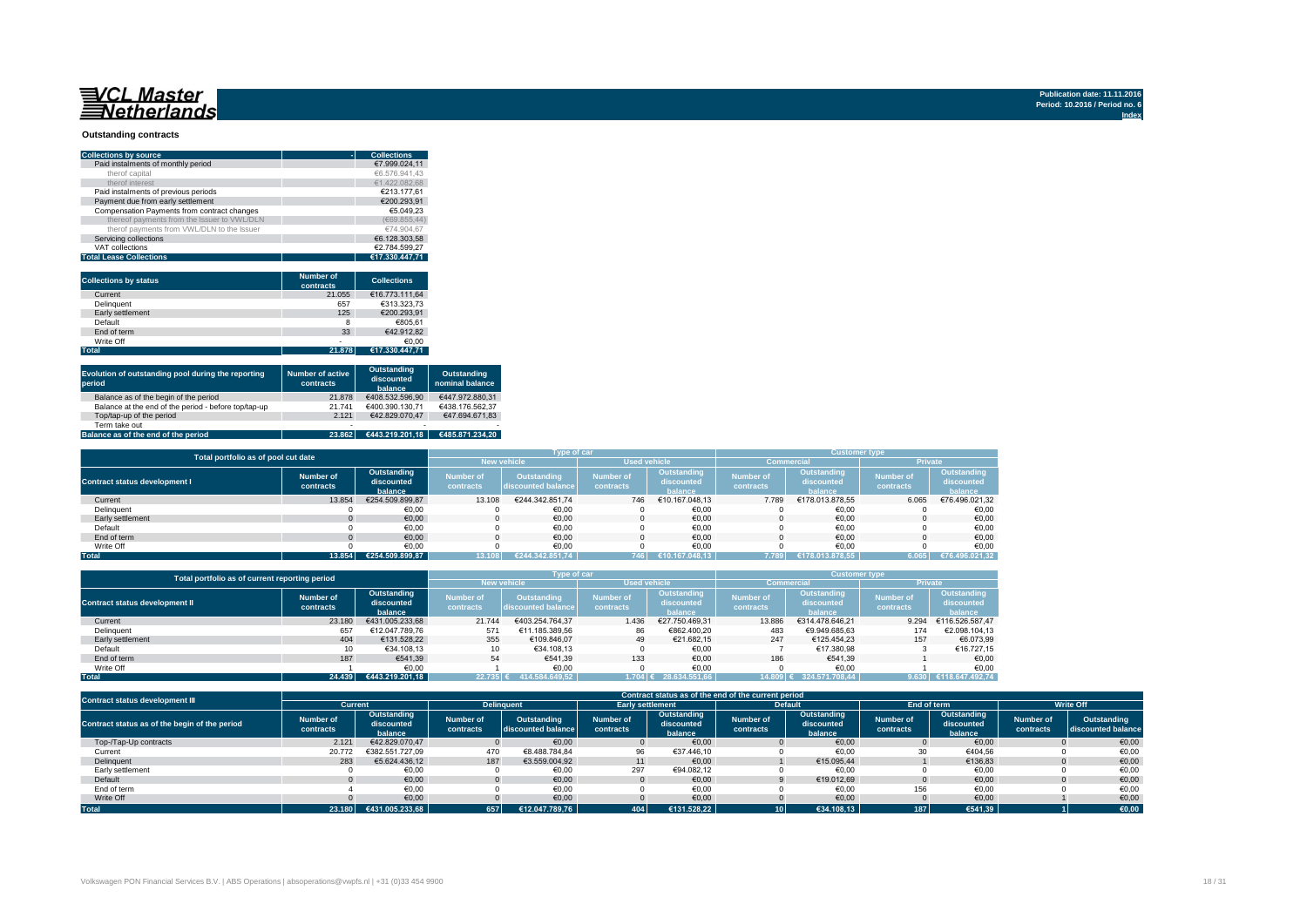

|                        |                        |                            | <b>Delinquent contracts</b>                          |                              |                               |                                      | Type of car                   |                                      | <b>Customer type</b>          |                                             |                               |                                      |  |
|------------------------|------------------------|----------------------------|------------------------------------------------------|------------------------------|-------------------------------|--------------------------------------|-------------------------------|--------------------------------------|-------------------------------|---------------------------------------------|-------------------------------|--------------------------------------|--|
|                        |                        |                            |                                                      |                              | New vehicle                   |                                      |                               | <b>Used vehicle</b>                  |                               | <b>Commercial</b>                           |                               | <b>Private</b>                       |  |
| <b>Days in arrears</b> | Number of<br>contracts | Percentage of<br>contracts | Outstanding<br>discounted balance discounted balance | Percentage of<br>outstanding | <b>Number of</b><br>contracts | Outstanding<br>discounted<br>balance | <b>Number of</b><br>contracts | Outstanding<br>discounted<br>balance | <b>Number of</b><br>contracts | <b>Outstanding</b><br>discounted<br>balance | <b>Number of</b><br>contracts | Outstanding<br>discounted<br>balance |  |
| < 1 month delinguent   | 643                    | 2,69%                      | €9.692.836.44                                        | 2,19%                        | 567                           | 11.050.863.59                        | 86                            | 862.400,20                           | 483 €                         | 9.875.661.47                                | 170                           | 2.037.602,32                         |  |
| 1 month delinguent     | 14                     | 0,06%                      | €48.700,71                                           | 0,01%                        |                               | 168.634,10                           | $0 \in$                       |                                      |                               | 91.405,14                                   |                               | 77.228,96                            |  |
| 2 months delinguent    |                        | 0.00%                      | €0.00                                                | 0.00%                        | $0 \in$                       | $\sim$                               | $0 \in$                       | $\sim$                               | $0 \in$                       | $\sim$                                      | $0 \in$                       | $\sim$                               |  |
| 3 months delinquent    |                        | 0,00%                      | €0,00                                                | 0,00%                        |                               |                                      | $0 \in$                       |                                      | 0 €                           |                                             | $0 \in$                       |                                      |  |
| 4 months delinquent    |                        | 0.00%                      | €0,00                                                | 0,00%                        | $0 \in$                       | $\overline{\phantom{a}}$             | $0 \in$                       | $\overline{a}$                       | $0 \in$                       |                                             | $0 \in$                       | $\sim$                               |  |
| 5 months delinquent    |                        | 0,00%                      | €0,00                                                | 0,00%                        |                               |                                      | $0 \in$                       | $\overline{\phantom{a}}$             | $0 \in$                       |                                             | $0 \in$                       |                                      |  |
| 6 months delinquent    |                        | 0.00%                      | €0,00                                                | 0,00%                        | $0 \in$                       | $\overline{\phantom{a}}$             | $0 \in$                       | $\overline{\phantom{a}}$             | $0 \in$                       |                                             | $0 \in$                       | $\overline{\phantom{a}}$             |  |
| 7 months delinquent    |                        | 0,00%                      | €0,00                                                | 0,00%                        |                               |                                      | $0 \in$                       | ٠.                                   | 0 €                           |                                             | $0 \in$                       |                                      |  |
| 8 months delinguent    |                        | 0.00%                      | €0,00                                                | 0.00%                        | $0 \in$                       | $\overline{\phantom{a}}$             | $0 \in$                       | $\overline{a}$                       | $0 \in$                       |                                             | $0 \in$                       | $\sim$                               |  |
| 9 months delinquent    |                        | 0,00%                      | €0.00                                                | 0,00%                        |                               |                                      | $0 \in$                       |                                      | 0 €                           |                                             | $0 \in$                       |                                      |  |
| 10 months delinquent   |                        | 0.00%                      | €0.00                                                | 0.00%                        | $0 \in$                       | $\overline{\phantom{a}}$             | $0 \in$                       | $\overline{a}$                       | $0 \in$                       | $\sim$                                      | $0 \in$                       | $\sim$                               |  |
| > 10 months delinquent |                        | 0,00%                      | €0.00                                                | 0,00%                        |                               |                                      |                               |                                      | $0 \in$                       |                                             | $0 \in$                       |                                      |  |
| <b>Total</b>           | 657                    | 2.75%                      | €9.741.537.15                                        | 2.20%                        | 581                           |                                      | 86                            | €862.400.20                          | 490 I                         | E9.967.066.61                               | 177 <sup>1</sup>              | 4.831.28<br>€2.11                    |  |



**Index**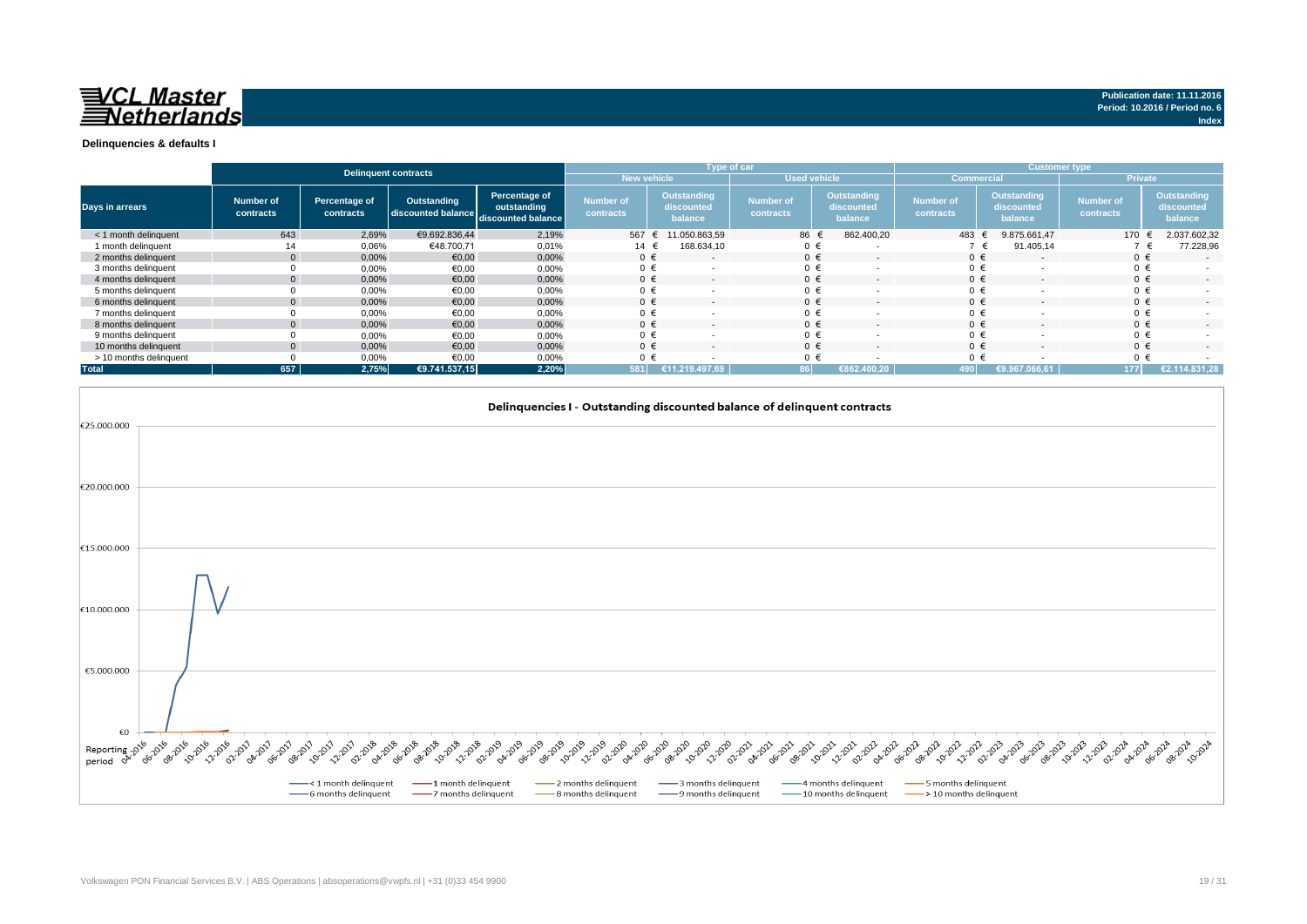

**Index**

**Delinquencies & Defaults II**

|                                            |                               | <b>Defaulted contracts</b>                  |                                             |                                                              |                                                        | Type of car                                  |                                      |                                               |                                                 | <b>Customer type</b>          |                                             |                               |                                      |
|--------------------------------------------|-------------------------------|---------------------------------------------|---------------------------------------------|--------------------------------------------------------------|--------------------------------------------------------|----------------------------------------------|--------------------------------------|-----------------------------------------------|-------------------------------------------------|-------------------------------|---------------------------------------------|-------------------------------|--------------------------------------|
|                                            |                               |                                             |                                             |                                                              |                                                        | <b>New vehicle</b>                           |                                      |                                               | <b>Used vehicle</b>                             |                               | <b>Commercial</b>                           |                               | Private                              |
| Days in arrears                            | <b>Number of</b><br>contracts | Percentage of<br>contracts                  | Outstanding<br>discounted balance           | Percentage of<br>outstanding<br>discounted balance           | Outstanding<br>discounted balance<br>at day of default | <b>Number of</b><br>contracts                | Outstanding<br>discounted<br>balance | <b>Number of</b><br>contracts                 | <b>Outstanding</b><br>discounted<br>balance     | <b>Number of</b><br>contracts | <b>Outstanding</b><br>discounted<br>balance | <b>Number of</b><br>contracts | Outstanding<br>discounted<br>balance |
| < 1 month delinquent                       | 10                            | 0,04%                                       | €34.108,13                                  | 0,01%                                                        | €34.108,13                                             | 10                                           | €34.108,13                           | $\Omega$                                      | €0,00                                           |                               | €17.380,98                                  | 3                             | €16.727,15                           |
| 1 month delinquent                         | $\mathbf 0$                   | 0,00%                                       | €0,00                                       | 0,00%                                                        | €0,00                                                  | $\Omega$                                     | €0,00                                | $\Omega$                                      | €0,00                                           |                               | €0,00                                       | $\Omega$                      | €0,00                                |
| 2 months delinquent                        | $\mathbf{0}$                  | 0,00%                                       | $\epsilon$ 0,00                             | 0,00%                                                        | €0,00                                                  | $\Omega$                                     | €0,00                                |                                               | €0,00                                           |                               | €0,00                                       |                               | €0,00                                |
| 3 months delinquent                        | $\mathbf 0$                   | 0,00%                                       | €0,00                                       | 0,00%                                                        | €0,00                                                  | $\Omega$                                     | €0,00                                | $\Omega$                                      | €0,00                                           | $\Omega$                      | €0,00                                       | $\Omega$                      | €0,00                                |
| 4 months delinquent                        | $\Omega$                      | 0,00%                                       | €0,00                                       | 0,00%                                                        | €0,00                                                  |                                              | €0,00                                |                                               | €0,00                                           |                               | €0,00                                       |                               | €0,00                                |
| 5 months delinquent                        | $\mathbf 0$                   | 0,00%                                       | $\epsilon$ 0,00                             | 0,00%                                                        | €0,00                                                  | $\Omega$                                     | €0,00                                | $\Omega$                                      | €0,00                                           | $\Omega$                      | €0,00                                       | $\Omega$                      | €0,00                                |
| 6 months delinquent                        | $\mathbf{0}$                  | 0,00%                                       | €0,00                                       | 0,00%                                                        | €0,00                                                  | $\Omega$<br>$\Omega$                         | €0,00                                | $\Omega$<br>$\Omega$                          | €0,00                                           | $\Omega$                      | €0,00                                       | $\Omega$<br>$\mathbf 0$       | €0,00<br>€0,00                       |
| 7 months delinquent<br>8 months delinquent | $\mathbf 0$<br>$\mathbf{0}$   | 0,00%<br>0,00%                              | €0,00<br>$\epsilon$ 0,00                    | 0,00%<br>0,00%                                               | €0,00<br>€0,00                                         | $\Omega$                                     | €0,00<br>€0,00                       | $\Omega$                                      | €0,00<br>€0,00                                  |                               | €0,00<br>€0,00                              | $\Omega$                      | €0,00                                |
| 9 months delinquent                        | $\mathbf 0$                   | 0,00%                                       | €0,00                                       | 0,00%                                                        | €0,00                                                  | $\Omega$                                     | €0,00                                | $\Omega$                                      | €0,00                                           | $\Omega$                      | €0,00                                       | $\Omega$                      | €0,00                                |
| 10 months delinquent                       | $\Omega$                      | 0,00%                                       | €0,00                                       | 0,00%                                                        | €0,00                                                  | $\Omega$                                     | €0,00                                |                                               | €0,00                                           |                               | €0,00                                       | $\Omega$                      | €0,00                                |
| > 10 months delinquent                     | $\overline{0}$                | 0,00%                                       | $\epsilon$ 0,00                             | 0,00%                                                        | €0,00                                                  | $^{\circ}$                                   | €0.00                                | $\Omega$                                      | €0,00                                           | $\Omega$                      | €0,00                                       | $\Omega$                      | €0,00                                |
| <b>Total</b>                               | 10 <sup>°</sup>               | 0,04%                                       | €34.108,13                                  | 0,01%                                                        | €34.108,13                                             | 10 <sub>1</sub>                              | €34.108.13                           |                                               | €0.00                                           |                               | €17.380.98                                  |                               | €16.727,15                           |
| €20.000.000<br>€15.000.000                 |                               |                                             |                                             |                                                              |                                                        |                                              |                                      |                                               |                                                 |                               |                                             |                               |                                      |
| €10.000.000                                |                               |                                             |                                             |                                                              |                                                        |                                              |                                      |                                               |                                                 |                               |                                             |                               |                                      |
| €5.000.000<br>€О                           |                               |                                             |                                             |                                                              |                                                        |                                              |                                      |                                               |                                                 |                               |                                             |                               |                                      |
|                                            |                               |                                             |                                             | <b>04.2019</b><br><b>OG-2019</b><br><b>28-2019</b><br>Ozzozo | 197019 227019 227010<br>04-2020                        | <b>TO20</b><br>OB-2020<br>10-2010 02-2012    | ok-2021<br>-6-2021<br>OB-2021        | 10-2021<br>12:2021                            |                                                 |                               |                                             |                               |                                      |
|                                            |                               | -4 month delinquent<br>-6 months delinquent | -1 month delinquent<br>-7 months delinquent |                                                              | -2 months delinquent<br>-8 months delinquent           | -3 months delinquent<br>-9 months delinquent |                                      | -4 months delinquent<br>-10 months delinquent | 5 months delinquent<br>- > 10 months delinquent |                               |                                             |                               |                                      |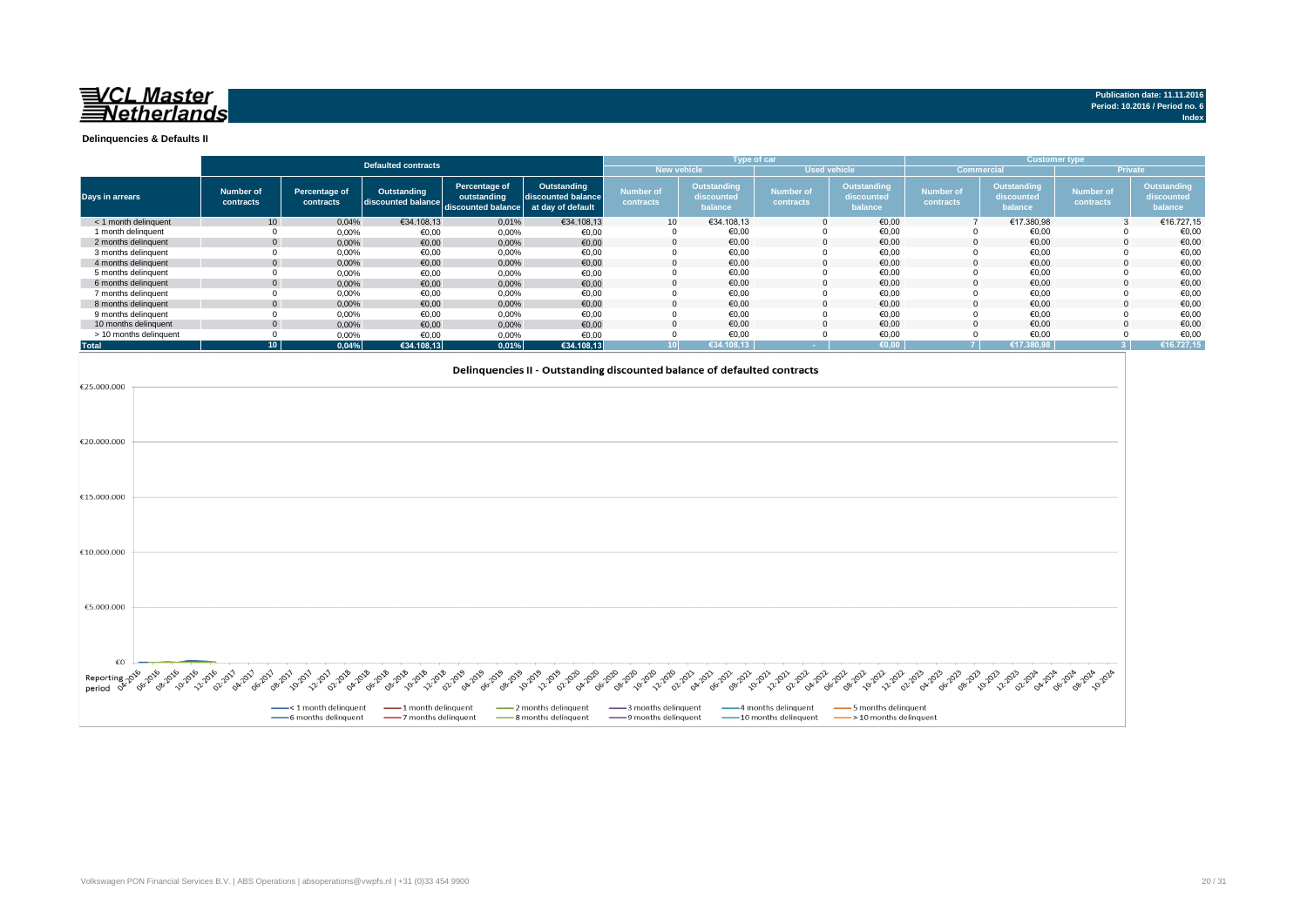#### **Delinquencies & defaults III**

|                        |                               | Delinquent and defaulted contracts |                                      |                                                       |                               |                                      | <b>Type of car</b>     |                                      | <b>Customer type</b>                                                         |                  |                        |                                      |  |  |
|------------------------|-------------------------------|------------------------------------|--------------------------------------|-------------------------------------------------------|-------------------------------|--------------------------------------|------------------------|--------------------------------------|------------------------------------------------------------------------------|------------------|------------------------|--------------------------------------|--|--|
|                        |                               |                                    |                                      |                                                       | <b>New vehicle</b>            |                                      | <b>Used vehicle</b>    |                                      | <b>Commercial</b>                                                            |                  | <b>Private</b>         |                                      |  |  |
| <b>Days in arrears</b> | <b>Number of</b><br>contracts | Percentage of<br>contracts         | Outstanding<br>discounted<br>balance | Percentage of<br>outstanding<br>discounted<br>balance | <b>Number of</b><br>contracts | Outstanding<br>discounted<br>balance | Number of<br>contracts | Outstanding<br>discounted<br>balance | <b>Outstanding</b><br><b>Number of</b><br>discounted<br>contracts<br>balance |                  | Number of<br>contracts | Outstanding<br>discounted<br>balance |  |  |
| < 1 month delinguent   | 653                           | 2.74%                              | €9.726.944.57                        | 2,19%                                                 | 577 €                         | 11.084.971.72                        | 86                     | 862.400,20                           | 490 €                                                                        | 9.893.042.45     | 173                    | 2.054.329,47                         |  |  |
| 1 month delinquent     | 14                            | 0,06%                              | €48.700,71                           | 0,01%                                                 | 14 €                          | 168.634,10                           | $0 \in$                |                                      |                                                                              | 91.405,14        |                        | 77.228,96                            |  |  |
| 2 months delinquent    | $\overline{0}$                | 0,00%                              | €0,00                                | 0,00%                                                 | $0 \in$                       | $\overline{\phantom{a}}$             | $0 \in$                | $\sim$                               | $0 \in$                                                                      | $\sim$           | $0 \in$                | $\overline{\phantom{a}}$             |  |  |
| 3 months delinquent    |                               | 0,00%                              | €0,00                                | 0,00%                                                 | $0 \in$                       |                                      | $0 \in$                |                                      | $0 \in$                                                                      |                  |                        |                                      |  |  |
| 4 months delinquent    | $\Omega$                      | 0,00%                              | €0,00                                | 0,00%                                                 | $0 \in$                       | $\overline{\phantom{0}}$             | $0 \in$                | $\overline{\phantom{a}}$             | $0 \in$                                                                      |                  | $0 \in$                | $\sim$                               |  |  |
| 5 months delinquent    |                               | 0,00%                              | €0,00                                | 0,00%                                                 | $0 \in$                       |                                      |                        |                                      | $0 \in$                                                                      |                  |                        |                                      |  |  |
| 6 months delinquent    | $\Omega$                      | 0,00%                              | €0.00                                | 0,00%                                                 | $0 \in$                       | $\overline{\phantom{0}}$             | $0 \in$                | $\overline{\phantom{a}}$             | $0 \in$                                                                      |                  | $0 \in$                | $\sim$                               |  |  |
| 7 months delinquent    |                               | 0,00%                              | €0,00                                | 0,00%                                                 | $0 \in$                       |                                      |                        |                                      | $0 \in$                                                                      |                  |                        |                                      |  |  |
| 8 months delinguent    | $\Omega$                      | 0,00%                              | €0,00                                | 0,00%                                                 | $0 \in$                       | $\sim$                               | $0 \in$                | $\overline{\phantom{a}}$             | $0 \in$                                                                      |                  | $0 \in$                | $\sim$                               |  |  |
| 9 months delinguent    |                               | 0,00%                              | €0.00                                | 0,00%                                                 | $0 \in$                       |                                      |                        |                                      | $0 \in$                                                                      |                  |                        |                                      |  |  |
| 10 months delinquent   | $\Omega$                      | 0,00%                              | €0.00                                | 0,00%                                                 | $0 \in$                       |                                      | $0 \in$                |                                      | $0 \in$                                                                      |                  | $0 \in$                | $\sim$                               |  |  |
| > 10 months delinquent |                               | 0,00%                              | €0.00                                | 0,00%                                                 | 0 €                           |                                      | $0 \in$                |                                      | $0 \in$                                                                      |                  |                        |                                      |  |  |
| <b>Total</b>           | 667                           | 2,80%                              | €9.775.645,28                        | 2,21%                                                 | 591                           | 11.253.605.82                        | 86 €                   | 862.400.20                           | 197 (                                                                        | 9.984.4<br>47.59 |                        | 2.131.558.43                         |  |  |

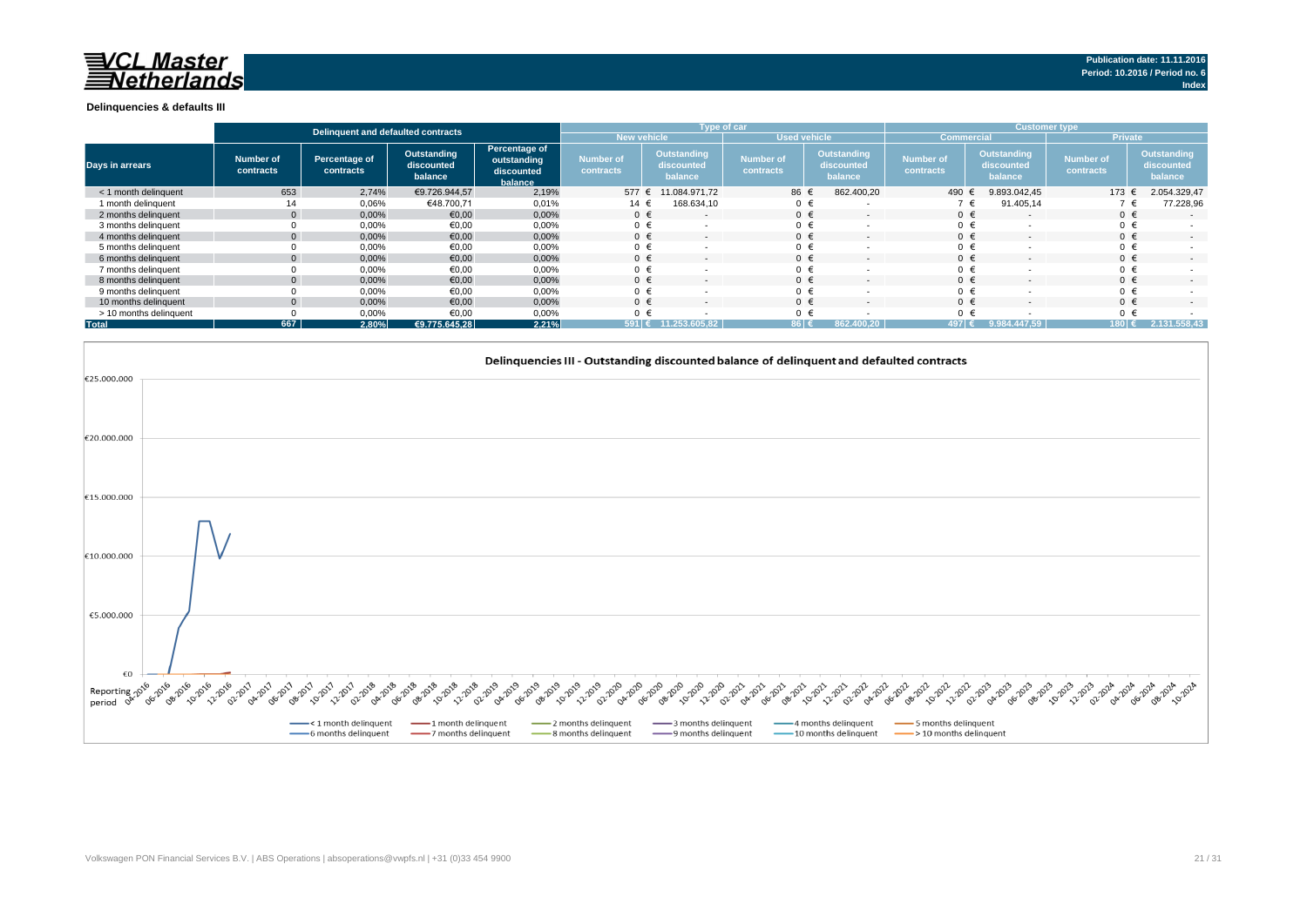

**Publication date: 11.11.2016 Period: 10.2016 / Period no. 6 Index**

**Write-Offs**

| Write-Offs of the monthly<br>period                                                                                  | <b>Number of contracts</b>      | <b>Amount</b>              |                                 |                              |
|----------------------------------------------------------------------------------------------------------------------|---------------------------------|----------------------------|---------------------------------|------------------------------|
| 31-10-2016<br>ш                                                                                                      | 1                               | €467,05                    |                                 |                              |
| Cumulative Write-Offs as of the end of the monthly period<br>Discounted balance of all initial and additional assets |                                 |                            |                                 | €467,06<br>€479.180.539,54   |
| <b>Cumulative net loss ratio</b>                                                                                     |                                 |                            |                                 | 0,00010%                     |
|                                                                                                                      |                                 | <b>Current period</b>      |                                 | <b>Cumulative Write-Offs</b> |
| <b>Monthly period</b><br>30-4-2016                                                                                   | <b>Number of contracts</b><br>0 | <b>Write-Offs</b><br>€0,00 | <b>Number of contracts</b><br>0 | <b>Write-Offs</b><br>€0,00   |
| 31-5-2016                                                                                                            | 0                               | €0,00                      | 0                               | €0,00                        |
| 30-6-2016                                                                                                            | 0                               | 60,00                      | $\pmb{0}$                       | €0,00                        |
| 31-7-2016<br>31-8-2016                                                                                               | 0<br>0                          | €0,00<br>60,00             | 0<br>$\pmb{0}$                  | €0,00<br>€0,00               |
| 30-9-2016<br>31-10-2016                                                                                              | 1<br>0                          | €467,06<br>$\epsilon$ 0,00 | 1<br>$\mathbf{1}$               | €467,06                      |
| 30-11-2016                                                                                                           |                                 |                            |                                 | €467,06                      |
| 31-12-2016<br>31-1-2017                                                                                              |                                 |                            |                                 |                              |
| 28-2-2017                                                                                                            |                                 |                            |                                 |                              |
| 31-3-2017<br>30-4-2017                                                                                               |                                 |                            |                                 |                              |
| 31-5-2017                                                                                                            |                                 |                            |                                 |                              |
| 30-6-2017<br>31-7-2017                                                                                               |                                 |                            |                                 |                              |
| 31-8-2017                                                                                                            |                                 |                            |                                 |                              |
| 30-9-2017<br>31-10-2017                                                                                              |                                 |                            |                                 |                              |
| 30-11-2017                                                                                                           |                                 |                            |                                 |                              |
| 31-12-2017<br>31-1-2018                                                                                              |                                 |                            |                                 |                              |
| 28-2-2018<br>31-3-2018                                                                                               |                                 |                            |                                 |                              |
| 30-4-2018                                                                                                            |                                 |                            |                                 |                              |
| 31-5-2018<br>30-6-2018                                                                                               |                                 |                            |                                 |                              |
| 31-7-2018                                                                                                            |                                 |                            |                                 |                              |
| 31-8-2018<br>30-9-2018                                                                                               |                                 |                            |                                 |                              |
| 31-10-2018                                                                                                           |                                 |                            |                                 |                              |
| 30-11-2018<br>31-12-2018                                                                                             |                                 |                            |                                 |                              |
| 31-1-2019                                                                                                            |                                 |                            |                                 |                              |
| 28-2-2019<br>31-3-2019                                                                                               |                                 |                            |                                 |                              |
| 30-4-2019<br>31-5-2019                                                                                               |                                 |                            |                                 |                              |
| 30-6-2019                                                                                                            |                                 |                            |                                 |                              |
| 31-7-2019<br>31-8-2019                                                                                               |                                 |                            |                                 |                              |
| 30-9-2019                                                                                                            |                                 |                            |                                 |                              |
| 31-10-2019<br>30-11-2019                                                                                             |                                 |                            |                                 |                              |
| 31-12-2019                                                                                                           |                                 |                            |                                 |                              |
| 31-1-2020<br>29-2-2020                                                                                               |                                 |                            |                                 |                              |
| 31-3-2020<br>30-4-2020                                                                                               |                                 |                            |                                 |                              |
| 31-5-2020                                                                                                            |                                 |                            |                                 |                              |
| 30-6-2020<br>31-7-2020                                                                                               |                                 |                            |                                 |                              |
| 31-8-2020                                                                                                            |                                 |                            |                                 |                              |
| 30-9-2020<br>31-10-2020                                                                                              |                                 |                            |                                 |                              |
| 30-11-2020<br>31-12-2020                                                                                             |                                 |                            |                                 |                              |
| 31-1-2021                                                                                                            |                                 |                            |                                 |                              |
| 28-2-2021<br>31-3-2021                                                                                               |                                 |                            |                                 |                              |
| 30-4-2021                                                                                                            |                                 |                            |                                 |                              |
| 31-5-2021<br>30-6-2021                                                                                               |                                 |                            |                                 |                              |
| 31-7-2021                                                                                                            |                                 |                            |                                 |                              |
| 31-8-2021<br>30-9-2021                                                                                               |                                 |                            |                                 |                              |
| 31-10-2021                                                                                                           |                                 |                            |                                 |                              |
| 30-11-2021<br>31-12-2021                                                                                             |                                 |                            |                                 |                              |
| 31-1-2022<br>28-2-2022                                                                                               |                                 |                            |                                 |                              |
| 31-3-2022                                                                                                            |                                 |                            |                                 |                              |
| 30-4-2022<br>31-5-2022                                                                                               |                                 |                            |                                 |                              |
| 30-6-2022                                                                                                            |                                 |                            |                                 |                              |
| 31-7-2022<br>31-8-2022                                                                                               |                                 |                            |                                 |                              |
| 30-9-2022                                                                                                            |                                 |                            |                                 |                              |
| 31-10-2022<br>30-11-2022                                                                                             |                                 |                            |                                 |                              |
| 31-12-2022<br>31-1-2023                                                                                              |                                 |                            |                                 |                              |
| 28-2-2023                                                                                                            |                                 |                            |                                 |                              |
| 31-3-2023<br>30-4-2023                                                                                               |                                 |                            |                                 |                              |
| 31-5-2023                                                                                                            |                                 |                            |                                 |                              |
| 30-6-2023<br>31-7-2023                                                                                               |                                 |                            |                                 |                              |
| 31-8-2023                                                                                                            |                                 |                            |                                 |                              |
| 30-9-2023<br>31-10-2023                                                                                              |                                 |                            |                                 |                              |
| 30-11-2023<br>31-12-2023                                                                                             |                                 |                            |                                 |                              |
| 31-1-2024                                                                                                            |                                 |                            |                                 |                              |
| 29-2-2024<br>31-3-2024                                                                                               |                                 |                            |                                 |                              |
| 30-4-2024                                                                                                            |                                 |                            |                                 |                              |
| 31-5-2024<br>30-6-2024                                                                                               |                                 |                            |                                 |                              |
| 31-7-2024                                                                                                            |                                 |                            |                                 |                              |
| 31-8-2024<br>30-9-2024                                                                                               |                                 |                            |                                 |                              |
| 31-10-2024<br>Total                                                                                                  |                                 |                            |                                 |                              |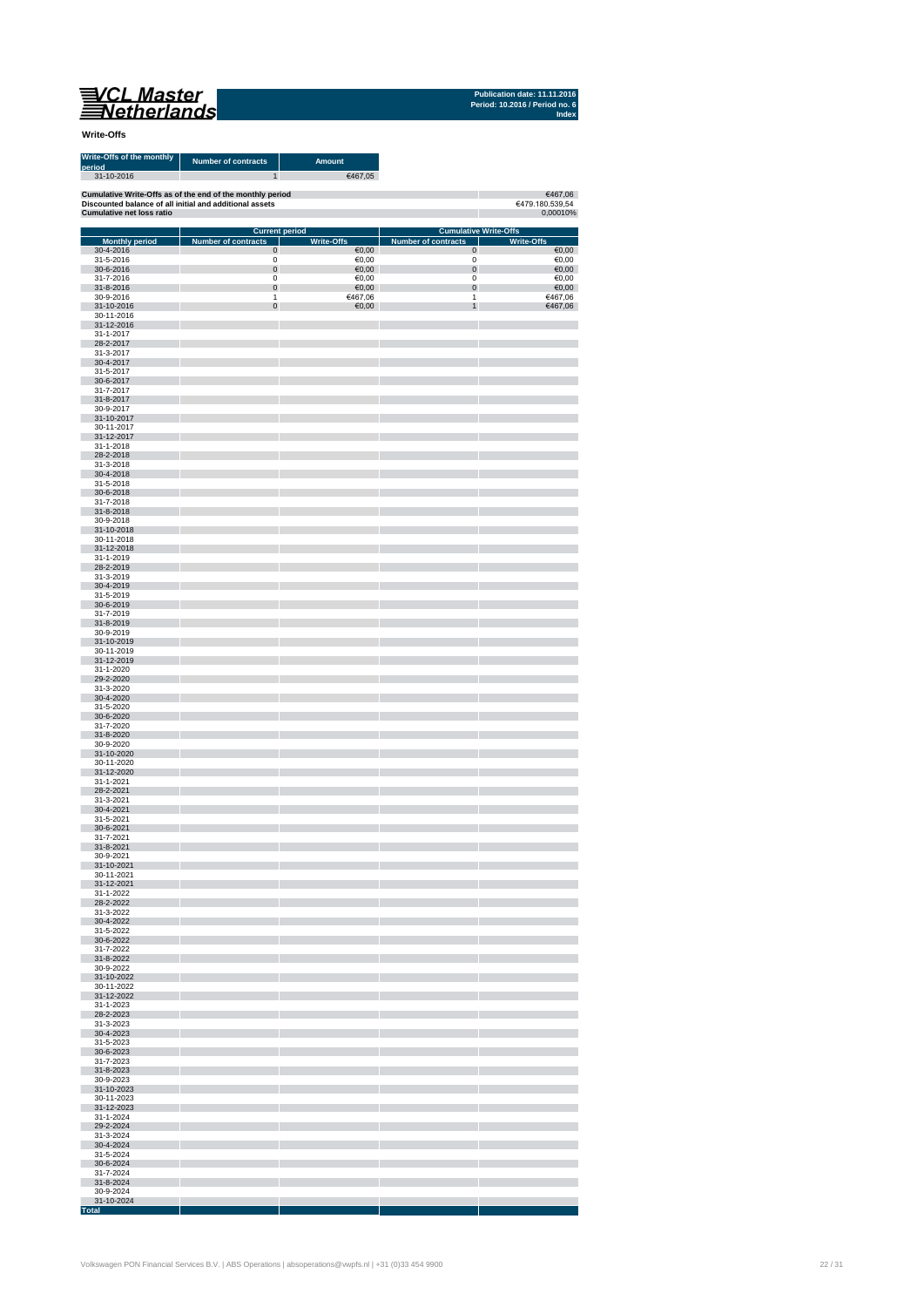## VCL Master<br>ENetherlands

**Index**

**Pool data I**

|                                     |                            |                            | <b>Total porfolio</b>             |                                                    |                               | <b>Type of car</b>                       |                               |  |                                   | <b>Customer type</b>                                       |                   |                        |                                      |  |  |
|-------------------------------------|----------------------------|----------------------------|-----------------------------------|----------------------------------------------------|-------------------------------|------------------------------------------|-------------------------------|--|-----------------------------------|------------------------------------------------------------|-------------------|------------------------|--------------------------------------|--|--|
|                                     |                            |                            |                                   |                                                    |                               | <b>New vehicle</b>                       | <b>Used vehicle</b>           |  |                                   |                                                            | <b>Commercial</b> | Private                |                                      |  |  |
| <b>Distribution by payment type</b> | <b>Number of contracts</b> | Percentage of<br>contracts | Outstanding<br>discounted balance | Percentage of<br>outstanding<br>discounted balance | <b>Number of</b><br>contracts | <b>Outstanding discounted</b><br>balance | <b>Number of</b><br>contracts |  | Outstanding discounted<br>balance | Number of   Outstanding discounted<br>balance<br>contracts |                   | Number of<br>contracts | Outstanding<br>discounted<br>balance |  |  |
| Direct borrower account debit       | 21.095                     | 88,40% €                   | 379.070.501.47                    | 85,53%                                             | 19.822                        | 355.241.933.87                           | 1.273                         |  | 23.828.567.60                     | 11.667                                                     | 260.888.675.83    |                        | 9.428 € 118.181.825,64               |  |  |
| Others                              | 2.767                      | 11,60%                     | 64.148.699.71                     | 14,47%                                             | 2.517                         | 59.342.715.65                            | $250 +$                       |  | 4.805.984.06                      | 2.723 ∈                                                    | 63.683.032,61     | 44 €                   | 465.667.10                           |  |  |
| <b>Total</b>                        | 23.862                     | 100,00%                    | €443.219.201,18                   | 100,00%                                            | 22.339                        | 414.584.649,52                           | 1.523                         |  | 28.634.551.66                     | 14.390                                                     | €324.571.708.44   | 9.472                  | €118.647.492,74                      |  |  |

|                                                  |                     |                            | <b>Total porfolio</b>             |                                                    |                               | <b>Type of car</b>                          |           |                                   | <b>Customer type</b>   |                                          |                               |                                      |  |  |
|--------------------------------------------------|---------------------|----------------------------|-----------------------------------|----------------------------------------------------|-------------------------------|---------------------------------------------|-----------|-----------------------------------|------------------------|------------------------------------------|-------------------------------|--------------------------------------|--|--|
|                                                  |                     |                            |                                   |                                                    |                               | <b>New vehicle</b>                          |           | <b>Used vehicle</b>               |                        | <b>Commercial</b>                        | <b>Private</b>                |                                      |  |  |
| <b>Distribution by contract</b><br>concentration | Number of contracts | Percentage of<br>contracts | Outstanding<br>discounted balance | Percentage of<br>outstanding<br>discounted balance | <b>Number of</b><br>contracts | Outstanding discounted Number of<br>balance | contracts | Outstanding discounted<br>balance | Number of<br>contracts | <b>Outstanding discounted</b><br>balance | <b>Number of</b><br>contracts | Outstanding<br>discounted<br>balance |  |  |
|                                                  | 12.187              | 51,07%                     | 189.719.693,63                    | 42,80%                                             | 11.609 €                      | 178.647.311.87                              | 578 €     | 11.072.381,76                     | $2.824$ €              | 72.288.707,82                            |                               | 9.363 € 117.430.985,81               |  |  |
| $2 - 10$                                         | 6.410               | 26,86%                     | 150.273.796.31                    | 33,91%                                             | $5.826$ €                     | 138.528.796.40                              | 584 €     | 11.744.999,91                     | 6.301 $∈$              | 149.057.289,38                           | 109 €                         | 1.216.506,93                         |  |  |
| $11 - 20$                                        | 1.701               | 7.13% €                    | 38.024.502.33                     | 8,58%                                              | $1.577$ €                     | 35.619.921.22                               | 124 $\in$ | 2.404.581,11                      | $1.701$ €              | 38.024.502.33                            |                               |                                      |  |  |
| $21 - 50$                                        | 2.529               | 10,60%                     | 52.163.523.52                     | 11,77%                                             | $2.396$ €                     | 49.402.683.99                               | 133 €     | 2.760.839.53                      | $2.529$ €              | 52.163.523,52                            |                               |                                      |  |  |
| > 50                                             | 1.035               | 4.34% €                    | 13.037.685.39                     | 2,94%                                              | 931 $\epsilon$                | 12.385.936.04                               | 104 €     | 651.749.35                        | $1.035$ €              | 13.037.685.39                            |                               |                                      |  |  |
| <b>Total</b>                                     | 23.862              | 100.00%                    | €443.219.201.18                   | 100,00%                                            | 22.339                        | €414.584.649.52                             | 1.523     | €28.634.551.66                    | 14.390                 | €324.571.708.44                          | 9.472                         | €118.647.492.74                      |  |  |

|                                       |                     |                            | <b>Total porfolio</b>             |                                                    |                               | Type of car                              |                       |                                          | <b>Customer type</b>  |                                          |                               |                                             |  |
|---------------------------------------|---------------------|----------------------------|-----------------------------------|----------------------------------------------------|-------------------------------|------------------------------------------|-----------------------|------------------------------------------|-----------------------|------------------------------------------|-------------------------------|---------------------------------------------|--|
|                                       |                     |                            |                                   |                                                    |                               | <b>New vehicle</b>                       |                       | <b>Used vehicle</b>                      |                       | <b>Commercial</b>                        | <b>Private</b>                |                                             |  |
| <b>Distribution by largest lessee</b> | Number of contracts | Percentage of<br>contracts | Outstanding<br>discounted balance | Percentage of<br>outstanding<br>discounted balance | <b>Number of</b><br>contracts | <b>Outstanding discounted</b><br>balance | Number o<br>contracts | <b>Outstanding discounted</b><br>balance | Number o<br>contracts | <b>Outstanding discounted</b><br>balance | <b>Number of</b><br>contracts | <b>Outstanding</b><br>discounted<br>balance |  |
|                                       | 116                 | $0,49%$ €                  | 999.680,40                        | 0,23%                                              | 116 €                         | 999.680,40                               | $0 \in$               | $\sim$                                   | 116 €                 | 999.680,40                               | $0 \in$                       |                                             |  |
|                                       | 41                  | $0,17%$ €                  | 998.995,33                        | 0,23%                                              | 41 €                          | 998.995,33                               | $0 \in$               | н.                                       | 41 €                  | 998.995,33                               | $0 \in$                       |                                             |  |
|                                       | 46                  | $0,19%$ €                  | 997.816,15                        | 0,23%                                              | 46 €                          | 997.816.15                               |                       | $0 \in$<br>$\sim$                        | 46 €                  | 997.816,15                               | $0 \in$                       | $\sim$                                      |  |
|                                       | 44                  | $0,18%$ €                  | 997.311,47                        | 0,23%                                              | 43 €                          | 981.170,05                               |                       | 16.141,42<br>€                           | 44 €                  | 997.311,47                               | $0 \in$                       |                                             |  |
|                                       | 47                  | $0,20%$ €                  | 995.941,67                        | 0,22%                                              | 47 €                          | 995.941,67                               | $0 \in$               | $\sim$                                   | 47 $\in$              | 995.941,67                               | $0 \in$                       |                                             |  |
|                                       | 43                  | $0,18%$ €                  | 995.051,12                        | 0,22%                                              | 42 €                          | 984.120,54                               |                       | 10.930,58<br>$\epsilon$                  | 43 €                  | 995.051,12                               | $0 \in$                       |                                             |  |
|                                       | 42                  | $0,18%$ €                  | 994.597,81                        | 0,22%                                              | 39 $\epsilon$                 | 916.940,19                               |                       | $3 \in$<br>77.657,62                     |                       | 42 $\in$<br>994.597,81                   | $0 \in$                       | $\sim$                                      |  |
|                                       | 87                  | $0,36%$ €                  | 994.399,52                        | 0,22%                                              | 87 €                          | 994.399,52                               | $0 \in$               |                                          |                       | 87 €<br>994.399,52                       | $0 \in$                       |                                             |  |
|                                       | 44                  | $0,18%$ €                  | 994.094,99                        | 0,22%                                              | 44 €                          | 994.094,99                               | $0 \in$               | $\sim$                                   |                       | 44 €<br>994.094,99                       | $0 \in$                       |                                             |  |
| 10                                    | 70                  | $0,29%$ €                  | 994.073.71                        | 0,22%                                              | 45 €                          | 908.512,01                               | 25 €                  | 85.561,70                                | 70 €                  | 994.073,71                               | $0 \in$                       |                                             |  |
| 11                                    | 69                  | $0,29%$ €                  | 993.066,74                        | 0,22%                                              | 58 €                          | 853.830,23                               | 11 €                  | 139.236,51                               | 69 €                  | 993.066,74                               | $0 \in$                       |                                             |  |
| 12                                    | 43                  | $0,18%$ €                  | 992.822,05                        | 0,22%                                              | 41 €                          | 958.664,81                               | $2 \in$               | 34.157,24                                | 43 €                  | 992.822,05                               | $0 \in$                       |                                             |  |
| 13                                    | 37                  | $0,16%$ €                  | 992.768,58                        | 0,22%                                              | 35 €                          | 959.812,91                               | $2 \epsilon$          | 32.955,67                                | 37 €                  | 992.768,58                               | $0 \in$                       | $\sim$                                      |  |
| 14                                    | 34                  | $0,14%$ €                  | 989.098,82                        | 0,22%                                              | 33 $\epsilon$                 | 971.238,89                               |                       | $\epsilon$<br>17.859,93                  | 34 €                  | 989.098,82                               | $0 \in$                       |                                             |  |
| 15                                    | 44                  | $0,18%$ €                  | 983.749,94                        | 0,22%                                              | 38 €                          | 768.525,54                               |                       | 6 €<br>215.224,40                        | 44 €                  | 983.749,94                               | $0 \in$                       |                                             |  |
| 16                                    | 38                  | $0,16%$ €                  | 982.125,51                        | 0,22%                                              | 38 €                          | 982.125,51                               | $0 \in$               |                                          |                       | 38 €<br>982.125,51                       | $0 \in$                       |                                             |  |
| 17                                    | 35                  | $0,15%$ €                  | 980.520,19                        | 0,22%                                              | 23 $\epsilon$                 | 687.709,41                               | 12 €                  | 292.810,78                               |                       | 35 €<br>980.520,19                       | $0 \in$                       | $\sim$                                      |  |
| 18                                    | 33                  | $0,14%$ €                  | 980.046,69                        | 0,22%                                              | 32 €                          | 956.646,35                               |                       | €<br>23.400,34                           | 33 €                  | 980.046,69                               | $0 \in$                       |                                             |  |
| 19                                    | 28                  | $0,12%$ €                  | 979.715,91                        | 0,22%                                              | 26 €                          | 941.934,50                               |                       | $2 \in$<br>37.781,41                     | 28 €                  | 979.715,91                               | $0 \in$                       |                                             |  |
| 20                                    |                     | $0,20%$ €                  | 977.758,26                        | 0,22%                                              | 47 €                          | 977.758,26                               | $0 \in$               |                                          | 47 €                  | 977.758,26                               | $0 \in$                       |                                             |  |
| <b>Total 1 - 20</b>                   | 988                 | 4,14%                      | €19.813.634,86                    | 4,47%                                              | 921 $\varepsilon$             | 18.829.917,26                            | $67 \in$              | 983.717,60                               | 988 €                 | 19.813.634.86                            | 0 <sup>2</sup>                | <b>Contractor</b>                           |  |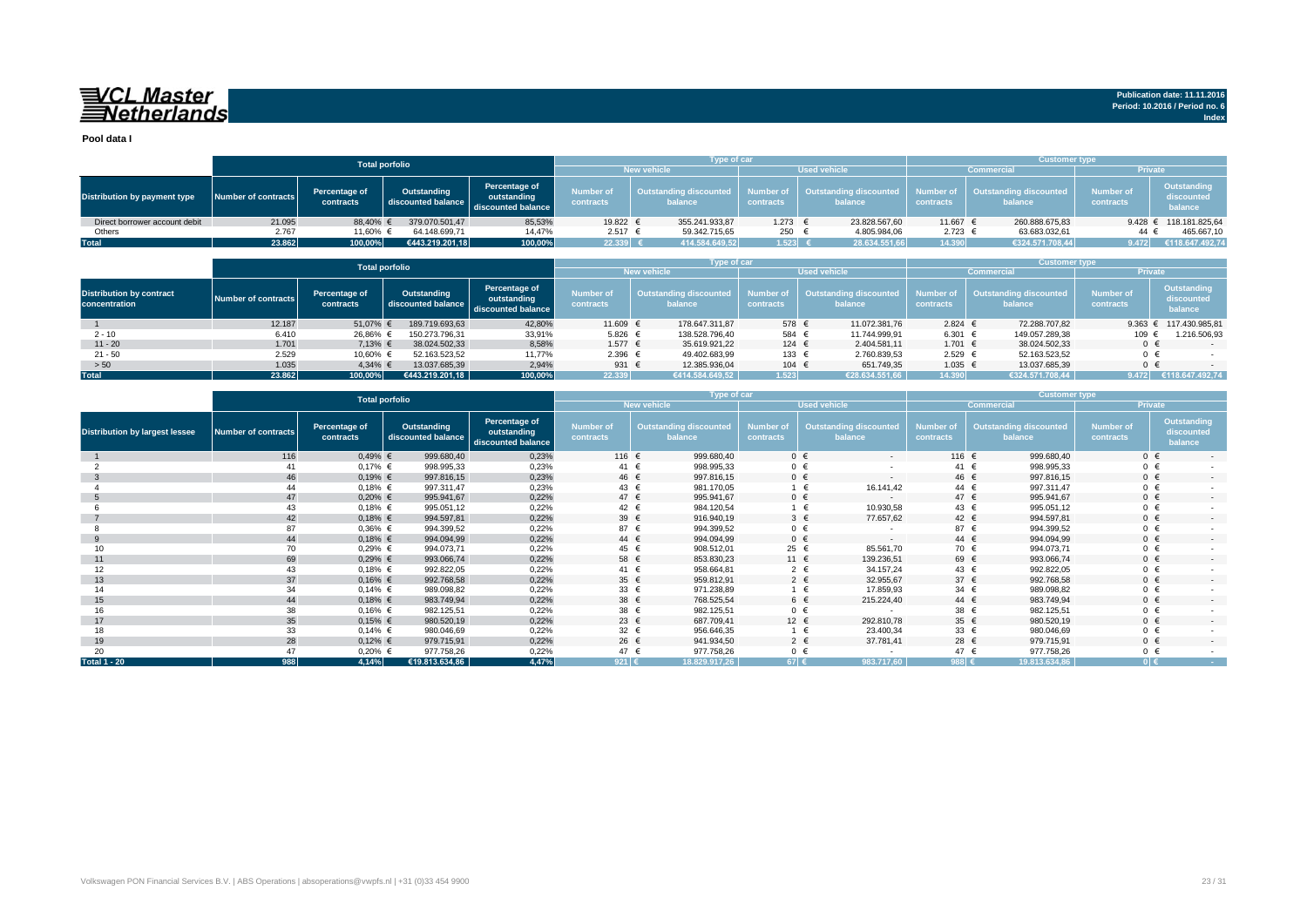## 

#### **Pool data II**

|                                                             |                        |                            | <b>Total porfolio</b>             |                                                       |                               |                                      | <b>Type of car</b>            |                                      | <b>Customer type</b>   |                                             |                                      |                                             |  |  |
|-------------------------------------------------------------|------------------------|----------------------------|-----------------------------------|-------------------------------------------------------|-------------------------------|--------------------------------------|-------------------------------|--------------------------------------|------------------------|---------------------------------------------|--------------------------------------|---------------------------------------------|--|--|
|                                                             |                        |                            |                                   |                                                       | <b>New vehicle</b>            |                                      | <b>Used vehicle</b>           |                                      | <b>Commercial</b>      |                                             |                                      | <b>Private</b>                              |  |  |
| <b>Distribution by</b><br>outstanding discounted<br>balance | Number of<br>contracts | Percentage of<br>contracts | Outstanding<br>discounted balance | Percentage of<br>outstanding<br>discounted<br>balance | <b>Number of</b><br>contracts | Outstanding<br>discounted<br>balance | <b>Number of</b><br>contracts | Outstanding<br>discounted<br>balance | Number of<br>contracts | <b>Outstanding</b><br>discounted<br>balance | <b>Number of</b><br><b>contracts</b> | <b>Outstanding</b><br>discounted<br>balance |  |  |
| $0.01 - 5.000.00$                                           | 244                    | $1,02%$ €                  | 861.380.19                        | 0,19%                                                 | 164 €                         | 648.207.63                           | 80 €                          | 213.172.56                           | 210 €                  | 718.466.94                                  | $34 \in$                             | 142.913,25                                  |  |  |
| 5.000.01 - 10.000.00                                        | 4.529                  | 18,98% €                   | 36.345.747.92                     | 8,20%                                                 | $4.300 \in$                   | 34.589.198.91                        | 229                           | 1.756.549.01                         | 1.228                  | 10.010.138.27                               | 3.301                                | 26.335.609.65                               |  |  |
| 10.000.01 - 15.000.00                                       | 6.124                  | 25.66% €                   | 77.404.624.92                     | 17,46%                                                | $5.812 \text{ } \in$          | 73.454.479.98                        | 312                           | 3.950.144.94                         |                        | 2.432 € 31.278.036.00                       | 3.692                                | 46.126.588.92                               |  |  |
| 15.000.01 - 20.000.00                                       | 4.405                  | 18.46% €                   | 76.282.995.72                     | 17,21%                                                | $4.115 \text{ }€$             | 71.240.520.06                        | 290 €                         | 5.042.475.66                         | $2.565 \in$            | 44.707.578.09                               | 1.840                                | 31.575.417.63                               |  |  |
| 20.000.01 - 25.000.00                                       | 3.416                  | 14.32% €                   | 76.033.261.20                     | 17,15%                                                |                               | 3.139 € 69.861.782.06                | 277 $\epsilon$                | 6.171.479.14                         | $2.967 \in$            | 66.246.606.50                               | 449 €                                | 9.786.654.70                                |  |  |
| 25.000.01 - 30.000.00                                       | 1.954                  | 8,19% €                    | 53.390.389.42                     | 12,05%                                                | 1.839 $∈$                     | 50.275.454.38                        | 115                           | 3.114.935.04                         | 1.854                  | 50.694.059.66                               | 100 €                                | 2.696.329.76                                |  |  |
| > 30,000,00                                                 | 3.190                  | 13,37% €                   | 122.900.801.81                    | 27,73%                                                |                               | 2.970 € 114.515.006.50               | 220                           | 8.385.795.31                         |                        | 3.134 € 120.916.822.98                      | 56 €                                 | 1.983.978,83                                |  |  |
| <b>Total</b>                                                | 23.862                 | 100,00%                    | €443.219.201.18                   | 100,00%                                               |                               | 22.339 €414.584.649,52               | 1.523                         | €28.634.551.66                       |                        | 14.390 € 324.571.708,44                     |                                      | $9.472$ € 118.647.492.74                    |  |  |
|                                                             |                        |                            |                                   |                                                       |                               |                                      |                               |                                      |                        |                                             |                                      |                                             |  |  |

| <b>Statistics</b>                      |            |
|----------------------------------------|------------|
| Minimum outstanding discounted balance | 136.83     |
| Maximum outstanding discounted balance | 171.118.77 |
| Average outstanding discounted balance | 18.574.27  |

|                                                          |                               |                            | <b>Total porfolio</b>             |                                                       |                        | <b>Type of car</b>                   |                               |                                      | Customer type,                |                                      |                               |                                      |  |
|----------------------------------------------------------|-------------------------------|----------------------------|-----------------------------------|-------------------------------------------------------|------------------------|--------------------------------------|-------------------------------|--------------------------------------|-------------------------------|--------------------------------------|-------------------------------|--------------------------------------|--|
|                                                          |                               |                            |                                   |                                                       |                        | <b>New vehicle</b>                   |                               | <b>Used vehicle</b>                  | <b>Commercial</b>             |                                      | <b>Private</b>                |                                      |  |
| <b>Distribution by</b><br>outstanding nominal<br>balance | <b>Number of</b><br>contracts | Percentage of<br>contracts | Outstanding<br>discounted balance | Percentage of<br>outstanding<br>discounted<br>balance | Number of<br>contracts | Outstanding<br>discounted<br>balance | <b>Number of</b><br>contracts | Outstanding<br>discounted<br>balance | <b>Number of</b><br>contracts | Outstanding<br>discounted<br>balance | <b>Number of</b><br>contracts | Outstanding<br>discounted<br>balance |  |
| $0.01 - 5.000.00$                                        | 248                           | 1.04%                      | €883.202.27                       | 0,20%                                                 | 167 €                  | 664.946.97                           | 81 €                          | 218.255.30                           | 213 $\epsilon$                | 734.817.36                           | $35 \epsilon$                 | 148.384.91                           |  |
| 5.000.01 - 10.000.00                                     | 4.534                         | 19,00%                     | €36.417.903.58                    | 8,22%                                                 | $4.306 \text{ } \in$   | 34.666.437.31                        | 228                           | 1.751.466.27                         | 1.230                         | 10.046.536.34                        | 3.304 $\in$                   | 26.371.367.24                        |  |
| 10.000.01 - 15.000.00                                    | 6.125                         | 25,67%                     | €77.463.349.01                    | 17.48%                                                |                        | 5.812 € 73.497.978.47                | 313 $\epsilon$                | 3.965.370.54                         |                               | 2.435 € 31.347.696,93                | 3.690                         | 46.115.652,08                        |  |
| 15.000.01 - 20.000.00                                    | 4.405                         | 18.46%                     | €76.339.707.21                    | 17.22%                                                | $4.115 \text{ }€$      | 71.291.996.34                        | 290                           | 5.047.710.87                         | $2.562 \in$                   | 44.692.361.63                        | 1.843 €                       | 31.647.345.58                        |  |
| 20.000.01 - 25.000.00                                    | 3.412                         | 14.30%                     | €75.976.306.29                    | 17.14%                                                |                        | 3.135 € 69.799.878.84                | $277$ €                       | 6.176.427.45                         |                               | 2.967 € 66.265.616.33                | 445                           | 9.710.689.96                         |  |
| 25.000.01 - 30.000.00                                    | 1.957                         | 8,20%                      | €53.514.914.36                    | 12,07%                                                | 1.843 €                | 50.425.388.44                        | 114 $\leftrightarrow$         | 3.089.525.92                         |                               | 1.858 € 50.844.840.22                | 99 +                          | 2.670.074.14                         |  |
| >30.000,00                                               | 3.181                         | 13,33%                     | €122.623.818.46                   | 27.67%                                                |                        | 2.961 € 114.238.023.15               | 220                           | 8.385.795.31                         |                               | 3.125 € 120.639.839,63               | 56 €                          | 1.983.978,83                         |  |
| <b>Total</b>                                             | 23.862                        | 100.00%                    | €443.219.201.18                   | 100.00%                                               | 22.339                 | €414.584.649,52                      | .523                          | €28.634.551.66                       | 14.390                        | €324.571.708,44                      | 9.472                         | €118.647.492.74                      |  |

| <b>Statistics</b>                   |            |
|-------------------------------------|------------|
| Minimum outstanding nominal balance | 137.33     |
| Maximum outstanding nominal balance | 189.719.90 |
| Average outstanding nominal balance | 20.361.71  |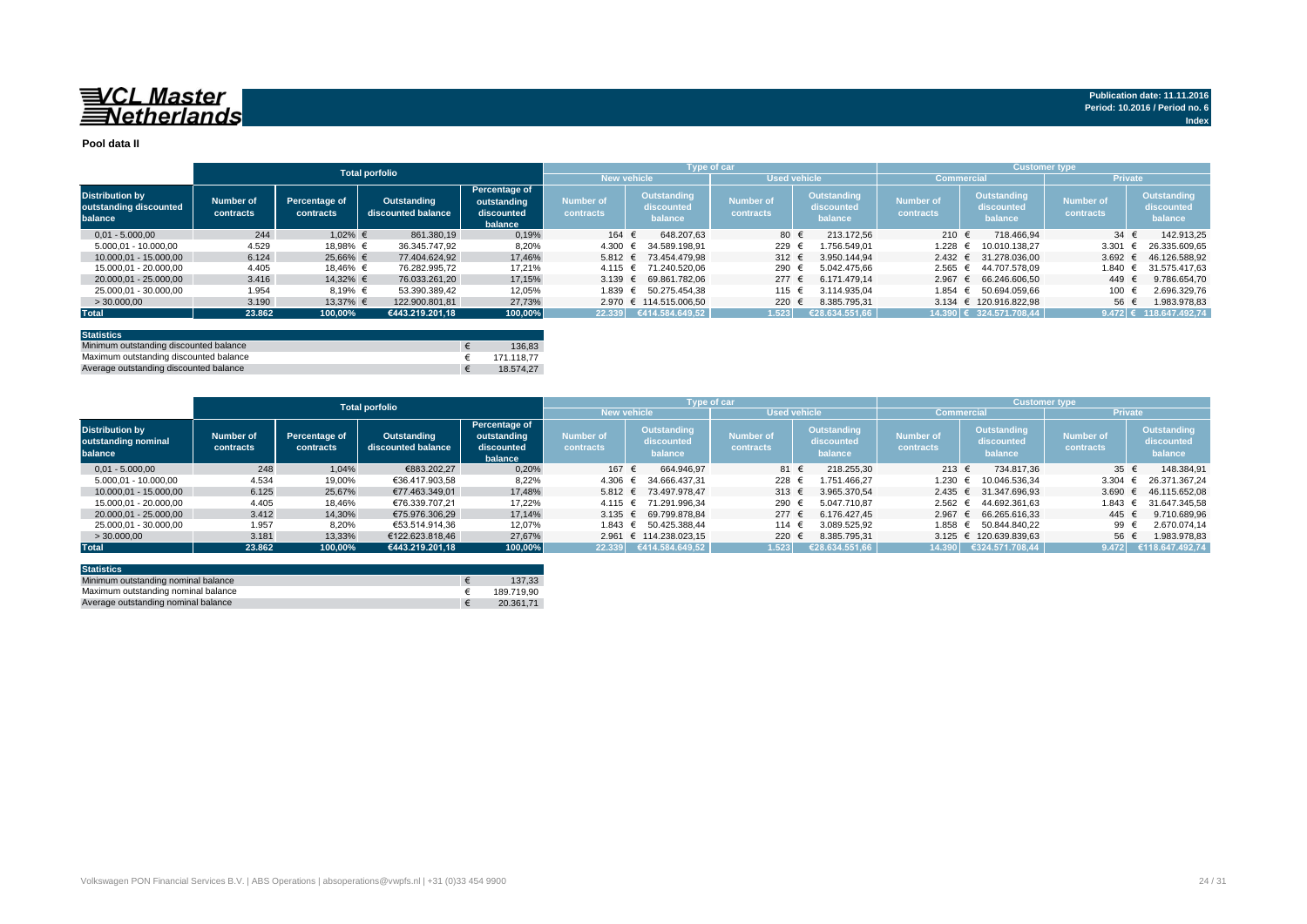

#### **Pool data III**

|                        |           |               | <b>Total porfolio</b>   |                    |                    |         |                        | Type of car         |  |                    | <b>Customer type</b> |         |                        |                  |                |                    |
|------------------------|-----------|---------------|-------------------------|--------------------|--------------------|---------|------------------------|---------------------|--|--------------------|----------------------|---------|------------------------|------------------|----------------|--------------------|
|                        |           |               |                         |                    | <b>New vehicle</b> |         |                        | <b>Used vehicle</b> |  |                    | <b>Commercial</b>    |         |                        |                  | <b>Private</b> |                    |
| <b>Distribution by</b> | Number of | Percentage of | Outstanding             | Percentage of      | <b>Number of</b>   |         | <b>Outstanding</b>     | <b>Number of</b>    |  | <b>Outstanding</b> | <b>Number of</b>     |         | Outstanding            | <b>Number of</b> |                | <b>Outstanding</b> |
| remaining term         | contracts | contracts     | discounted              | outstanding        | contracts          |         | discounted             | contracts           |  | discounted         | contracts            |         | discounted             | contracts        |                | discounted         |
|                        |           |               | balance                 | discounted balance |                    |         | balance                |                     |  | balance            |                      |         | balance                |                  |                | balance            |
| $01 - 12$              | 1.703     | $7.14\%$ €    | 19.034.138.81           | 4,29%              | 1.365              |         | 15.432.382.33          | 338 €               |  | 3.601.756.48       | 1.286 €              |         | 15.367.560.82          | 417 €            |                | 3.666.577,99       |
| $13 - 24$              | 3.792     | 15.89% €      | 56.267.942.68           | 12,70%             | 3.435              |         | 50.568.160.44          | 357                 |  | 5.699.782.24       |                      |         | 2.206 € 39.263.414,95  | 1.586 €          |                | 17.004.527.73      |
| 25-36                  | 6.657     |               | 27.90% € 115.772.336.53 | 26,12%             |                    |         | 6.294 € 108.913.783,47 | $363 \in$           |  | 6.858.553.06       |                      |         | 3.495 € 78.546.767,23  | 3.162 $\in$      |                | 37.225.569.30      |
| 37-48                  | 8.929     |               | 37.42% € 182.721.878.75 | 41,23%             |                    |         | 8.594 € 174.104.234.94 | 335                 |  | 8.617.643.81       |                      |         | 4.964 € 127.459.168.46 | $3.965 \in$      |                | 55.262.710.29      |
| 49-60                  | 2.781     | 11.65% €      | 69.422.904.41           | 15,66%             | $2.651 \in$        |         | 65.566.088,34          | 130 €               |  | 3.856.816.07       | $2.439$ €            |         | 63.934.796,98          | 342 $\in$        |                | 5.488.107,43       |
| 61-72                  |           | $0.00\%$ €    |                         | 0,00%              |                    |         |                        | 0 <sub>0</sub>      |  |                    |                      | 0 €     |                        |                  |                |                    |
| $>72$                  |           | $0.00\%$ €    |                         | 0,00%              |                    | $0 \in$ |                        | $0 \in$             |  |                    |                      | $0 \in$ |                        |                  |                |                    |
| <b>Total</b>           | 23.862    |               | 100,00% €443.219.201,18 | 100,00%            | 22.339             |         | €414.584.649.52        | 1.523               |  | €28.634.551.66     | 14.390               |         | €324.571.708.44        | 9.472            |                | €118.647.492.74    |

| <b>Statistics</b>               |       |
|---------------------------------|-------|
| Minimum Remaining Term          |       |
| Maximum Remaining Term          | 60    |
| Weighted Average Remaining Term | 36.38 |

|                        |           |               | <b>Total porfolio</b> |                    |                |                         | Type of car      |                | <b>Customer type</b> |                            |                |                 |  |
|------------------------|-----------|---------------|-----------------------|--------------------|----------------|-------------------------|------------------|----------------|----------------------|----------------------------|----------------|-----------------|--|
|                        |           |               |                       |                    |                | <b>New vehicle</b>      | Used vehicle     |                |                      | Commercial                 | <b>Private</b> |                 |  |
|                        |           |               | Outstanding           | Percentage of      | Number of      | <b>Outstanding</b>      |                  | Outstanding    | <b>Number of</b>     | Outstanding                |                | Outstanding     |  |
| <b>Distribution by</b> | Number of | Percentage of | discounted            | outstanding        |                | discounted              | <b>Number of</b> | discounted     | discounted           | Number of                  | discounted     |                 |  |
| seasoning              | contracts | contracts     | balance               | discounted balance | contracts      | balance                 | contracts        | balance        | contracts            | balance                    | contracts      | balance         |  |
| $01 - 12$              | 14.217    | 59,58%        | €298.981.582,45       | 67,46%             |                | 13.096 € 275.841.996.93 | 1.121            | 23.139.585,52  |                      | 9.163 $\in$ 228.201.587.50 | 5.054          | 70.779.994,95   |  |
| $13 - 24$              | 6.937     | 29,07%        | €112.993.533.17       | 25,49%             |                | 6.672 € 108.862.119.33  | 265              | 4.131.413.84   | 3.526 $\in$          | 74.436.057.31              | 3.411          | 38.557.475.86   |  |
| 25-36                  | 1.909     | 8,00%         | €23.881.065.33        | 5,39%              |                | 1.803 € 22.830.524.43   | 106 €            | 1.050.540.90   | 1.064 €              | 15.735.786.43              | 845 €          | 8.145.278.90    |  |
| 37-48                  | 552       | 2,31%         | €5.531.733.37         | 1,25%              | 524 €          | 5.248.605.16            | 28 €             | 283.128.21     | 438                  | 4.691.036.55               | 114 €          | 840.696,82      |  |
| 49-60                  | 247       | 1,04%         | €1.831.286,86         | 0,41%              | $244 \epsilon$ | 1.801.403,67            | $3 \in$          | 29.883,19      | 199 €                | 1.507.240,65               | 48 $\in$       | 324.046.21      |  |
| 61-72                  |           | 0,00%         | €0,00                 | 0,00%              |                | €                       | $0 \in$          |                | 0 €                  |                            |                |                 |  |
| $>72$                  |           | 0,00%         | €0,00                 | 0,00%              |                | $0 \in$                 | $0 \in$          |                | ∩ €                  |                            |                |                 |  |
| <b>Total</b>           | 23.862    | 100.00%       | 6443.219.201.18       | 100,00%            | 22.339         | €414.584.649.52         | 1.523            | €28.634.551.66 | 14.390               | €324.571.708.44            | 9.472          | €118.647.492.74 |  |

| <b>Statistics</b>          |       |
|----------------------------|-------|
| Minimum seasoning          |       |
| Maximum seasoning          | 60    |
| Weighted average seasoning | 11.89 |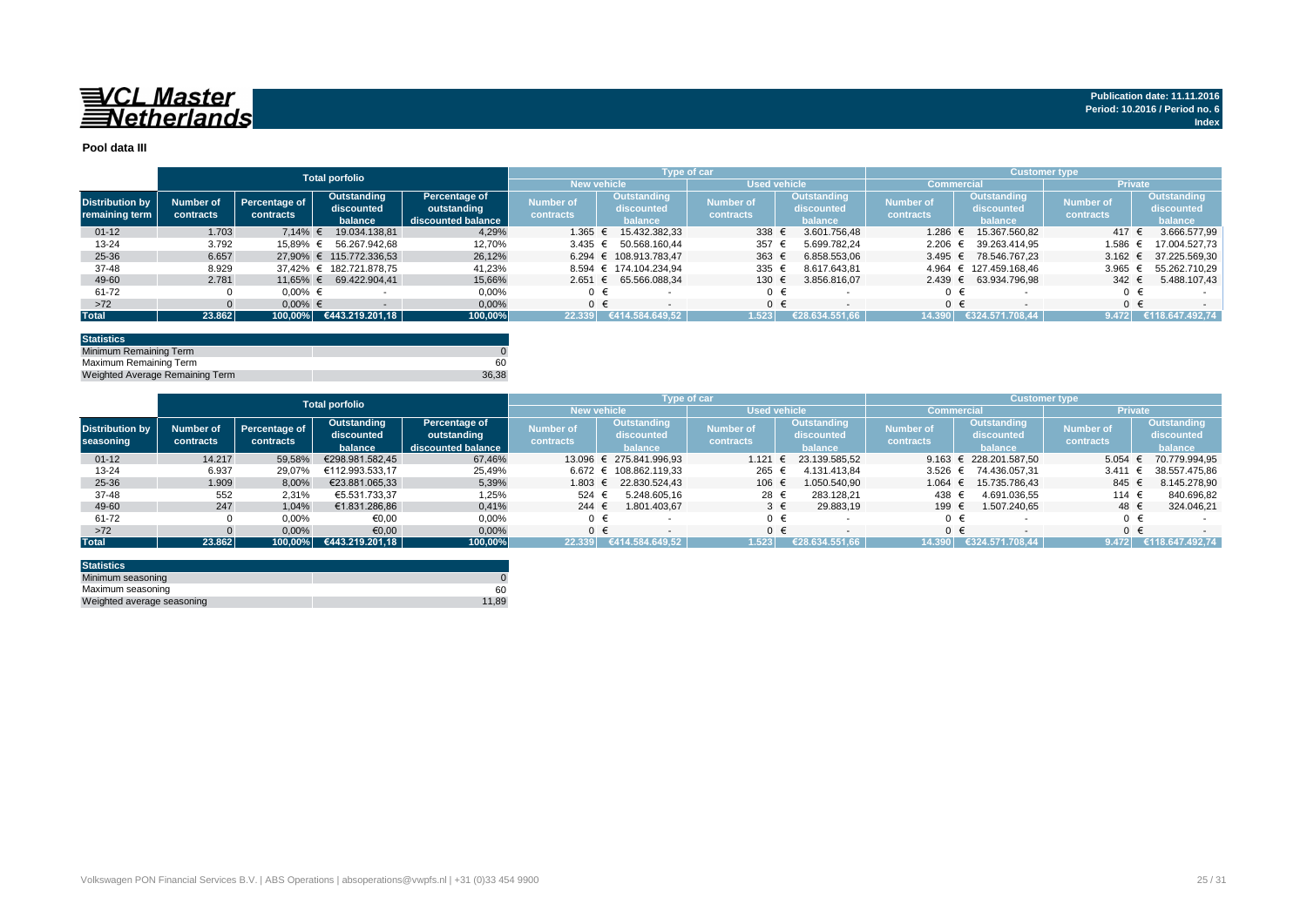## 

**Pool data IV**

|                              |           |               | <b>Total porfolio</b>   |                    |                                           | Type of car            |                  |                | <b>Customer type</b> |                        |                  |                       |  |  |
|------------------------------|-----------|---------------|-------------------------|--------------------|-------------------------------------------|------------------------|------------------|----------------|----------------------|------------------------|------------------|-----------------------|--|--|
|                              |           |               |                         |                    | <b>New vehicle</b><br><b>Used vehicle</b> |                        |                  |                | Commercial           |                        | <b>Private</b>   |                       |  |  |
|                              | Number of | Percentage of | Outstanding             | Percentage of      | Number of                                 | Outstanding            | <b>Number of</b> | Outstanding    | <b>Number of</b>     | Outstanding            | <b>Number of</b> | Outstanding           |  |  |
| <b>Distribution by brand</b> |           |               | discounted              | outstanding        |                                           | discounted             |                  | discounted     |                      | discounted             |                  | discounted            |  |  |
|                              | contracts | contracts     | balance                 | discounted balance | <b>contracts</b>                          | halance                | contracts        | balance        | contracts            | balance                | contracts        | balance               |  |  |
| <b>VW</b>                    | 8.908     | 37.33%        | €159.534.269.49         | 35,99%             |                                           | 8.433 € 150.474.661.04 | 475 €            | 9.059.608.45   |                      | 4.818 € 107.073.610.54 | 4.090            | 52.460.658.95         |  |  |
| <b>VW LCV</b>                | 2.035     | 8,53%         | €40.087.675.29          | 9,04%              |                                           | 1.933 € 38.582.363.24  | 102 €            | 1.505.312.05   |                      | 2.035 € 40.087.675,29  |                  |                       |  |  |
| Audi                         | 1.978     | 8.29%         | €56.204.975.25          | 12,68%             |                                           | 1.800 € 51.583.911.55  | 178 €            | 4.621.063.70   |                      | 1.477 € 46.161.485.94  | 501 $\in$        | 10.043.489.31         |  |  |
| Seat                         | 3.975     | 16,66%        | €48.731.511.79          | 10.99%             |                                           | 3.871 € 47.344.997.48  | 104 €            | .386.514.31    |                      | 760 € 12.138.407.52    | 3.215            | € 36.593.104.27       |  |  |
| Skoda                        | 3.077     | 12,89%        | €46.234.192.70          | 10.43%             |                                           | 2.978 € 44.768.777.74  | 99 $\epsilon$    | 1.465.414.96   |                      | 1.413 € 26.743.221.94  | 1.664            | € 19.490.970.76       |  |  |
| Other brands                 | 3.889     | 16.30%        | €92.426.576.66          | 20.85%             |                                           | 3.324 € 81.829.938.47  | 565 €            | 10.596.638.19  |                      | 3.887 € 92.367.307.21  |                  | 59.269.45             |  |  |
| <b>Total</b>                 | 23.862    |               | 100.00% €443.219.201.18 | 100,00%            |                                           | 22.339 €414.584.649.52 | 1.523            | €28.634.551.66 |                      | 14.390 €324.571.708.44 |                  | 9.472 €118.647.492.74 |  |  |

|                                                   | <b>Total porfolio</b>  |                            |                                      |                                                    |                               | <b>Type of car</b>                          |                               |                                                    | <b>Customer type</b>          |                                      |                               |                                             |  |  |
|---------------------------------------------------|------------------------|----------------------------|--------------------------------------|----------------------------------------------------|-------------------------------|---------------------------------------------|-------------------------------|----------------------------------------------------|-------------------------------|--------------------------------------|-------------------------------|---------------------------------------------|--|--|
|                                                   |                        |                            |                                      |                                                    |                               | <b>New vehicle</b>                          | <b>Used vehicle</b>           |                                                    |                               | Commercia                            | <b>Private</b>                |                                             |  |  |
| <b>Distribution by geographic</b><br>distribution | Number of<br>contracts | Percentage of<br>contracts | Outstanding<br>discounted<br>balance | Percentage of<br>outstanding<br>discounted balance | <b>Number of</b><br>contracts | <b>Outstanding</b><br>discounted<br>balance | <b>Number of</b><br>contracts | <b>Outstanding</b><br>discounted<br><b>balance</b> | <b>Number of</b><br>contracts | Outstanding<br>discounted<br>balance | <b>Number of</b><br>contracts | <b>Outstanding</b><br>discounted<br>balance |  |  |
| Noord-Holland                                     | 3.804                  | 15,94%                     | €77.700.325.16                       | 17,53%                                             | 3.548 $\in$                   | 72.253.042.44                               | 256                           | 5.447.282.72                                       | $2.476 \in$                   | 60.434.083.50                        | 1.328                         | 17.266.241,66                               |  |  |
| Flevoland                                         | 625                    | 2,62%                      | €10.485.033.37                       | 2,37%                                              | 591                           | 9.866.826,69<br>$\epsilon$                  | 34 $\epsilon$                 | 618.206,68                                         | 240 €                         | 5.621.223,45                         | 385                           | 4.863.809,92                                |  |  |
| Utrecht                                           | 2.246                  | 9,41%                      | €42.180.386.03                       | 9,52%                                              |                               | 2.057 € 38.616.716.52                       | 189 €                         | 3.563.669.51                                       |                               | 1.407 € 31.786.469.09                | 839 €                         | 10.393.916.94                               |  |  |
| Zuid-Holland                                      | 6.132                  | 25.70%                     | €113.203.408.29                      | 25,54%                                             |                               | 5.786 € 106.414.387.23                      | 346                           | 6.789.021.06                                       |                               | 3.489 € 79.933.129.80                | 2.643                         | 33.270.278.49                               |  |  |
| Gelderland                                        | 2.525                  | 10.58%                     | €45.061.681.42                       | 10,17%                                             |                               | 2.341 € 42.199.841.73                       | 184 €                         | 2.861.839.69                                       |                               | 1.601 € 34.048.143.99                | 924 $\epsilon$                | 11.013.537.43                               |  |  |
| Noord-Brabant                                     | 3.693                  | 15,48%                     | €67.433.137.46                       | 15,21%                                             |                               | 3.505 € 63.471.677.23                       | 188 €                         | 3.961.460.23                                       | $2.142 \in$                   | 48.499.764.85                        | 1.551                         | 18.933.372,61                               |  |  |
| Zeeland                                           | 393                    | 1,65%                      | €6.761.566.87                        | 1,53%                                              | 373 $\epsilon$                | 6.462.309.97                                | 20 €                          | 299.256.90                                         | 183 €                         | 4.059.178.24                         | 210 €                         | 2.702.388,63                                |  |  |
| Limburg                                           | 1.717                  | 7,20%                      | €27.659.058.77                       | 6,24%                                              | 1.637 €                       | 26.021.617.66                               | 80 €                          | 1.637.441.11                                       | 1.026 €                       | 19.077.306.08                        | 691                           | 8.581.752,69                                |  |  |
| Overijssel                                        | 1.548                  | 6,49%                      | €30.408.150.58                       | 6,86%                                              |                               | 1.389 € 28.089.635.53                       | 159 €                         | 2.318.515.05                                       | 1.189 $∈$                     | 25.781.468.45                        | 359 $\epsilon$                | 4.626.682,13                                |  |  |
| Drenthe                                           | 363                    | 1,52%                      | €7.273.603.80                        | 1,64%                                              | 344                           | 6.976.694.50                                | 19 €                          | 296.909,30                                         | 222 €                         | 5.358.702.26                         | 141 €                         | 1.914.901,54                                |  |  |
| Friesland                                         | 295                    | 1.24%                      | €4.474.356.54                        | 1,01%                                              | 279 $\epsilon$                | 4.241.212,83                                | 16 €                          | 233.143.71                                         | 89 €                          | 1.806.378.39                         | 206 $\epsilon$                | 2.667.978,15                                |  |  |
| Groningen                                         | 521                    | 2,18%                      | €10.578.492.89                       | 2,39%                                              | 489                           | 9.970.687,19                                | 32 $\epsilon$                 | 607.805,70                                         | 326                           | 8.165.860,34                         | 195                           | 2.412.632,55<br>€                           |  |  |
| <b>Total</b>                                      | 23.862                 | $100.00\%$                 | €443.219.201.18                      | 100,00%                                            |                               | 22.339 €414.584.649.52                      | 1.523                         | €28.634.551.66                                     | 14.390                        | €324.571.708.44                      |                               | 9.472 €118.647.492.74                       |  |  |

|                                                                   | <b>Total porfolio</b>         |                            |                                      |                                     |                               |                                             | Type of car            |                                      | <b>Customer type</b>          |                                             |                        |                                             |  |  |
|-------------------------------------------------------------------|-------------------------------|----------------------------|--------------------------------------|-------------------------------------|-------------------------------|---------------------------------------------|------------------------|--------------------------------------|-------------------------------|---------------------------------------------|------------------------|---------------------------------------------|--|--|
|                                                                   |                               |                            |                                      |                                     | <b>New vehicle</b>            |                                             | <b>Used vehicle</b>    |                                      | Commercia                     |                                             | <b>Private</b>         |                                             |  |  |
| <b>Distribution by industry sector</b>                            | <b>Number of</b><br>contracts | Percentage of<br>contracts | Outstanding<br>discounted<br>balance | Percentage of<br>discounted balance | <b>Number of</b><br>contracts | <b>Outstanding</b><br>discounted<br>balance | Number of<br>contracts | Outstanding<br>discounted<br>balance | <b>Number of</b><br>contracts | <b>Outstanding</b><br>discounted<br>balance | Number of<br>contracts | <b>Outstanding</b><br>discounted<br>balance |  |  |
| Agriculture / Forestry                                            | 124                           | 0,52%                      | €3.033.934.50                        | 0,68%                               | 114 €                         | 2.829.297.32                                | 10 €                   | 204.637.18                           | 124 $\in$                     | 3.033.934.50                                | $0 \in$                | $\sim$                                      |  |  |
| Construction                                                      | 100                           | 0,42%                      | €2.240.195,89                        | 0,51%                               | 93                            | 2.107.072.27                                | $7 \in$                | 133.123,62                           | 100 €                         | 2.240.195.89                                | $0 \in$                |                                             |  |  |
| Energy / Mining                                                   | 75                            | 0,31%                      | €2.218.044.78                        | 0,50%                               | 68 €                          | 2.058.421.39                                | 7 €                    | 159.623.39                           | 75 €                          | 2.218.044.78                                | $0 \in$                | $\sim$                                      |  |  |
| <b>Financial services</b>                                         | 1.081                         | 4,53%                      | €28.448.184.33                       | 6,42%                               | 1.005                         | 26.539.114.87<br>€                          | 76 €                   | .909.069.46                          | 1.081 €                       | 28.448.184.33                               | $0 \in$                |                                             |  |  |
| Hotel and restaurant industry                                     | 95                            | 0,40%                      | €1.935.847,35                        | 0,44%                               | 83 €                          | 1.670.302.38                                | 12 $\in$               | 265.544.97                           | 95 €                          | 1.935.847.35                                | $0 \in$                | $\sim$                                      |  |  |
| Information technology                                            | 962                           | 4,03%                      | €21.839.279,26                       | 4,93%                               | 858                           | 20.018.542.97<br>€                          | 104 €                  | .820.736.29                          | 962 €                         | 21.839.279.26                               | $0 \in$                |                                             |  |  |
| Manufacturing industry                                            | 1.922                         | 8,05%                      | €46.441.502,55                       | 10,48%                              |                               | 1.763 € 43.270.397,14                       | 159 €                  | 3.171.105,41                         | 1.922 €                       | 46.441.502.55                               | $0 \in$                | $\sim$                                      |  |  |
| Other                                                             | 974                           | 4,08%                      | €22.564.558.71                       | 5,09%                               |                               | 743 € 17.536.583.68                         | 231                    | 5.027.975.03                         | 974 €                         | 22.564.558.71                               | $0 \in$                |                                             |  |  |
| Other services                                                    | 4.445                         | 18,63%                     | €89.406.938.88                       | 20.17%                              |                               | 3.961 € 80.852.321.67                       | 484 €                  | 8.554.617.21                         | $4.445 \in$                   | 89.406.938.88                               | $0 \in$                | $\sim$                                      |  |  |
| Private                                                           | 9.472                         | 39,69%                     | €118.647.492.74                      | 26,77%                              |                               | 9.361 € 117.338.510.37                      | 111 €                  | .308.982.37                          | 0 €                           |                                             |                        | 9.472 € 118.647.492.74                      |  |  |
| Public administration, education,<br>health care, public services | 524                           | 2,20%                      | €10.310.967,77                       | 2,33%                               | 481                           | 9.562.408,95<br>€                           | 43 €                   | 748.558,82                           | $524 \epsilon$                | 10.310.967.77                               | $0 \in$                |                                             |  |  |
| Real estate                                                       | 422                           | 1.77%                      | €11.022.916.36                       | 2,49%                               | 386                           | 10.219.994.40<br>€                          | $36 \epsilon$          | 802.921.96                           | 422 €                         | 11.022.916.36                               | $0 \in$                |                                             |  |  |
| Retail / Wholesale                                                | 982                           | 4,12%                      | €20.428.288.61                       | 4,61%                               | 908                           | € 19.234.042.12                             | 74 €                   | .194.246.49                          | 982 €                         | 20.428.288.61                               | $0 \in$                | $\sim$                                      |  |  |
| Transportation                                                    | 2.684                         | 11,25%                     | €64.681.049,45                       | 14,59%                              |                               | 2.515 € 61.347.639.99                       | 169                    | 3.333.409.46                         |                               | 2.684 € 64.681.049.45                       | $0 \in$                |                                             |  |  |
| <b>Total</b>                                                      | 23.862                        | 100,00%                    | €443.219.201.18                      | 100,00%                             |                               | 22.339 €414.584.649.52                      | 1.523                  | €28.634.551.66                       |                               | 14.390 €324.571.708.44                      |                        | 9.472 €118.647.492.74                       |  |  |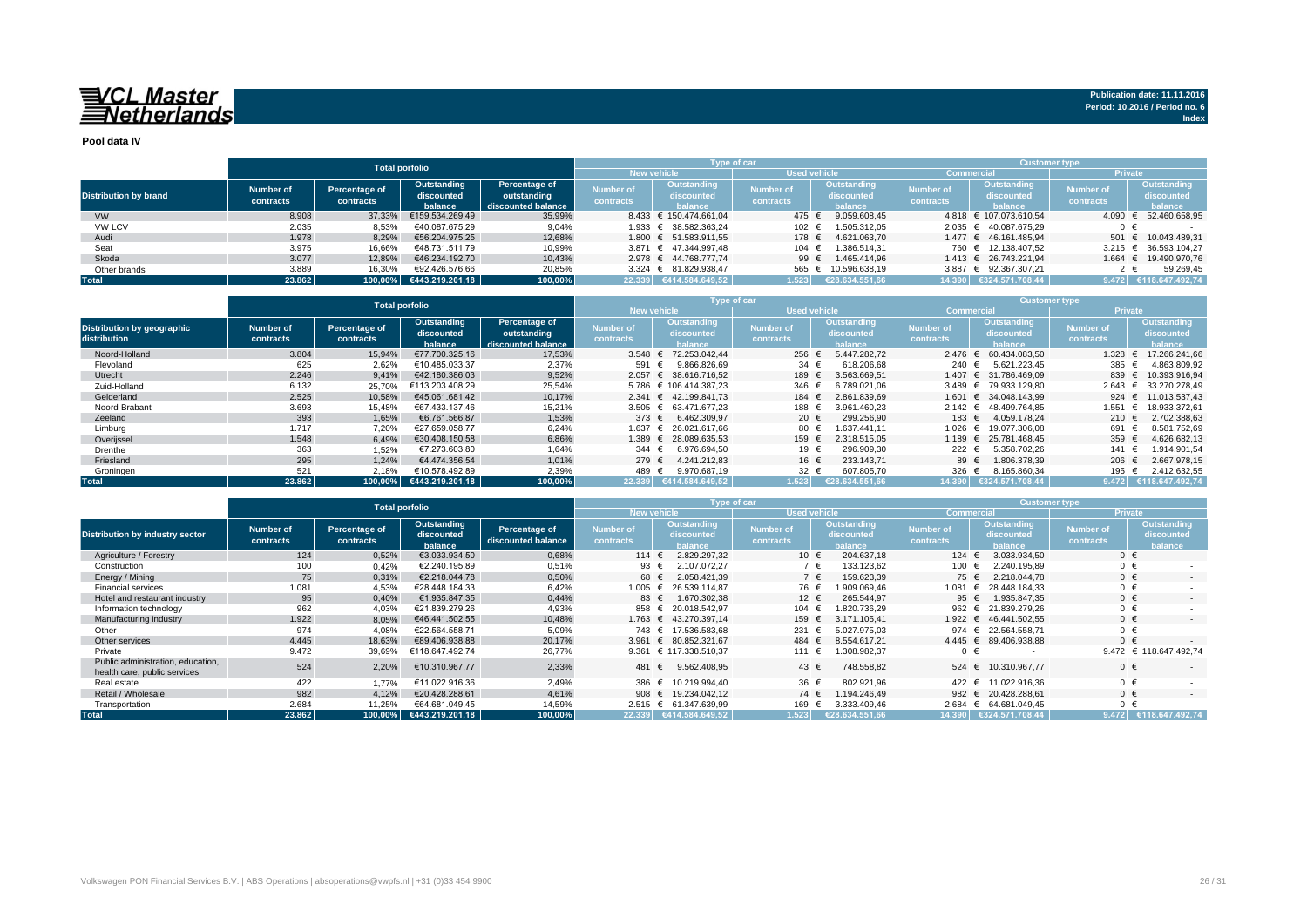## VCL Master<br>Netherlands

**Publication date: 11.11.2016 Period: 10.2016 / Period no. 6**

**Index**

**Pool data V**

| <b>Total porfolio</b>                    |                      |                      |                        | Type of car<br><b>Customer type</b>   |                                   |                   |                                           |                     |                           |                   |                                          |                      |                              |
|------------------------------------------|----------------------|----------------------|------------------------|---------------------------------------|-----------------------------------|-------------------|-------------------------------------------|---------------------|---------------------------|-------------------|------------------------------------------|----------------------|------------------------------|
|                                          |                      |                      |                        |                                       |                                   | New vehicle       |                                           | <b>Used vehicle</b> |                           | <b>Commercial</b> |                                          | <b>Private</b>       |                              |
|                                          |                      | Number of            | Percentage of          | Outstanding                           | Percentage of                     | <b>Number of</b>  | <b>Outstanding</b>                        | <b>Number of</b>    | <b>Outstanding</b>        | <b>Number of</b>  | <b>Outstanding</b>                       | Number of            | Outstanding                  |
| <b>Distribution by brand &amp; Model</b> | <b>Model</b>         | contracts            | contracts              | discounted<br>balance                 | outstanding<br>discounted balance | contracts         | discounted<br>balance                     | contracts           | discounted<br>balance     | contracts         | discounted<br>balance                    | contracts            | discounted<br>balance        |
| Volkswagen                               | Amarok               | $\mathbf{3}$         | $0,01\%$ €             | 57.194,87                             | 0,01%                             | $3 \in$           | 57.194,87                                 | $0 \in$             | $\sim$                    | $3 \in$           | 57.194,87                                | $0 \in$              |                              |
|                                          | Beetle               | 8                    | $0,03%$ €              | 179.122,27                            | 0,04%                             | 6                 | 142.690.81<br>€                           | $2 \in$             | 36.431,46                 | $5 \in$           | 115.345,05                               | $3 \in$              | 63.777.22                    |
|                                          | Caddy                | 142                  | $0,60%$ €              | 1.788.372,21                          | 0,40%                             | 133 €             | 1.737.970.50                              | 9 €                 | 50.401,71                 | 139               | 1.723.329,68<br>€                        | $3 \in$              | 65.042,53                    |
|                                          | Crafter              | 48                   | $0,20%$ €              | 1.396.958,87                          | 0,32%                             | 45 €              | 1.359.173,98                              | $3 \in$             | 37.784,89                 | 48                | €<br>1.396.958,87                        | $0 \in$              |                              |
|                                          | Golf                 | 3.131                | 13,12% €               | 67.250.969,22                         | 15,17%                            | 2.914 ∈           | 62.051.617,96                             | 217 $\in$           | 5.199.351,26              | 1.802 $∈$         | 43.720.895,01                            | $1.329$ €            | 23.530.074,21                |
|                                          | Jetta                | 27                   | $0,11%$ €              | 358.385,34                            | 0,08%                             | 14 €              | 181.284,91                                | 13 €                | 177.100,43                | 26 €              | 350.717,98                               | 1 €                  | 7.667,36                     |
|                                          | Passat               | 1.107                |                        | 4,64% € 36.881.317,94                 | 8,32%                             | 1.046 $€$         | 35.041.586,44                             | 61 €                | 1.839.731,50              | 1.093 $∈$         | 36.458.644,82                            | 14 $\in$             | 422.673,12                   |
|                                          | Polo<br>Sharan       | 1.870<br>16          | 7,84% €<br>$0,07%$ €   | 24.214.829,42<br>562.307,13           | 5,46%<br>0,13%                    | 1.796 €<br>14 €   | 23.370.584,18<br>511.829,00               | 74 €<br>$2 \in$     | 844.245,24<br>50.478,13   | 648<br>14 $\in$   | 8.741.144,58<br>€<br>496.753,20          | 1.222 €<br>$2 \in$   | 15.473.684,84<br>65.553,93   |
|                                          | Tiguan               | 50                   | $0,21%$ €              | 1.388.352,74                          | 0,31%                             | 50 $\epsilon$     | 1.388.352,74                              | $0 \in$             | $\sim$                    | 36 €              | 1.003.914,35                             | 14 €                 | 384.438,39                   |
|                                          | Touareg              | $\overline{7}$       | $0,03%$ €              | 424.260,39                            | 0,10%                             | 7 €               | 424.260,39                                | $0 \in$             |                           | 7 €               | 424.260,39                               | $0 \in$              |                              |
|                                          | Touran               | 97                   | $0,41\%$ €             | 2.459.842,52                          | 0,55%                             | 91 €              | 2.348.357,70                              | 6 €                 | 111.484,82                | 88 €              | 2.234.194,29                             | 9 €                  | 225.648,23                   |
|                                          | Transporter          | 250                  | $1,05%$ €              | 4.553.116,14                          | 1,03%                             | 234 $\epsilon$    | 4.392.942,33                              | 16 €                | 160.173,81                | 250 €             | 4.553.116,14                             | $0 \in$              |                              |
|                                          | Up!                  | 2.152                |                        | 9,02% € 18.019.240,43                 | 4,07%                             |                   | 2.080 € 17.466.815,23                     | 72 €                | 552.425,20                | 659 €             | 5.797.141,31                             |                      | 1.493 € 12.222.099,12        |
| <b>Sub-Total VW</b>                      |                      | 8.908                |                        | 37,33% €159.534.269,49                | 35,99%                            | 8.433             | €150.474.661.04                           | 475                 | €9.059.608.45             | 1.818             | €107.073.610.54                          | 4.090                | $£52$ $A$ $60$ $658$ $95$    |
| <b>VW LCV</b>                            | Amarok               | 6                    | $0,03%$ €              | 155.466,08                            | 0,04%                             | 6 €               | 155.466,08                                | $0 \in$             |                           | 6 €               | 155.466,08                               | $0 \in$              |                              |
|                                          | Caddy                | 930                  |                        | 3,90% € 13.349.084,64                 | 3,01%                             | 900 $\epsilon$    | 13.053.196,81                             | 30 $\epsilon$       | 295.887,83                | 930 $\epsilon$    | 13.349.084,64                            | $0 \in$              |                              |
|                                          | Crafter              | 459                  | 1,92% €                | 12.024.294,48                         | 2,71%                             |                   | 402 € 11.023.700,39                       | 57 €                | 1.000.594,09              | 459               | 12.024.294,48<br>$\epsilon$              | $0 \in$              |                              |
|                                          | Tiguan               | 3                    | $0,01%$ €              | 84.698,99                             | 0,02%                             | $3 \in$           | 84.698,99                                 | $0 \in$             |                           | $3 \in$           | 84.698,99                                | $0 \in$              |                              |
|                                          | Touran               |                      | $0,00%$ €              | 27.550,60                             | 0,01%                             | $\overline{1}$    | €<br>27.550,60                            | $0 \in$             |                           | $\overline{1}$    | $\epsilon$<br>27.550,60                  | $0 \in$              |                              |
|                                          | Transporter          | 636                  |                        | 2,67% € 14.446.580,50                 | 3,26%                             |                   | 621 € 14.237.750,37                       | 15 €                | 208.830,13                |                   | 636 € 14.446.580,50                      | $0 \in$              |                              |
| <b>Sub-Total VW LCV</b>                  |                      | 2.035                | 8,53%                  | €40.087.675,29                        | 9,04%                             | 1.933             | €38.582.363,24                            | 102                 | €1.505.312,05             | 2.035             | €40.087.675,29                           | $\overline{0}$       | €0,00                        |
| Audi                                     | A1<br>A <sub>3</sub> | 311<br>1.025         | 1,30% €                | 5.080.608,51<br>4,30% € 27.949.608,22 | 9,04%<br>49,73%                   |                   | 305 € 4.992.783,06<br>919 € 25.210.541,86 | 6 €<br>106 €        | 87.825,45<br>2.739.066,36 |                   | 60 € 1.040.226,58<br>817 € 23.313.480,23 | 251 €<br>208 $\in$   | 4.040.381,93<br>4.636.127,99 |
|                                          | A4                   | 324                  | 1,36% €                | 10.230.041,22                         | 18,20%                            | 297 €             | 9.713.251,58                              | 27 €                | 516.789,64                | 299 €             | 9.445.926,14                             | 25 €                 | 784.115,08                   |
|                                          | A <sub>5</sub>       | 73                   | $0,31\%$ €             | 2.265.719,16                          | 4,03%                             | 62 €              | 1.989.584,44                              | 11 €                | 276.134,72                | 72 €              | 2.240.784,51                             | $1 \in$              | 24.934,65                    |
|                                          | A6                   | 147                  | $0,62%$ €              | 6.096.861,03                          | 10,85%                            | 130 €             | 5.513.486,33                              | 17 €                | 583.374,70                | 146 €             | 6.070.253,07                             | 1 €                  | 26.607,96                    |
|                                          | A7                   | 10                   | $0,04\%$ €             | 540.815,30                            | 0,96%                             | $9 \in$           | 495.073,17                                | 1 €                 | 45.742,13                 | 8 €               | 459.024,11                               | $2 \in$              | 81.791,19                    |
|                                          | A8                   | -5                   | $0,02%$ €              | 322.594,43                            | 0,57%                             | $4 \in$           | 261.486,56                                | 1 €                 | 61.107,87                 | $5 \in$           | 322.594,43                               | $0 \in$              |                              |
|                                          | Q <sub>3</sub>       | 29                   | $0,12%$ €              | 894.357,07                            | 1,59%                             | 26 €              | 808.394,12                                | $3 \in$             | 85.962,95                 | 22 $\epsilon$     | 690.437,00                               | 7 €                  | 203.920,07                   |
|                                          | Q <sub>5</sub>       | 38                   | $0,16%$ €              | 1.646.635,38                          | 2,93%                             | 33 $\epsilon$     | 1.457.339,39                              | $5 \in$             | 189.295,99                | 33 $\epsilon$     | 1.436.788,83                             | $5 \in$              | 209.846,55                   |
|                                          | Q7                   | 13                   | $0.05%$ €              | 1.049.215,61                          | 1,87%                             | 13 €              | 1.049.215,61                              | $0 \in$             | $\sim$                    | 13 €              | 1.049.215,61                             | $0 \in$              |                              |
|                                          | <b>TT</b>            | 3                    | $0,01\%$ €             | 128.519,32                            | 0,23%                             | $2 \in$           | 92.755,43                                 | $1 \in$             | 35.763,89                 | $2 \in$           | 92.755,43                                | $1 \in$              | 35.763,89                    |
| <b>Sub-Total Audi</b>                    |                      | 1.978                | 8,29%                  | €56.204.975.25                        | 12.68%                            | .800 <sub>1</sub> | €51.583.911.55                            | 178                 | €4.621.063.70             | .477              | €46.161.485.94                           | 501                  | €10.043.489.31               |
| Seat                                     | Alhambra             | 15                   | $0,06%$ €              | 485.804,52                            | 0,11%                             | 15 $\epsilon$     | 485.804,52                                | $0 \in$             |                           | 14 $\in$          | 457.806,35                               | $1 \in$              | 27.998,17                    |
|                                          | Altea                | 12                   | $0,05%$ €              | 127.202,50                            | 0,03%                             | 12 €              | 127.202,50                                | $0 \in$             |                           | $5 \in$           | 39.873,99                                | 7 €                  | 87.328,51                    |
|                                          | Ibiza                | 1.725                |                        | 7,23% € 20.938.402,92                 | 4,72%                             |                   | 1.703 € 20.717.778,90                     | 22 €                | 220.624,02                | 247 $\in$         | 3.131.181,28                             | $1.478$ €            | 17.807.221,64                |
|                                          | Leon<br>Mii          | 900                  |                        | 3,77% € 16.180.134,57                 | 3,65%                             | 836 €             | 15.161.124,96                             | 64 €                | 1.019.009,61              | 422 $\in$         | 7.787.045,36                             | 478                  | 8.393.089,21<br>$\epsilon$   |
|                                          |                      | 1.281                |                        | 5,37% € 10.486.567,72                 | 2,37%                             | $1 \in$           | 1.263 € 10.339.687,04<br>26.093,54        | 18 €<br>$0 \in$     | 146.880,68<br>$\sim$      | 66 €<br>$1 \in$   | 613.781,95<br>26.093,54                  | $1.215$ €<br>$0 \in$ | 9.872.785,77                 |
|                                          | Ateca<br>Toledo      | $\overline{1}$<br>41 | $0,00%$ €<br>$0,17%$ € | 26.093,54<br>487.306,02               | 0.01%<br>0,11%                    | 41 $\in$          | 487.306.02                                | $0 \in$             |                           | $5 \in$           | 82.625.05                                | 36 $\epsilon$        | 404.680.97                   |
| <b>Sub-Total Seat</b>                    |                      | 3.975                | 16.66%                 | €48.731.511,79                        | 10.99%                            | 3.871             | €47.344.997.48                            | 104                 | €1.386.514.31             | 760               | €12.138.407.52                           | 3.215                | €36.593.104.27               |
| Skoda                                    | Citigo               | 744                  | 3,12% $\in$            | 5.933.496,97                          | 1,34%                             | 727 €             | 5.811.791,40                              | 17 €                | 121.705,57                | 86 €              | 759.423,02                               | 658 €                | 5.174.073,95                 |
|                                          | Fabia                | 875                  |                        | 3,67% € 11.592.761,31                 | 2.62%                             |                   | 867 € 11.482.974,58                       | 8 €                 | 109.786,73                | 239               | 3.228.911,82<br>€                        | 636 €                | 8.363.849,49                 |
|                                          | Octavia              | 956                  |                        | 4,01% € 18.800.067,25                 | 4,24%                             |                   | 891 € 17.738.846,43                       | 65 €                | 1.061.220,82              | 808 €             | 16.010.915,02                            | 148 €                | 2.789.152,23                 |
|                                          | Rapid                | 248                  | 1,04% $∈$              | 3.349.608,50                          | 0,76%                             | 246 €             | 3.323.507,77                              | $2 \in$             | 26.100,73                 | 46 €              | 648.272,19                               | 202 ∈                | 2.701.336,31                 |
|                                          | Roomster             | $\mathbf{3}$         | $0,01\%$ €             | 34.154,69                             | 0,01%                             | $3 \in$           | 34.154,69                                 | $0 \in$             |                           | $1 \in$           | 11.672,42                                | $2 \in$              | 22.482,27                    |
|                                          | Superb               | 227                  | $0,95%$ €              | 6.030.410,21                          | 1,36%                             | 220 €             | 5.883.809,10                              | 7 €                 | 146.601,11                | 219 €             | 5.792.043,87                             | 8 €                  | 238.366,34                   |
|                                          | Yeti                 | 24                   | $0,10%$ €              | 493.693,77                            | 0,11%                             | 24 $\in$          | 493.693,77                                | $0 \in$             | $\sim$                    | 14 $\in$          | 291.983,60                               | 10 €                 | 201.710,17                   |
| <b>Sub-Total Skoda</b>                   |                      | 3.077                | 12.89%                 | €46.234.192,70                        | 10.43%                            | 2.978             | €44.768.777,74                            | 99 <sup>1</sup>     | €1.465.414.96             | 1.413             | €26.743.221.94                           | 1.664                | €19.490.970,76               |
| Other brands                             |                      | 3.889                | 16,30%                 | €92.426.576,66                        | 20,85%                            | 3.324             | €81.829.938.47                            | 565                 | €10.596.638.19            | 3.887             | €92.367.307,21                           |                      | €59.269.45                   |
| <b>Total</b>                             |                      | 23.862               |                        | 100,00% €443.219.201,18               | 100,00%                           |                   | 22.339 €414.584.649.52                    |                     | 1.523 €28.634.551.66      | 14.390            | €324.571.708.44                          | 9.472                | €118,647,492.74              |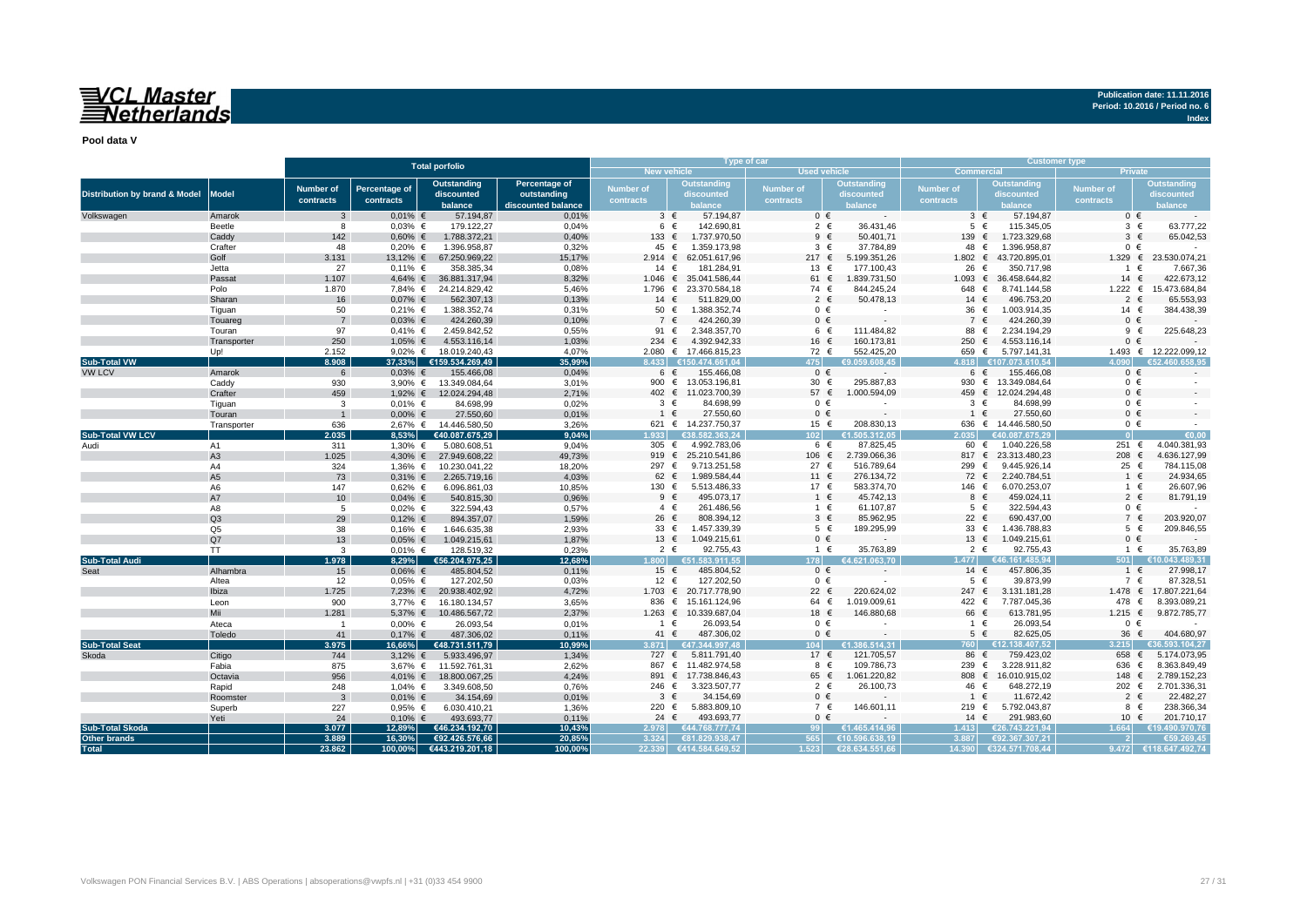

#### **Pool data VI**

|               |                     |                            | <b>Total portfolio</b>            |                                                    | <b>Customer type</b> |                                          |                     |                                          |  |  |  |  |  |
|---------------|---------------------|----------------------------|-----------------------------------|----------------------------------------------------|----------------------|------------------------------------------|---------------------|------------------------------------------|--|--|--|--|--|
|               |                     |                            |                                   |                                                    | <b>Commercial</b>    |                                          | <b>Private</b>      |                                          |  |  |  |  |  |
| Type of car   | Number of contracts | Percentage of<br>contracts | Outstanding<br>discounted balance | Percentage of<br>outstanding<br>discounted balance | Number of contracts  | <b>Outstanding</b><br>discounted balance | Number of contracts | <b>Outstanding</b><br>discounted balance |  |  |  |  |  |
| New vehicles  | 22.339              | 93,62% $\in$               | 414.584.649.52                    | 93,54%                                             | 12.978               | €297.246.139,15                          | 9.361               | €117.338.510,37                          |  |  |  |  |  |
| Used vehicles | 1.523               | 6.38% €                    | 28.634.551.66                     | 6.46%                                              | 1.412                | €27.325.569.29                           | 111                 | €1.308.982.37                            |  |  |  |  |  |
| <b>Total</b>  | 23.862              | 100,00%                    | €443.219.201,18                   | 100,00%                                            | 14.390               | €324.571.708,44                          | 9.472               | €118.647.492,74                          |  |  |  |  |  |

|                      |                     | <b>Total portfolio</b>     |                                          |                                                    |  |  |  |  |  |  |  |
|----------------------|---------------------|----------------------------|------------------------------------------|----------------------------------------------------|--|--|--|--|--|--|--|
| <b>Customer type</b> | Number of contracts | Percentage of<br>contracts | <b>Outstanding</b><br>discounted balance | Percentage of<br>outstanding<br>discounted balance |  |  |  |  |  |  |  |
| Commercial           | 14.390              | 60,31%                     | €324.571.708,44                          | 73,23%                                             |  |  |  |  |  |  |  |
| Private              | 9.472               | 39,69%                     | €118.647.492,74                          | 26,77%                                             |  |  |  |  |  |  |  |
| <b>Total</b>         | 23.862              | 100,00%                    | €443.219.201,18                          | 100,00%                                            |  |  |  |  |  |  |  |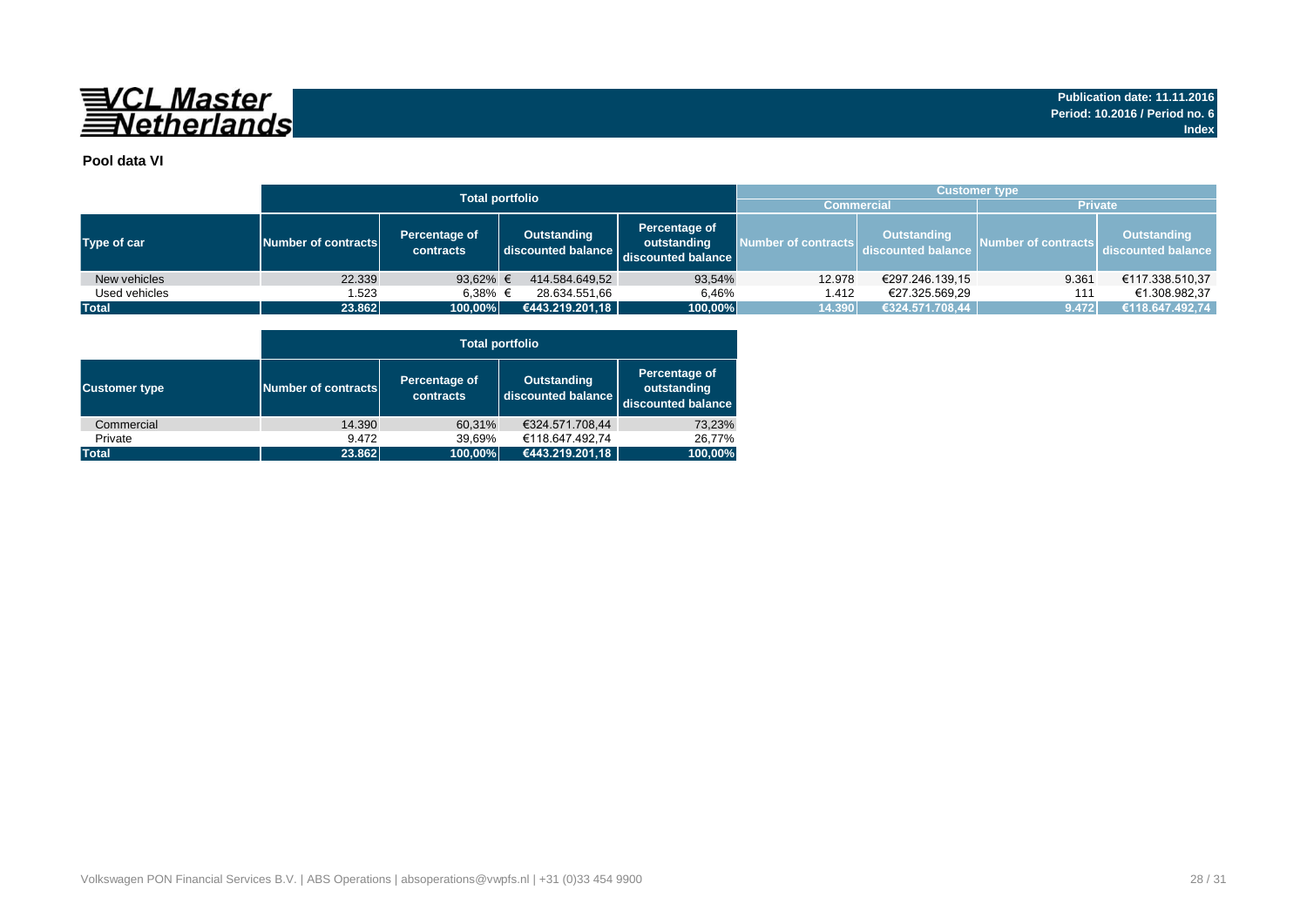## 

**Index**

|                            |                        |                            | <b>Total porfolio</b>                |                                                       |                        | <b>Type of car</b>                   |                                                                |                | <b>Customer type</b>          |                                      |                               |                                      |  |  |
|----------------------------|------------------------|----------------------------|--------------------------------------|-------------------------------------------------------|------------------------|--------------------------------------|----------------------------------------------------------------|----------------|-------------------------------|--------------------------------------|-------------------------------|--------------------------------------|--|--|
|                            |                        |                            |                                      |                                                       | <b>New vehicle</b>     |                                      | <b>Used vehicle</b>                                            |                | Commercial                    |                                      | <b>Private</b>                |                                      |  |  |
| Distribution by motor type | Number of<br>contracts | Percentage of<br>contracts | Outstanding<br>discounted<br>balance | Percentage of<br>outstanding<br>discounted<br>balance | Number of<br>contracts | Outstanding<br>discounted<br>balance | Outstanding<br>Number of<br>discounted<br>contracts<br>balance |                | <b>Number of</b><br>contracts | Outstanding<br>discounted<br>balance | <b>Number of</b><br>contracts | Outstanding<br>discounted<br>balance |  |  |
| EA189 (unfixed)            | 629                    | 2.64%                      | 7.334.967,36                         | 1,65%                                                 | 562                    | €6.565.979.65                        | 67                                                             | €768.987.71    | 608                           | €7.162.679,87                        | 21                            | €172.287,49                          |  |  |
| Other                      | 23.233                 | 97.36%                     | € 435.884.233,82                     | 98,35%                                                | 21.777                 | €408.018.669.87                      | 1.456                                                          | €27.865.563.95 | 13.782                        | €317.409.028.57                      | 9.451                         | €435.874.782.82                      |  |  |
| <b>Total</b>               | 23.862                 |                            | 100.00% € 443.219.201.18             | 100,00%                                               |                        | 22.339 € 414.584.649,52              | $1.523 +$                                                      | 28.634.551,66  |                               | 14.390 € 324.571.708.44              |                               | 9.472 € 118.647.492,74               |  |  |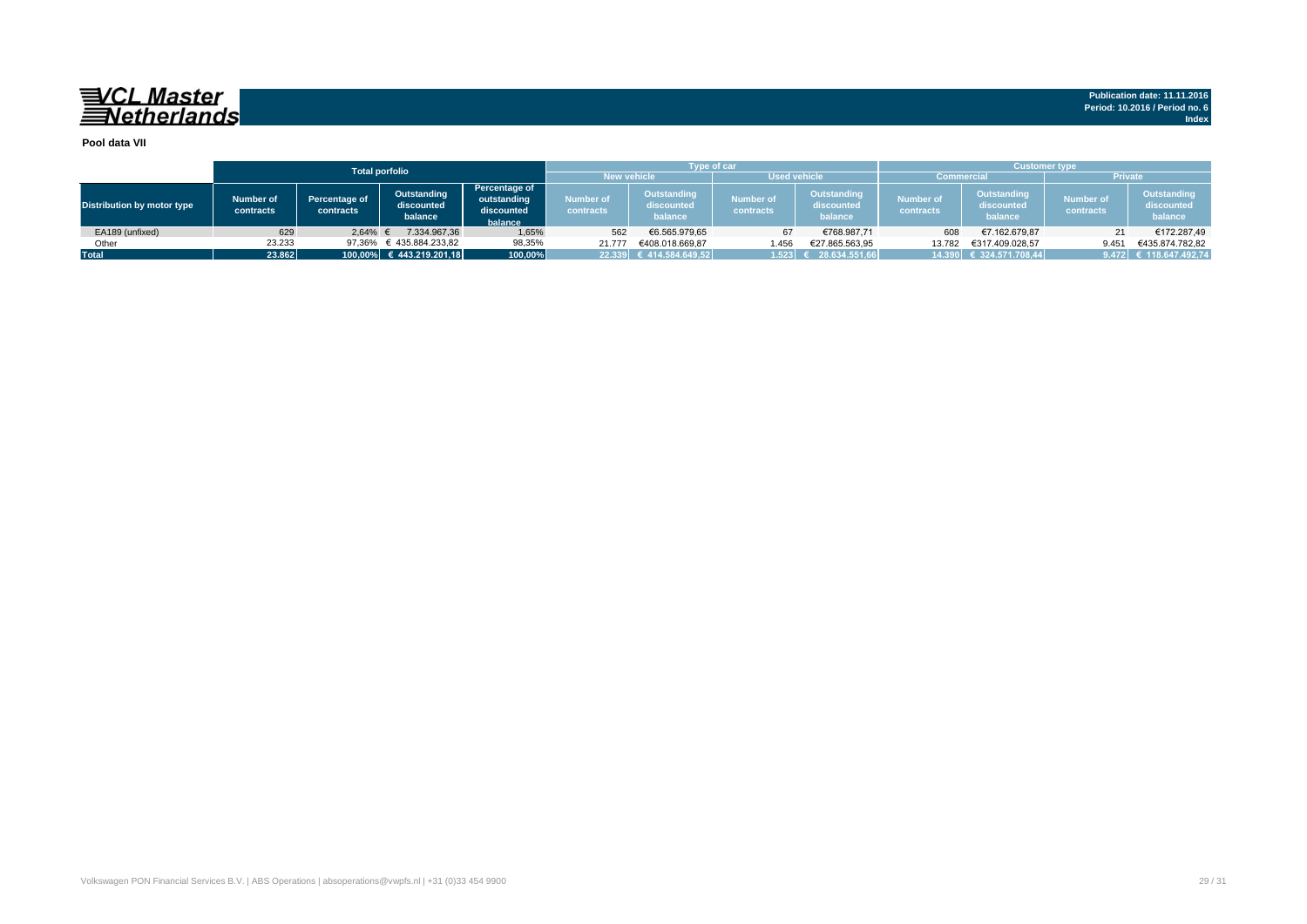

#### **Prepayments**

| <b>Reporting period</b> | <b>Unscheduled payments</b> | Discounted balance as of<br>previous period | <b>Periodic CPR</b> | <b>Annualised CPR</b> |
|-------------------------|-----------------------------|---------------------------------------------|---------------------|-----------------------|
| Pool cut                |                             |                                             |                     |                       |
| 31-5-2016               | €498.994,73                 | €254.509.899,87                             | 0,196%              | 2,328%                |
| 30-6-2016               | €90.546,38                  | €255.186.298,49                             | 0,035%              | 0,425%                |
| 31-7-2016               | €630.907,72                 | €346.248.092,83                             | 0,182%              | 2,165%                |
| 31-8-2016               | €149.257,83                 | €347.052.186,47                             | 0,043%              | 0,515%                |
| 30-9-2016               | €118.674,28                 | €409.005.121,41                             | 0,029%              | 0,348%                |
| 31-10-2016              | €200.293,91                 | €447.972.880,31                             | 0,045%              | 0,535%                |
| 30-11-2016              |                             |                                             |                     |                       |
| 31-12-2016              |                             |                                             |                     |                       |
| 31-1-2017               |                             |                                             |                     |                       |
| 28-2-2017               |                             |                                             |                     |                       |
| 31-3-2017               |                             |                                             |                     |                       |
| 30-4-2017               |                             |                                             |                     |                       |
| 31-5-2017               |                             |                                             |                     |                       |
| 30-6-2017               |                             |                                             |                     |                       |
| 31-7-2017               |                             |                                             |                     |                       |
| 31-8-2017               |                             |                                             |                     |                       |
| 30-9-2017               |                             |                                             |                     |                       |
| 31-10-2017              |                             |                                             |                     |                       |
| 30-11-2017              |                             |                                             |                     |                       |
| 31-12-2017              |                             |                                             |                     |                       |
| 31-1-2018               |                             |                                             |                     |                       |
| 28-2-2018               |                             |                                             |                     |                       |
| 31-3-2018               |                             |                                             |                     |                       |
| 30-4-2018               |                             |                                             |                     |                       |
| 31-5-2018               |                             |                                             |                     |                       |
| 30-6-2018               |                             |                                             |                     |                       |
| 31-7-2018<br>31-8-2018  |                             |                                             |                     |                       |
| 30-9-2018               |                             |                                             |                     |                       |
| 31-10-2018              |                             |                                             |                     |                       |
| 30-11-2018              |                             |                                             |                     |                       |
| 31-12-2018              |                             |                                             |                     |                       |
| 31-1-2019               |                             |                                             |                     |                       |
| 28-2-2019               |                             |                                             |                     |                       |
| 31-3-2019               |                             |                                             |                     |                       |
| 30-4-2019               |                             |                                             |                     |                       |
| 31-5-2019               |                             |                                             |                     |                       |
| 30-6-2019               |                             |                                             |                     |                       |
| 31-7-2019               |                             |                                             |                     |                       |
| 31-8-2019               |                             |                                             |                     |                       |
| 30-9-2019               |                             |                                             |                     |                       |
| 31-10-2019              |                             |                                             |                     |                       |
| 30-11-2019              |                             |                                             |                     |                       |
| 31-12-2019              |                             |                                             |                     |                       |
| 31-1-2020               |                             |                                             |                     |                       |
| 29-2-2020               |                             |                                             |                     |                       |
| 31-3-2020               |                             |                                             |                     |                       |
| 30-4-2020               |                             |                                             |                     |                       |
| 31-5-2020               |                             |                                             |                     |                       |
| 30-6-2020               |                             |                                             |                     |                       |
| 31-7-2020               |                             |                                             |                     |                       |
| 31-8-2020<br>30-9-2020  |                             |                                             |                     |                       |
| 31-10-2020              |                             |                                             |                     |                       |
| 30-11-2020              |                             |                                             |                     |                       |
| 31-12-2020              |                             |                                             |                     |                       |
| 31-1-2021               |                             |                                             |                     |                       |
| 28-2-2021               |                             |                                             |                     |                       |
| 31-3-2021               |                             |                                             |                     |                       |
| 30-4-2021               |                             |                                             |                     |                       |
| 31-5-2021               |                             |                                             |                     |                       |
| 30-6-2021               |                             |                                             |                     |                       |
| 31-7-2021               |                             |                                             |                     |                       |
| 31-8-2021               |                             |                                             |                     |                       |
| 30-9-2021               |                             |                                             |                     |                       |
| 31-10-2021              |                             |                                             |                     |                       |
| 30-11-2021              |                             |                                             |                     |                       |
| 31-12-2021              |                             |                                             |                     |                       |
| 31-1-2022               |                             |                                             |                     |                       |
| 28-2-2022               |                             |                                             |                     |                       |
| 31-3-2022               |                             |                                             |                     |                       |
| 30-4-2022               |                             |                                             |                     |                       |

The annualised constant prepayment rate (CPR) of the underlying receivables based upon the most recent periodic CPR. Periodic CPR is equal to the total unscheduled principal received in the most recent period divided by the start of period principal balance. This is then annualised as follows:

1-((1-Periodic CPR)^number of periods in a year)